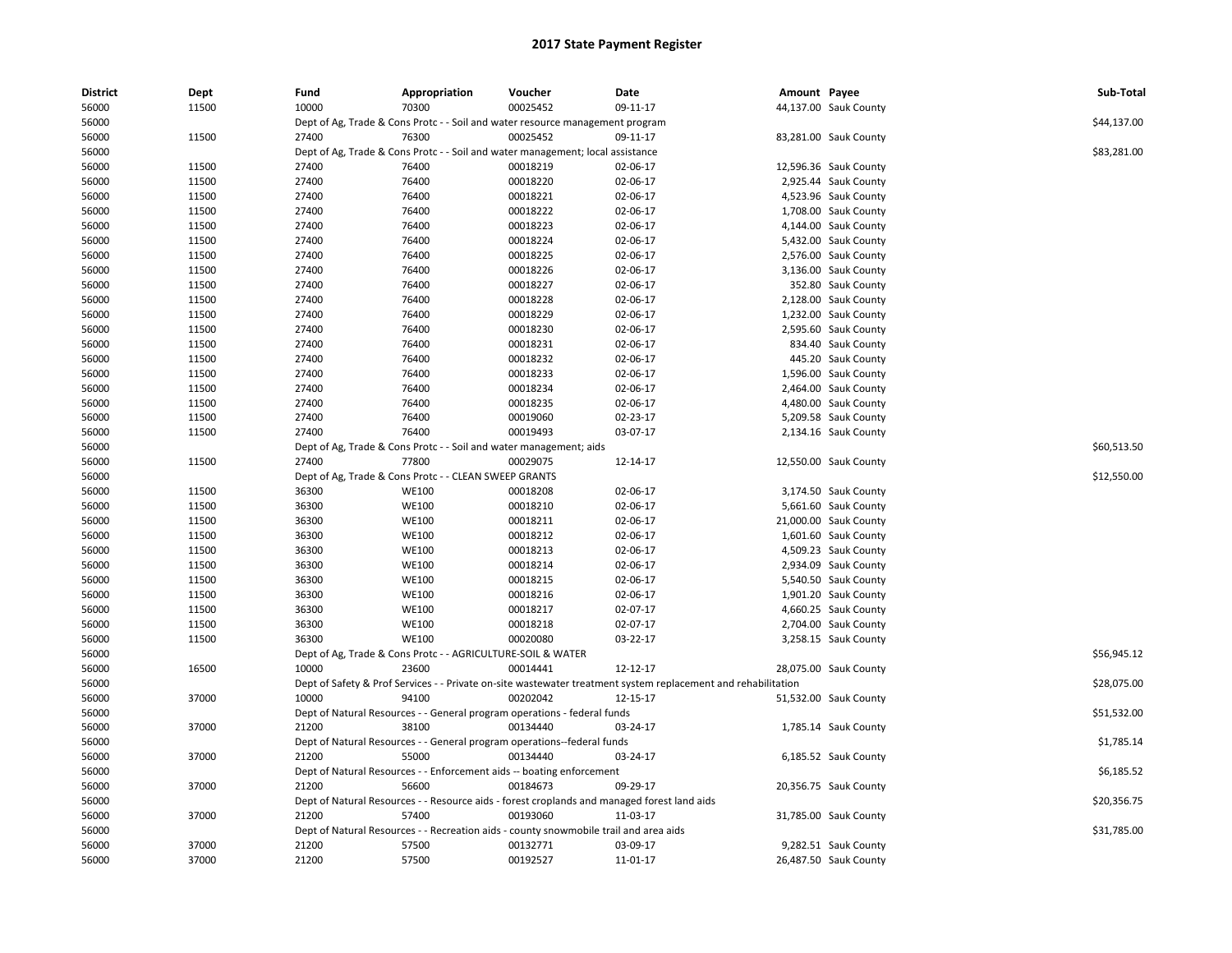| <b>District</b> | Dept  | Fund  | Appropriation                                                                          | Voucher  | Date           | Amount Payee |                        | Sub-Total    |
|-----------------|-------|-------|----------------------------------------------------------------------------------------|----------|----------------|--------------|------------------------|--------------|
| 56000           |       |       | Dept of Natural Resources - - Recreation aids - snowmobile trail areas                 |          |                |              |                        | \$35,770.01  |
| 56000           | 37000 | 21200 | 58300                                                                                  | 00202061 | 12-20-17       |              | 142,468.00 Sauk County |              |
| 56000           |       |       | Dept of Natural Resources - - Recreation and resource aids, federal funds              |          |                |              |                        | \$142,468.00 |
| 56000           | 37000 | 21200 | 58400                                                                                  | 00177449 | 09-08-17       |              | 260.00 Sauk County     |              |
| 56000           |       |       | Dept of Natural Resources - - Resource aids -- payment in lieu of taxes; federal       |          |                |              |                        | \$260.00     |
| 56000           | 37000 | 21200 | 66300                                                                                  | 00135935 | 03-22-17       |              | 3,750.00 Sauk County   |              |
| 56000           |       |       | Dept of Natural Resources - - Environmental aids - lake protection                     |          |                |              |                        | \$3,750.00   |
| 56000           | 37000 | 21200 | 67500                                                                                  | 00181801 | 09-15-17       |              | 1,515.41 Sauk County   |              |
| 56000           |       |       | Dept of Natural Resources - - Environmental aids - river protection; conservation fund |          |                |              |                        | \$1,515.41   |
| 56000           | 37000 | 27200 | 66700                                                                                  | 00186160 | 10-04-17       |              | 6,401.45 Sauk County   |              |
| 56000           |       |       | Dept of Natural Resources - - Petroleum storage environmental remedial action; awards  |          |                |              |                        | \$6,401.45   |
| 56000           | 37000 | 36300 | TA100                                                                                  | 00202054 | 12-15-17       |              | 206,000.00 Sauk County |              |
| 56000           |       |       | Dept of Natural Resources - - LAND ACQUISITION                                         |          |                |              |                        | \$206,000.00 |
| 56000           | 37000 | 36300 | <b>TF100</b>                                                                           | 00126473 | 02-08-17       |              | 134,986.63 Sauk County |              |
| 56000           |       |       | Dept of Natural Resources - - DNR-NONPOINT SOURCE                                      |          |                |              |                        | \$134,986.63 |
| 56000           | 39500 | 21100 | 16700                                                                                  | 00087459 | 02-23-17       |              | 24,390.00 Sauk County  |              |
| 56000           | 39500 | 21100 | 16700                                                                                  | 00088142 | 02-23-17       |              | 18,427.50 Sauk County  |              |
| 56000           |       |       | WI Dept of Transportation - - Elderly and disabled capital aids, state funds           |          |                |              |                        | \$42,817.50  |
| 56000           | 39500 | 21100 | 16800                                                                                  | 00107625 | 04-20-17       |              | 159,097.00 Sauk County |              |
|                 |       |       |                                                                                        |          |                |              |                        | \$159,097.00 |
| 56000           |       |       | WI Dept of Transportation - - Elderly and disabled county aids, state funds            |          |                |              |                        |              |
| 56000           | 39500 | 21100 | 18500                                                                                  | 00087352 | $02 - 21 - 17$ |              | 3,188.38 Sauk County   |              |
| 56000           | 39500 | 21100 | 18500                                                                                  | 00087355 | 02-21-17       |              | 1,245.16 Sauk County   |              |
| 56000           | 39500 | 21100 | 18500                                                                                  | 00089527 | 02-28-17       |              | 3,551.31 Sauk County   |              |
| 56000           | 39500 | 21100 | 18500                                                                                  | 00089528 | 02-28-17       |              | 4,160.99 Sauk County   |              |
| 56000           | 39500 | 21100 | 18500                                                                                  | 00089534 | 02-28-17       |              | 1,816.16 Sauk County   |              |
| 56000           | 39500 | 21100 | 18500                                                                                  | 00090339 | 03-02-17       |              | 2,652.64 Sauk County   |              |
| 56000           | 39500 | 21100 | 18500                                                                                  | 00090340 | 03-02-17       |              | 3,165.48 Sauk County   |              |
| 56000           | 39500 | 21100 | 18500                                                                                  | 00090341 | 03-02-17       |              | 3,625.60 Sauk County   |              |
| 56000           | 39500 | 21100 | 18500                                                                                  | 00104001 | 04-19-17       |              | 4,556.04 Sauk County   |              |
| 56000           | 39500 | 21100 | 18500                                                                                  | 00114572 | 05-11-17       |              | 4,728.34 Sauk County   |              |
| 56000           | 39500 | 21100 | 18500                                                                                  | 00114573 | 05-11-17       |              | 4,007.12 Sauk County   |              |
| 56000           | 39500 | 21100 | 18500                                                                                  | 00127794 | 06-14-17       |              | 6,884.87 Sauk County   |              |
| 56000           | 39500 | 21100 | 18500                                                                                  | 00127795 | 06-14-17       |              | 5,187.04 Sauk County   |              |
| 56000           | 39500 | 21100 | 18500                                                                                  | 00136118 | 06-29-17       |              | 5,467.15 Sauk County   |              |
| 56000           | 39500 | 21100 | 18500                                                                                  | 00153113 | 08-14-17       |              | 6,551.36 Sauk County   |              |
| 56000           | 39500 | 21100 | 18500                                                                                  | 00153122 | 08-14-17       |              | 8,665.71 Sauk County   |              |
| 56000           | 39500 | 21100 | 18500                                                                                  | 00153124 | 08-14-17       |              | 3,493.35 Sauk County   |              |
| 56000           | 39500 | 21100 | 18500                                                                                  | 00160984 | 09-05-17       |              | 6,947.77 Sauk County   |              |
| 56000           | 39500 | 21100 | 18500                                                                                  | 00161017 | 09-05-17       |              | 6,586.53 Sauk County   |              |
| 56000           | 39500 | 21100 | 18500                                                                                  | 00161038 | 09-05-17       |              | 4,493.88 Sauk County   |              |
| 56000           | 39500 | 21100 | 18500                                                                                  | 00182416 | 10-26-17       |              | 5,552.19 Sauk County   |              |
| 56000           | 39500 | 21100 | 18500                                                                                  | 00182417 | 10-26-17       |              | 7,379.79 Sauk County   |              |
|                 | 39500 | 21100 | 18500                                                                                  | 00182420 | 10-26-17       |              |                        |              |
| 56000<br>56000  |       | 21100 | 18500                                                                                  | 00182421 |                |              | 7,802.07 Sauk County   |              |
|                 | 39500 |       |                                                                                        |          | 10-26-17       |              | 2,732.80 Sauk County   |              |
| 56000           | 39500 | 21100 | 18500                                                                                  | 00187885 | 11-06-17       |              | 3,771.35 Sauk County   |              |
| 56000           | 39500 | 21100 | 18500                                                                                  | 00198002 | 12-11-17       |              | 4,030.34 Sauk County   |              |
| 56000           | 39500 | 21100 | 18500                                                                                  | 00198008 | 12-11-17       |              | 2,245.44 Sauk County   |              |
| 56000           | 39500 | 21100 | 18500                                                                                  | 00198483 | 12-11-17       |              | 3,146.35 Sauk County   |              |
| 56000           | 39500 | 21100 | 18500                                                                                  | 00198484 | 12-11-17       |              | 2,245.44 Sauk County   |              |
| 56000           |       |       | WI Dept of Transportation - - Highway safety, local assistance, federal funds          |          |                |              |                        | \$129,880.65 |
| 56000           | 39500 | 21100 | 19000                                                                                  | 00065452 | 01-03-17       |              | 314,532.28 Sauk County |              |
| 56000           | 39500 | 21100 | 19000                                                                                  | 00134001 | 07-03-17       |              | 629,064.56 Sauk County |              |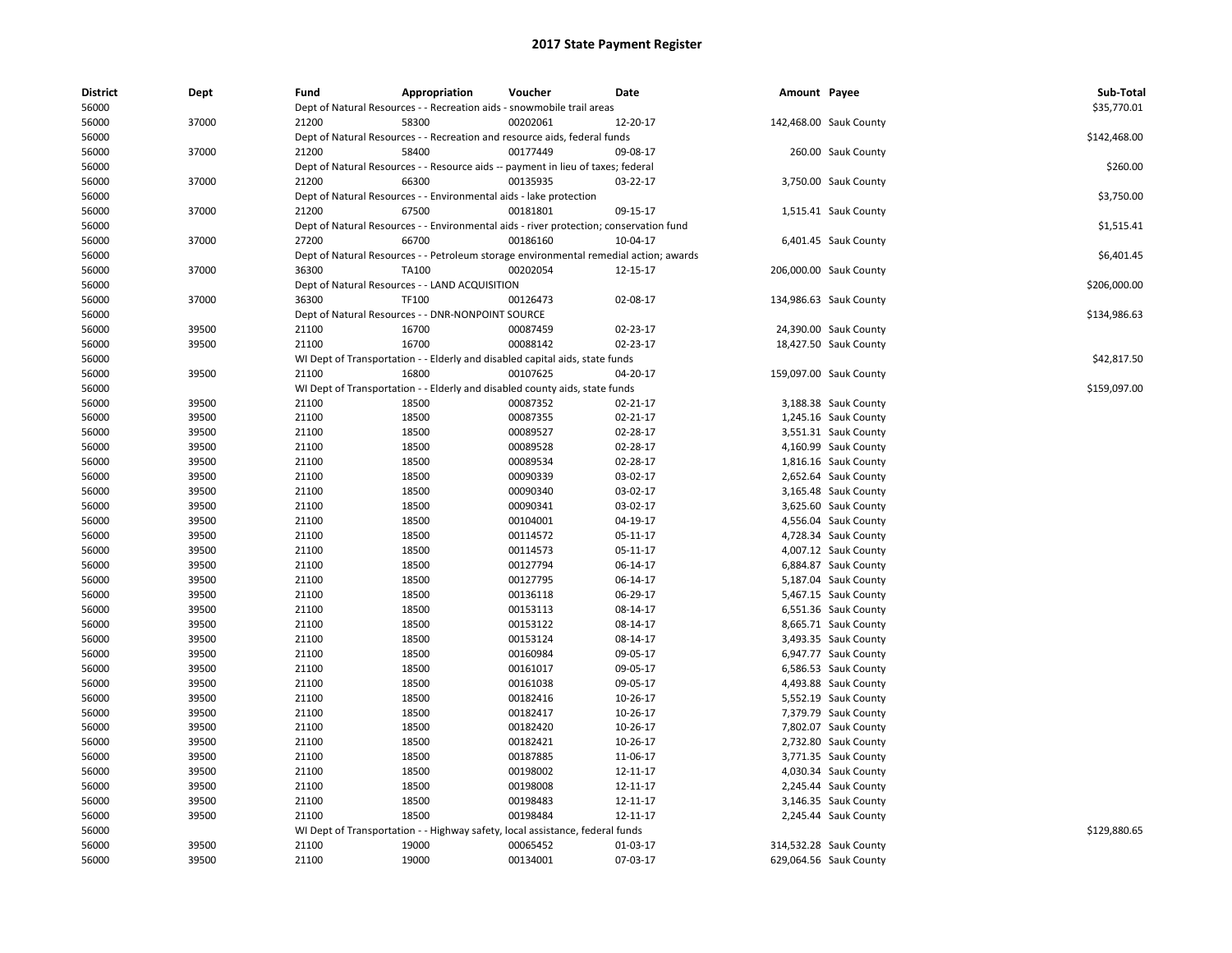| <b>District</b> | Dept  | Fund  | Appropriation | Voucher                                                                             | Date                                                                                                    | Amount Payee |                        | Sub-Total      |
|-----------------|-------|-------|---------------|-------------------------------------------------------------------------------------|---------------------------------------------------------------------------------------------------------|--------------|------------------------|----------------|
| 56000           | 39500 | 21100 | 19000         | 00169267                                                                            | 10-02-17                                                                                                |              | 314,532.30 Sauk County |                |
| 56000           |       |       |               | WI Dept of Transportation - - Transportation aids to counties, state funds          |                                                                                                         |              |                        | \$1,258,129.14 |
| 56000           | 39500 | 21100 | 27800         | 00200794                                                                            | 12-13-17                                                                                                |              | 7,039.11 Sauk County   |                |
| 56000           |       |       |               | WI Dept of Transportation - - Local roads improvement program, state funds          |                                                                                                         |              |                        | \$7,039.11     |
| 56000           | 39500 | 21100 | 36300         | 00070501                                                                            | 01-03-17                                                                                                |              | 25.00 Sauk County      |                |
| 56000           |       |       |               | WI Dept of Transportation - - State highway rehabilitation, state funds             |                                                                                                         |              |                        | \$25.00        |
| 56000           | 39500 | 21100 | 36500         | 00077248                                                                            | 01-23-17                                                                                                |              | 3,124.94 Sauk County   |                |
| 56000           | 39500 | 21100 | 36500         | 00083620                                                                            | 02-08-17                                                                                                |              | 1,293.63 Sauk County   |                |
| 56000           | 39500 | 21100 | 36500         | 00090492                                                                            | 03-01-17                                                                                                |              | 2,369.35 Sauk County   |                |
| 56000           | 39500 | 21100 | 36500         | 00111597                                                                            | 05-01-17                                                                                                |              | 1,054.00 Sauk County   |                |
| 56000           | 39500 | 21100 | 36500         | 00113706                                                                            | 05-04-17                                                                                                |              | 81.42 Sauk County      |                |
| 56000           | 39500 | 21100 | 36500         | 00123197                                                                            | 06-01-17                                                                                                |              | 713.34 Sauk County     |                |
| 56000           | 39500 | 21100 | 36500         | 00137157                                                                            | 06-29-17                                                                                                |              | 21,664.51 Sauk County  |                |
| 56000           | 39500 | 21100 | 36500         | 00145434                                                                            | 07-25-17                                                                                                |              | 43,724.19 Sauk County  |                |
| 56000           | 39500 | 21100 | 36500         | 00145898                                                                            | 08-01-17                                                                                                |              | 10,260.71 Sauk County  |                |
| 56000           | 39500 | 21100 | 36500         | 00150693                                                                            | 08-03-17                                                                                                |              | 459.00 Sauk County     |                |
| 56000           | 39500 | 21100 | 36500         | 00162268                                                                            | 09-07-17                                                                                                |              | 459.00 Sauk County     |                |
| 56000           | 39500 | 21100 | 36500         | 00164739                                                                            | 09-14-17                                                                                                |              | 7,014.95 Sauk County   |                |
| 56000           | 39500 | 21100 | 36500         | 00165128                                                                            | 09-14-17                                                                                                |              | 3,661.59 Sauk County   |                |
| 56000           | 39500 | 21100 | 36500         | 00181854                                                                            | 10-19-17                                                                                                |              | 323.00 Sauk County     |                |
| 56000           | 39500 | 21100 | 36500         | 00181907                                                                            | 10-19-17                                                                                                |              | 23,616.55 Sauk County  |                |
| 56000           | 39500 | 21100 | 36500         | 00194941                                                                            | 11-21-17                                                                                                |              | 1,377.00 Sauk County   |                |
| 56000           | 39500 | 21100 | 36500         | 00195349                                                                            | 11-22-17                                                                                                |              | 6,265.32 Sauk County   |                |
| 56000           |       |       |               | WI Dept of Transportation - - Highway system management and operations, state funds |                                                                                                         |              |                        | \$127,462.50   |
| 56000           | 39500 | 21100 | 36800         | 00077248                                                                            | 01-23-17                                                                                                |              | 135,085.05 Sauk County |                |
| 56000           | 39500 | 21100 | 36800         | 00090492                                                                            | 03-01-17                                                                                                |              | 480,797.93 Sauk County |                |
| 56000           | 39500 | 21100 | 36800         | 00094770                                                                            | 03-15-17                                                                                                |              | 28,226.67 Sauk County  |                |
| 56000           | 39500 | 21100 | 36800         | 00111596                                                                            | 05-01-17                                                                                                |              | 385,099.90 Sauk County |                |
| 56000           | 39500 | 21100 | 36800         | 00111597                                                                            | 05-01-17                                                                                                |              | 242,831.23 Sauk County |                |
| 56000           | 39500 | 21100 | 36800         | 00123197                                                                            | 06-01-17                                                                                                |              | 278,644.17 Sauk County |                |
| 56000           | 39500 | 21100 | 36800         | 00137157                                                                            | 06-29-17                                                                                                |              | 253,815.32 Sauk County |                |
| 56000           | 39500 | 21100 | 36800         | 00150693                                                                            | 08-03-17                                                                                                |              | 166,352.29 Sauk County |                |
| 56000           | 39500 | 21100 | 36800         | 00162268                                                                            | 09-07-17                                                                                                |              | 162,621.46 Sauk County |                |
| 56000           | 39500 | 21100 | 36800         | 00171341                                                                            | 09-26-17                                                                                                |              | 100,400.16 Sauk County |                |
| 56000           | 39500 | 21100 | 36800         | 00181854                                                                            | 10-19-17                                                                                                |              | 130,676.95 Sauk County |                |
| 56000           | 39500 | 21100 | 36800         | 00194941                                                                            | 11-21-17                                                                                                |              | 111,441.52 Sauk County |                |
| 56000           |       |       |               | WI Dept of Transportation - - Routine maintenance activities, state funds           |                                                                                                         |              |                        | \$2,475,992.65 |
| 56000           | 39500 | 21100 | 27600         | 00077248                                                                            | 01-23-17                                                                                                |              | 835.32 Sauk County     |                |
| 56000           |       |       |               |                                                                                     | WI Dept of Transportation - - Local transportation facility improvement assistance, local funds         |              |                        | \$835.32       |
| 56000           | 39500 | 21100 | 38200         | 00125686                                                                            | 06-07-17                                                                                                |              | 2,720.00 Sauk County   |                |
| 56000           | 39500 | 21100 | 38200         | 00171341                                                                            | 09-26-17                                                                                                |              | 3,359.03 Sauk County   |                |
| 56000           |       |       |               | WI Dept of Transportation - - Major highway development, federal funds              |                                                                                                         |              |                        | \$6,079.03     |
| 56000           | 39500 | 36500 | 39200         | 00125686                                                                            | 06-07-17                                                                                                |              | 680.00 Sauk County     |                |
| 56000           | 39500 | 36500 | 39200         | 00171341                                                                            | 09-26-17                                                                                                |              | 839.76 Sauk County     |                |
| 56000           |       |       |               | WI Dept of Transportation - - Major highway development, service funds              |                                                                                                         |              |                        | \$1,519.76     |
| 56000           | 41000 | 10000 | 11600         | 00167923                                                                            | 11-07-17                                                                                                |              | 44,298.54 Sauk County  |                |
| 56000           |       |       |               |                                                                                     | Department of Corrections - - Reimbursing counties for probation, extended supervision and parole holds |              |                        | \$44,298.54    |
| 56000           | 43500 | 10000 | 10700         | 00096945                                                                            | 01-04-17                                                                                                |              | 75.62 Sauk County      |                |
| 56000           | 43500 | 10000 | 10700         | 00100779                                                                            | 02-01-17                                                                                                |              | 75.52 Sauk County      |                |
| 56000           | 43500 | 10000 | 10700         | 00107105                                                                            | 02-24-17                                                                                                |              | 226.76 Sauk County     |                |
| 56000           | 43500 | 10000 | 10700         | 00112268                                                                            | 03-24-17                                                                                                |              | 151.14 Sauk County     |                |
| 56000           | 43500 | 10000 | 10700         | 00127572                                                                            | 05-26-17                                                                                                |              | 857.19 Sauk County     |                |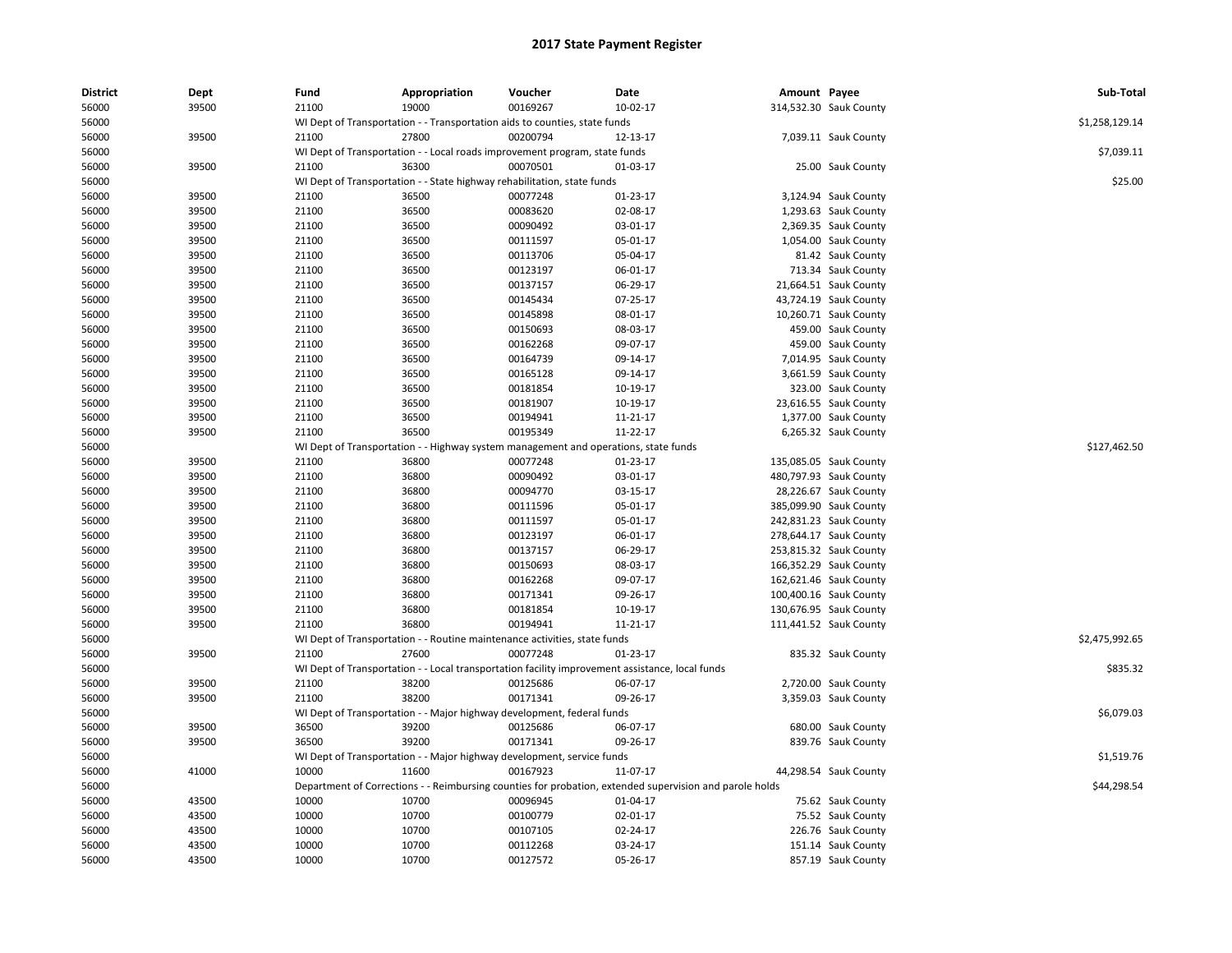| <b>District</b> | Dept           | Fund  | Appropriation                                                      | Voucher                                                                                   | Date                 | Amount Payee |                          | Sub-Total      |
|-----------------|----------------|-------|--------------------------------------------------------------------|-------------------------------------------------------------------------------------------|----------------------|--------------|--------------------------|----------------|
| 56000           | 43500          | 10000 | 10700                                                              | 00141468                                                                                  | $07 - 21 - 17$       |              | 396.09 Sauk County       |                |
| 56000           | 43500          | 10000 | 10700                                                              | 00142208                                                                                  | $07 - 21 - 17$       |              | 387.05 Sauk County       |                |
| 56000           | 43500          | 10000 | 10700                                                              | 00163071                                                                                  | 10-27-17             |              | 111.55 Sauk County       |                |
| 56000           | 43500          | 10000 | 10700                                                              | 00163072                                                                                  | 10-18-17             |              | 459.40 Sauk County       |                |
| 56000           | 43500          | 10000 | 10700                                                              | 00163075                                                                                  | 10-18-17             |              | 147.75 Sauk County       |                |
| 56000           | 43500          | 10000 | 10700                                                              | 00175030                                                                                  | 12-18-17             |              | 135.88 Sauk County       |                |
| 56000           |                |       |                                                                    | Department of Health Services - - Public health dispensaries and drugs                    |                      |              |                          | \$3,023.95     |
| 56000           | 43500          | 10000 | 15000                                                              | 00109672                                                                                  | 03-15-17             |              | 800.00 Sauk County       |                |
| 56000           |                |       | Department of Health Services - - Federal project aids             |                                                                                           |                      |              |                          | \$800.00       |
| 56000           | 43500          | 10000 | 00000                                                              | 90708                                                                                     | 01-02-17             |              | 6,541.00 Sauk County     |                |
| 56000           | 43500          | 10000 | 00000                                                              | 90710                                                                                     | 02-01-17             |              | 5,937.00 Sauk County     |                |
| 56000           | 43500          | 10000 | 00000                                                              | 90711                                                                                     | 03-01-17             |              | 18,408.00 Sauk County    |                |
| 56000           | 43500          | 10000 | 00000                                                              | 90715                                                                                     | 05-01-17             |              | 126,645.00 Sauk County   |                |
| 56000           | 43500          | 10000 | 00000                                                              | 90716                                                                                     | 06-01-17             |              | 40,731.00 Sauk County    |                |
| 56000           | 43500          | 10000 | 00000                                                              | 90717                                                                                     | 06-15-17             |              | 31,343.00 Sauk County    |                |
| 56000           | 43500          | 10000 | 00000                                                              | 90800                                                                                     | 07-01-17             |              | 45,140.00 Sauk County    |                |
| 56000           | 43500          | 10000 | 00000                                                              | 90801                                                                                     | 08-01-17             |              | 1,115,633.00 Sauk County |                |
| 56000           | 43500          | 10000 | 00000                                                              | 90802                                                                                     | 09-01-17             |              | 106,680.00 Sauk County   |                |
| 56000           | 43500          | 10000 | 00000                                                              | 90805                                                                                     | 10-02-17             |              | 97,104.00 Sauk County    |                |
| 56000           | 43500          | 10000 | 00000                                                              | 90806                                                                                     | 11-01-17             |              | 178,426.00 Sauk County   |                |
| 56000           | 43500          | 10000 | 00000                                                              | 90807                                                                                     | 12-01-17             |              | 29,003.00 Sauk County    |                |
| 56000           | 43500          | 10000 | 00000                                                              | 90713                                                                                     | 04-01-17             |              | 21,078.00 Sauk County    |                |
| 56000           | 43500          | 10000 | 00000                                                              | 90714                                                                                     | 04-03-17             |              | 23,745.00 Sauk County    |                |
| 56000           |                |       | Department of Health Services - - State/Federal Aids               |                                                                                           |                      |              |                          | \$1,846,414.00 |
| 56000           | 45500          | 10000 | 20200                                                              | 00024774                                                                                  | 03-02-17             |              | 1,266.60 Sauk County     |                |
| 56000           | 45500          | 10000 | 20200                                                              | 00030701                                                                                  | 06-30-17             |              | 3,511.11 Sauk County     |                |
| 56000           | 45500          | 10000 | 20200                                                              | 00036192                                                                                  | 10-23-17             |              | 2,166.46 Sauk County     |                |
| 56000           |                |       | Department of Justice - - Officer training reimbursement           |                                                                                           |                      |              |                          | \$6,944.17     |
| 56000           | 45500          | 10000 | 22100                                                              | 00035954                                                                                  | 10-13-17             |              | 4,860.00 Sauk County     |                |
| 56000           |                |       |                                                                    | Department of Justice - - Crime laboratories; deoxyribonucleic acid analysis              |                      |              |                          | \$4,860.00     |
| 56000           | 45500          | 10000 | 23100                                                              | 00024774                                                                                  | 03-02-17             |              | 2,422.07 Sauk County     |                |
| 56000           | 45500          | 10000 | 23100                                                              | 00026543                                                                                  | 04-07-17             |              | 3,907.24 Sauk County     |                |
| 56000           | 45500          | 10000 | 23100                                                              | 00036871                                                                                  | 10-30-17             |              | 16,000.00 Sauk County    |                |
| 56000           |                |       |                                                                    | Department of Justice - - Law enforcement training fund, local assistance                 |                      |              |                          | \$22,329.31    |
| 56000           | 45500          | 10000 | 23300                                                              | 00034619                                                                                  | 09-15-17             |              | 24,889.00 Sauk County    |                |
| 56000           |                |       | Department of Justice - - Interagency and intra-agency assistance  |                                                                                           |                      |              |                          | \$24,889.00    |
| 56000           | 45500          | 10000 | 24100                                                              | 00022253                                                                                  | 01-19-17             |              | 379.32 Sauk County       |                |
| 56000           | 45500          | 10000 | 24100                                                              | 00027283                                                                                  | 05-02-17             |              | 1,684.32 Sauk County     |                |
| 56000           | 45500          | 10000 | 24100                                                              | 00031909                                                                                  | 07-21-17             |              | 478.11 Sauk County       |                |
| 56000           |                |       | Department of Justice - - Federal aid, state operations            |                                                                                           |                      |              |                          | \$2,541.75     |
|                 |                | 10000 | 25100                                                              |                                                                                           |                      |              |                          |                |
| 56000           | 45500<br>45500 | 10000 | 25100                                                              | 00030959<br>00037733                                                                      | 07-03-17<br>11-20-17 |              | 533.56 Sauk County       |                |
| 56000<br>56000  |                |       | Department of Justice - - Federal aid, local assistance            |                                                                                           |                      |              | 1,474.14 Sauk County     | \$2,007.70     |
|                 | 45500          | 10000 | 26300                                                              | 00022039                                                                                  |                      |              |                          |                |
| 56000           |                |       |                                                                    |                                                                                           | $01 - 12 - 17$       |              | 26,188.00 Sauk County    |                |
| 56000           |                |       | Department of Justice - - County-tribal programs, local assistance |                                                                                           |                      |              |                          | \$26,188.00    |
| 56000           | 45500          | 10000 | 28500                                                              | 00038246                                                                                  | 12-01-17             |              | 75,641.65 Sauk County    |                |
| 56000           |                |       | Department of Justice - - Alternatives to Prosecution              |                                                                                           |                      |              |                          | \$75,641.65    |
| 56000           | 45500          | 10000 | 53200                                                              | 00024989                                                                                  | 03-03-17             |              | 30,344.95 Sauk County    |                |
| 56000           | 45500          | 10000 | 53200                                                              | 00031734                                                                                  | 07-20-17             |              | 28,073.60 Sauk County    |                |
| 56000           |                |       |                                                                    | Department of Justice - - Crime victim and witness assistance surcharge, general services |                      |              |                          | \$58,418.55    |
| 56000           | 45500          | 10000 | 54300                                                              | 00035512                                                                                  | 10-06-17             |              | 217.80 Sauk County       |                |
| 56000           |                |       |                                                                    | Department of Justice - - Federal aid, state operations relating to crime victim services |                      |              |                          | \$217.80       |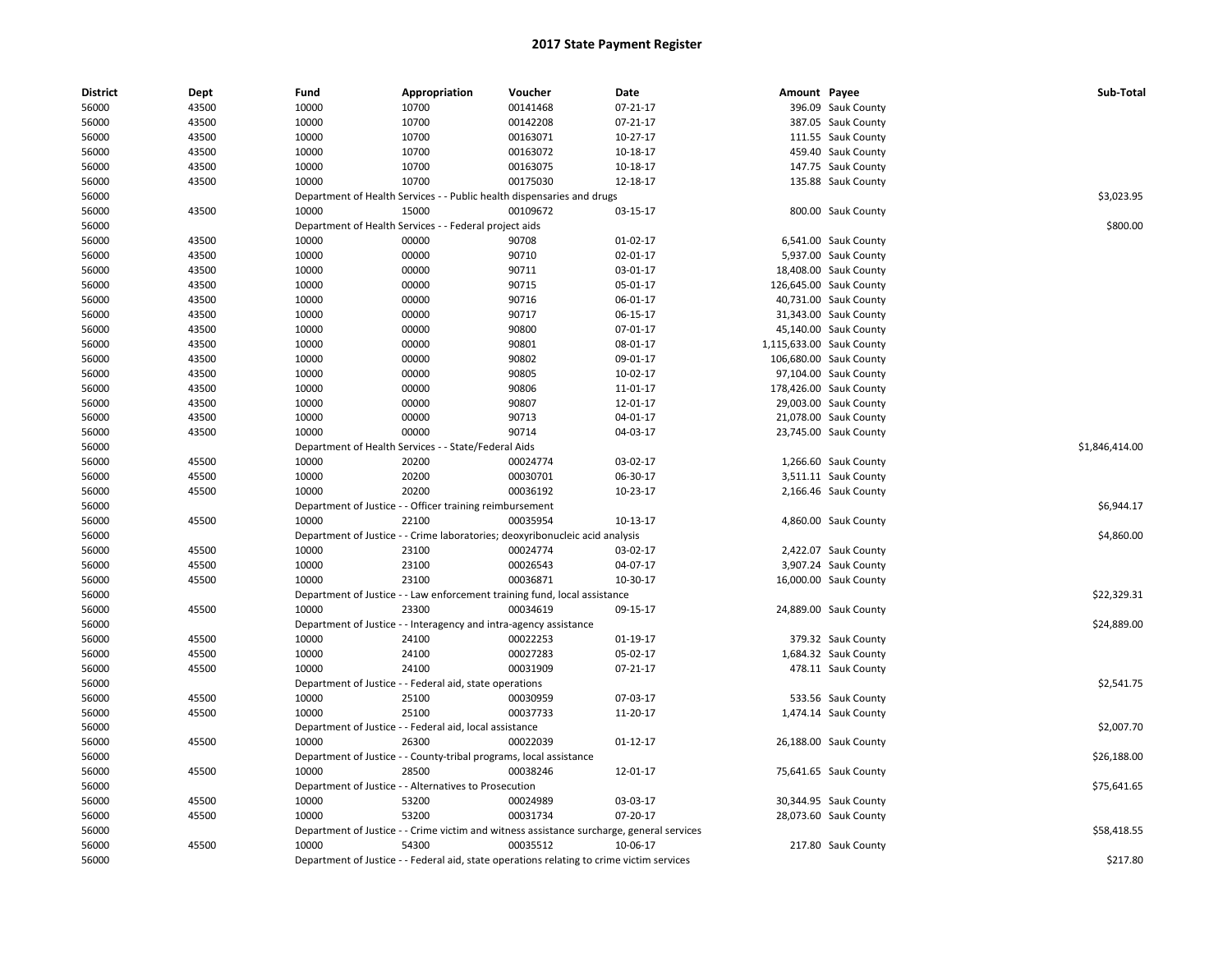| <b>District</b> | Dept  | Fund                                  | Appropriation                                                      | Voucher                         | Date                                                                                           | Amount Payee |                        | Sub-Total    |
|-----------------|-------|---------------------------------------|--------------------------------------------------------------------|---------------------------------|------------------------------------------------------------------------------------------------|--------------|------------------------|--------------|
| 56000           | 46500 | 10000                                 | 33700                                                              | 00027711                        | 06-21-17                                                                                       |              | 9,828.31 Sauk County   |              |
| 56000           |       |                                       |                                                                    |                                 | Department of Military Affairs - - Division of emergency management; emergency planning grants |              |                        | \$9,828.31   |
| 56000           | 46500 | 10000                                 | 34200                                                              | 00030331                        | 08-11-17                                                                                       |              | 1,309.99 Sauk County   |              |
| 56000           | 46500 | 10000                                 | 34200                                                              | 00030752                        | 08-23-17                                                                                       |              | 25,341.60 Sauk County  |              |
| 56000           |       |                                       | Department of Military Affairs - - Federal aid, local assistance   |                                 |                                                                                                |              |                        | \$26,651.59  |
| 56000           | 46500 | 10000                                 | 35000                                                              | 00031034                        | 08-30-17                                                                                       |              | 7,384.28 Sauk County   |              |
| 56000           |       |                                       | Department of Military Affairs - - Federal aid, homeland security  |                                 |                                                                                                |              |                        | \$7,384.28   |
| 56000           | 48500 | 15200                                 | 12700                                                              | 00024221                        | 01-24-17                                                                                       |              | 680.38 Sauk County     |              |
| 56000           | 48500 | 15200                                 | 12700                                                              | 00031975                        | 06-29-17                                                                                       |              | 469.62 Sauk County     |              |
| 56000           |       |                                       | Department of Veterans Affairs - - Grants to counties              |                                 |                                                                                                |              |                        | \$1,150.00   |
| 56000           | 48500 | 58200                                 | 26700                                                              | 00024221                        | 01-24-17                                                                                       |              | 3,061.71 Sauk County   |              |
| 56000           | 48500 | 58200                                 | 26700                                                              | 00031975                        | 06-29-17                                                                                       |              | 2,113.29 Sauk County   |              |
| 56000           |       |                                       | Department of Veterans Affairs - - County grants                   |                                 |                                                                                                |              |                        | \$5,175.00   |
| 56000           | 48500 | 58200                                 | 28000                                                              | 00037722                        | 10-25-17                                                                                       |              | 742.11 Sauk County     |              |
| 56000           |       |                                       | Department of Veterans Affairs - - Transportation payment          |                                 |                                                                                                |              |                        | \$742.11     |
| 56000           | 48500 | 58300                                 | 37000                                                              | 00024221                        | 01-24-17                                                                                       |              | 3,061.71 Sauk County   |              |
| 56000           | 48500 | 58300                                 | 37000                                                              | 00031975                        | 06-29-17                                                                                       |              | 2,113.29 Sauk County   |              |
| 56000           |       |                                       | Department of Veterans Affairs - - County grants                   |                                 |                                                                                                |              |                        | \$5,175.00   |
| 56000           | 50500 | 10000                                 | 15500                                                              | 00040182                        | 01-18-17                                                                                       |              | 9,628.35 Sauk County   |              |
| 56000           | 50500 | 10000                                 | 15500                                                              | 00043762                        | 03-01-17                                                                                       |              | 7,488.15 Sauk County   |              |
| 56000           | 50500 | 10000                                 | 15500                                                              | 00046145                        | 03-29-17                                                                                       |              | 6,108.79 Sauk County   |              |
| 56000           | 50500 | 10000                                 | 15500                                                              | 00048902                        | 05-01-17                                                                                       |              | 11,435.94 Sauk County  |              |
| 56000           | 50500 | 10000                                 | 15500                                                              | 00050395                        | 05-16-17                                                                                       |              | 6,862.74 Sauk County   |              |
| 56000           | 50500 | 10000                                 | 15500                                                              | 00053079                        | 06-15-17                                                                                       |              | 3,049.59 Sauk County   |              |
| 56000           | 50500 | 10000                                 | 15500                                                              | 00056706                        | 07-31-17                                                                                       |              | 5,122.39 Sauk County   |              |
| 56000           | 50500 | 10000                                 | 15500                                                              | 00058922                        | 08-29-17                                                                                       |              | 7,976.51 Sauk County   |              |
| 56000           | 50500 | 10000                                 | 15500                                                              | 00061486                        | 09-29-17                                                                                       |              | 7,078.10 Sauk County   |              |
| 56000           | 50500 | 10000                                 | 15500                                                              | 00063987                        | 10-31-17                                                                                       |              | 12,232.53 Sauk County  |              |
| 56000           | 50500 | 10000                                 | 15500                                                              | 00066467                        | 11-29-17                                                                                       |              | 3,913.30 Sauk County   |              |
| 56000           | 50500 | 10000                                 | 15500                                                              | 00068708                        | 12-29-17                                                                                       |              | 4,712.37 Sauk County   |              |
| 56000           |       | Department of Administration          |                                                                    | - Federal aid; local assistance |                                                                                                |              |                        | \$85,608.76  |
| 56000           | 50500 | 23500                                 | 37100                                                              | 00040182                        | 01-18-17                                                                                       |              | 7,049.68 Sauk County   |              |
| 56000           | 50500 | 23500                                 | 37100                                                              | 00043762                        | 03-01-17                                                                                       |              | 5,255.59 Sauk County   |              |
| 56000           | 50500 | 23500                                 | 37100                                                              | 00046145                        | 03-29-17                                                                                       |              | 4,149.05 Sauk County   |              |
| 56000           | 50500 | 23500                                 | 37100                                                              | 00048902                        | 05-01-17                                                                                       |              | 1,571.70 Sauk County   |              |
| 56000           | 50500 | 23500                                 | 37100                                                              | 00050395                        | 05-16-17                                                                                       |              | 3,333.65 Sauk County   |              |
| 56000           | 50500 | 23500                                 | 37100                                                              | 00053079                        | 06-15-17                                                                                       |              | 2,099.13 Sauk County   |              |
| 56000           | 50500 | 23500                                 | 37100                                                              | 00056706                        | 07-31-17                                                                                       |              | 1,858.14 Sauk County   |              |
| 56000           | 50500 | 23500                                 | 37100                                                              | 00058922                        | 08-29-17                                                                                       |              | 325.83 Sauk County     |              |
| 56000           | 50500 | 23500                                 | 37100                                                              | 00061486                        | 09-29-17                                                                                       |              | 2,849.53 Sauk County   |              |
| 56000           | 50500 | 23500                                 | 37100                                                              | 00063987                        | 10-31-17                                                                                       |              | 30,139.92 Sauk County  |              |
| 56000           | 50500 | 23500                                 | 37100                                                              | 00066467                        | 11-29-17                                                                                       |              | 3,060.95 Sauk County   |              |
| 56000           | 50500 | 23500                                 | 37100                                                              | 00068708                        | 12-29-17                                                                                       |              | 3,685.97 Sauk County   |              |
| 56000           |       | Department of Administration          |                                                                    | - Low-income assistance grants  |                                                                                                |              |                        | \$65,379.14  |
| 56000           | 50500 | 26900                                 | 16600                                                              | 00041194                        | 02-08-17                                                                                       |              | 1,000.00 Sauk County   |              |
| 56000           | 50500 | 26900                                 | 16600                                                              | 00047677                        | 04-24-17                                                                                       |              | 25,000.00 Sauk County  |              |
| 56000           |       | Department of Administration - - Land |                                                                    |                                 |                                                                                                |              |                        | \$26,000.00  |
|                 | 51000 | 10000                                 | 12000                                                              | 00000291                        | $01 - 17 - 17$                                                                                 |              |                        |              |
| 56000<br>56000  |       | Elections Commission - - Recount fees |                                                                    |                                 |                                                                                                |              | 24,212.13 Sauk County  | \$24,212.13  |
| 56000           | 83500 | 10000                                 | 10500                                                              | 00021688                        | 07-24-17                                                                                       |              | 71,228.03 Sauk County  |              |
|                 | 83500 | 10000                                 | 10500                                                              | 00024712                        | 11-20-17                                                                                       |              |                        |              |
| 56000           |       |                                       |                                                                    |                                 |                                                                                                |              | 403,625.53 Sauk County |              |
| 56000           |       |                                       | Shared Revenue and Tax Relief - - County and municipal aid account |                                 |                                                                                                |              |                        | \$474,853.56 |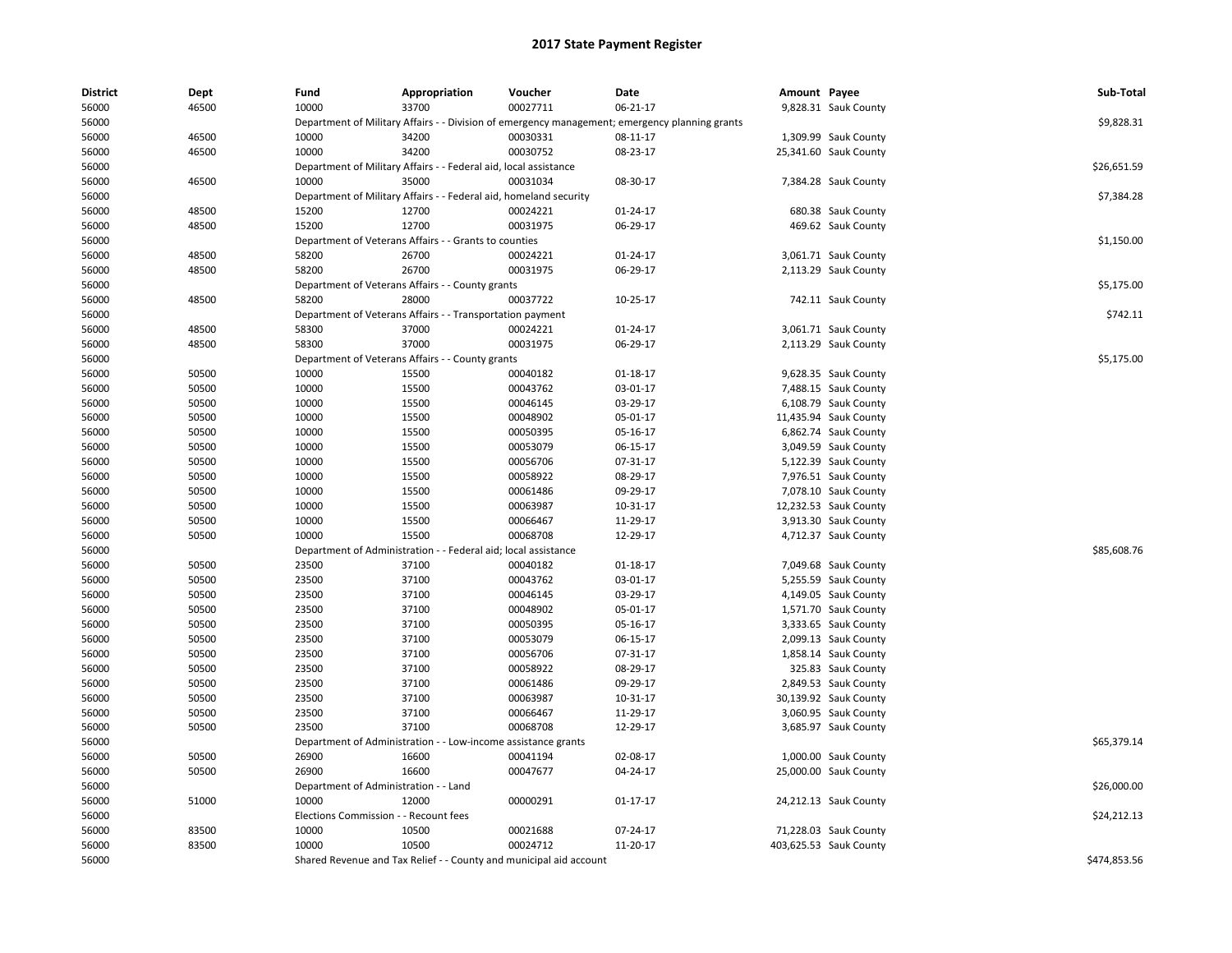| <b>District</b> | Dept  | Fund                                                                  | Appropriation                                                    | Voucher                                                                          | Date     | Amount Payee |                           | Sub-Total       |
|-----------------|-------|-----------------------------------------------------------------------|------------------------------------------------------------------|----------------------------------------------------------------------------------|----------|--------------|---------------------------|-----------------|
| 56000           | 83500 | 10000                                                                 | 10900                                                            | 00017370                                                                         | 07-24-17 |              | 92,128.00 Sauk County     |                 |
| 56000           |       |                                                                       | Shared Revenue and Tax Relief - - State aid; tax exempt property |                                                                                  |          |              |                           | \$92,128.00     |
| 56000           | 83500 | 10000                                                                 | 11000                                                            | 00021688                                                                         | 07-24-17 |              | 34,055.28 Sauk County     |                 |
| 56000           | 83500 | 10000                                                                 | 11000                                                            | 00024712                                                                         | 11-20-17 |              | 200,946.30 Sauk County    |                 |
| 56000           |       | Shared Revenue and Tax Relief - - Public utility distribution account |                                                                  | \$235,001.58                                                                     |          |              |                           |                 |
| 56000           | 83500 | 10000                                                                 | 30200                                                            | 00020172                                                                         | 07-24-17 |              | 1,740,847.41 Sauk County  |                 |
| 56000           | 83500 | 10000                                                                 | 30200                                                            | 00022217                                                                         | 07-24-17 |              | 10.454.678.75 Sauk County |                 |
| 56000           |       |                                                                       |                                                                  | Shared Revenue and Tax Relief - - School levy tax credit and first dollar credit |          |              |                           | \$12,195,526.16 |
| 56000           | 83500 | 52100                                                                 | 36300                                                            | 00016222                                                                         | 03-27-17 |              | 1,951,721.84 Sauk County  |                 |
| 56000           |       |                                                                       | Shared Revenue and Tax Relief - - Lottery and gaming credit      |                                                                                  |          |              |                           | \$1,951,721.84  |
| 56000 Total     |       |                                                                       |                                                                  |                                                                                  |          |              |                           | \$22,462,287.07 |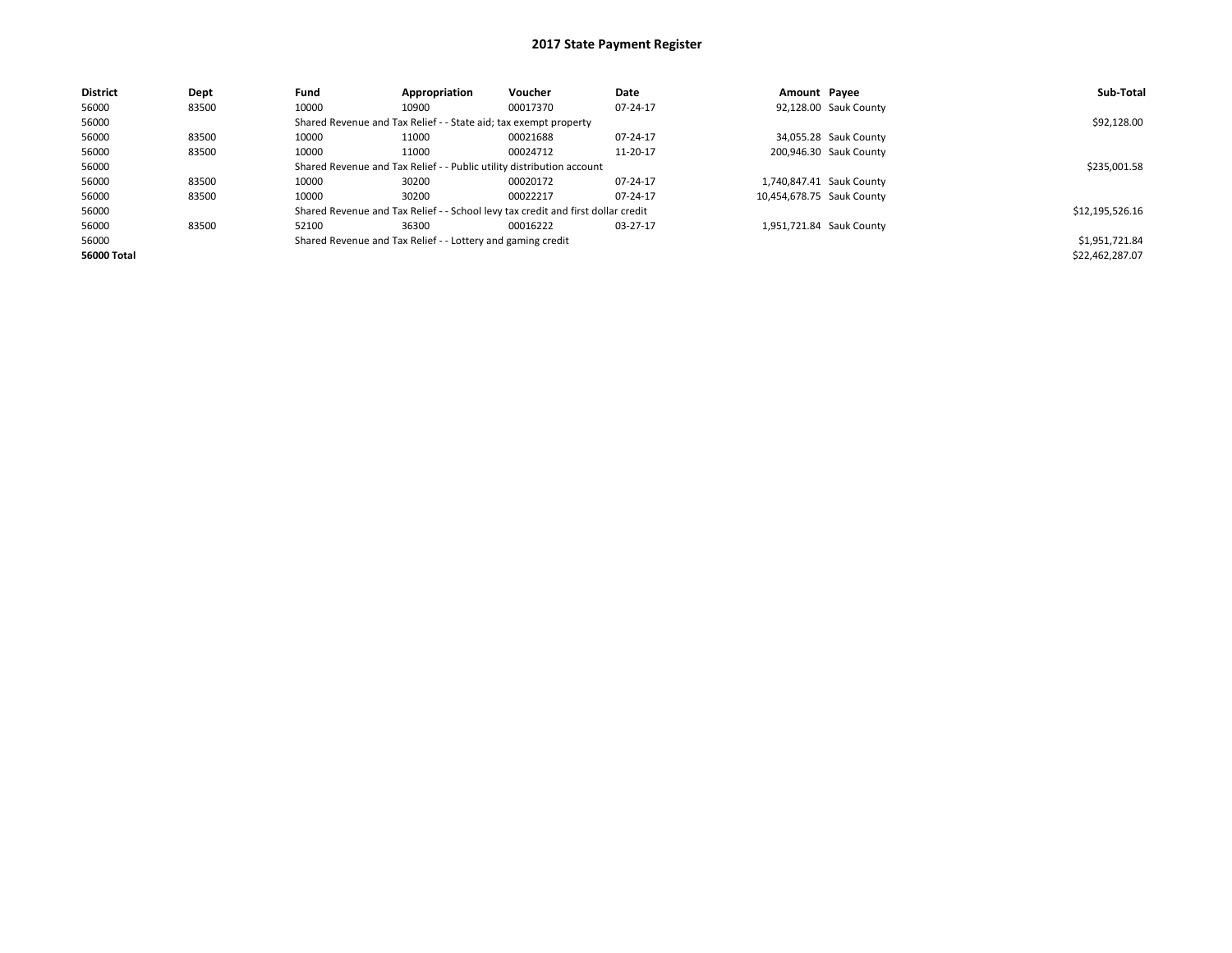| <b>District</b>    | Dept  | Fund                                                                     | Appropriation                                                                      | Voucher    | <b>Date</b>                                                                                                  | Amount Payee |                           | Sub-Total    |
|--------------------|-------|--------------------------------------------------------------------------|------------------------------------------------------------------------------------|------------|--------------------------------------------------------------------------------------------------------------|--------------|---------------------------|--------------|
| 56002              | 16500 | 10000                                                                    | 22500                                                                              | 00011834   | 06-26-17                                                                                                     |              | 7,809.56 Town Of Baraboo  |              |
| 56002              |       |                                                                          | Dept of Safety & Prof Services - - Fire dues distribution                          |            |                                                                                                              |              |                           | \$7,809.56   |
| 56002              | 37000 | 10000                                                                    | 50300                                                                              | 00126104   | 02-06-17                                                                                                     |              | 43,515.85 Town Of Baraboo |              |
| 56002              | 37000 | 10000                                                                    | 50300                                                                              | 00143379   | 04-21-17                                                                                                     |              | 2,193.54 Town Of Baraboo  |              |
| 56002              |       |                                                                          | Dept of Natural Resources - - Aids in lieu of taxes - general fund                 |            |                                                                                                              |              |                           | \$45,709.39  |
| 56002              | 37000 | 21200                                                                    | 16600                                                                              | 00157988   | 06-19-17                                                                                                     |              | 436.07 Town Of Baraboo    |              |
| 56002              |       |                                                                          | Dept of Natural Resources - - General program operations - state funds; forestry   |            |                                                                                                              |              |                           | \$436.07     |
| 56002              | 37000 | 21200                                                                    | 57100                                                                              | 00157988   | 06-19-17                                                                                                     |              | 199.58 Town Of Baraboo    |              |
| 56002              |       |                                                                          |                                                                                    |            | Dept of Natural Resources - - Resource aids -- county forests, forest croplands and managed forest land aids |              |                           | \$199.58     |
| 56002              | 37000 | 21200                                                                    | 57900                                                                              | 00143378   | 04-21-17                                                                                                     |              | 610.86 Town Of Baraboo    |              |
| 56002              |       |                                                                          | Dept of Natural Resources - - Aids in lieu of taxes - sum sufficient               |            |                                                                                                              |              |                           | \$610.86     |
| 56002              | 37000 | 21200                                                                    | 58900                                                                              | 00157988   | 06-19-17                                                                                                     |              | 2,005.93 Town Of Baraboo  |              |
| 56002              |       |                                                                          | Dept of Natural Resources - - Resource aids - distribution of closed acreage fees. |            |                                                                                                              |              |                           | \$2,005.93   |
| 56002              | 37000 | 27400                                                                    | 67000                                                                              | 00154237   | 06-01-17                                                                                                     |              | 2,171.91 Town Of Baraboo  |              |
| 56002              |       | Dept of Natural Resources - - Financial assistance for responsible units |                                                                                    | \$2,171.91 |                                                                                                              |              |                           |              |
| 56002              | 39500 | 21100                                                                    | 19100                                                                              | 00066875   | 01-03-17                                                                                                     |              | 29,231.55 Town Of Baraboo |              |
| 56002              | 39500 | 21100                                                                    | 19100                                                                              | 00097998   | 04-03-17                                                                                                     |              | 29.231.55 Town Of Baraboo |              |
| 56002              | 39500 | 21100                                                                    | 19100                                                                              | 00135424   | 07-03-17                                                                                                     |              | 29,231.55 Town Of Baraboo |              |
| 56002              | 39500 | 21100                                                                    | 19100                                                                              | 00170690   | 10-02-17                                                                                                     |              | 29,231.55 Town Of Baraboo |              |
| 56002              |       |                                                                          | WI Dept of Transportation - - Transportation aids to municipalities, state funds   |            |                                                                                                              |              |                           | \$116,926.20 |
| 56002              | 83500 | 10000                                                                    | 10500                                                                              | 00021652   | 07-24-17                                                                                                     |              | 3.327.99 Town Of Baraboo  |              |
| 56002              | 83500 | 10000                                                                    | 10500                                                                              | 00024676   | 11-20-17                                                                                                     |              | 18,858.60 Town Of Baraboo |              |
| 56002              |       |                                                                          | Shared Revenue and Tax Relief - - County and municipal aid account                 |            |                                                                                                              |              |                           | \$22,186.59  |
| 56002              | 83500 | 10000                                                                    | 10900                                                                              | 00018701   | 07-24-17                                                                                                     |              | 89.00 Town Of Baraboo     |              |
| 56002              |       |                                                                          | Shared Revenue and Tax Relief - - State aid; tax exempt property                   |            |                                                                                                              |              |                           | \$89.00      |
| 56002              | 83500 | 10000                                                                    | 11000                                                                              | 00021652   | 07-24-17                                                                                                     |              | 1,341.72 Town Of Baraboo  |              |
| 56002              | 83500 | 10000                                                                    | 11000                                                                              | 00024676   | 11-20-17                                                                                                     |              | 7,752.43 Town Of Baraboo  |              |
| 56002              |       |                                                                          | Shared Revenue and Tax Relief - - Public utility distribution account              |            |                                                                                                              |              |                           | \$9,094.15   |
| 56002              | 83500 | 10000                                                                    | 50100                                                                              | 00015385   | 01-31-17                                                                                                     |              | 1,840.86 Town Of Baraboo  |              |
| 56002              |       |                                                                          | Shared Revenue and Tax Relief - - Payments for municipal services                  |            |                                                                                                              |              |                           | \$1,840.86   |
| 56002              | 83500 | 52100                                                                    | 36300                                                                              | 00016011   | 03-27-17                                                                                                     |              | 366.00 Town Of Baraboo    |              |
| 56002              |       | Shared Revenue and Tax Relief - - Lottery and gaming credit              |                                                                                    | \$366.00   |                                                                                                              |              |                           |              |
| <b>56002 Total</b> |       |                                                                          |                                                                                    |            |                                                                                                              |              |                           | \$209,446.10 |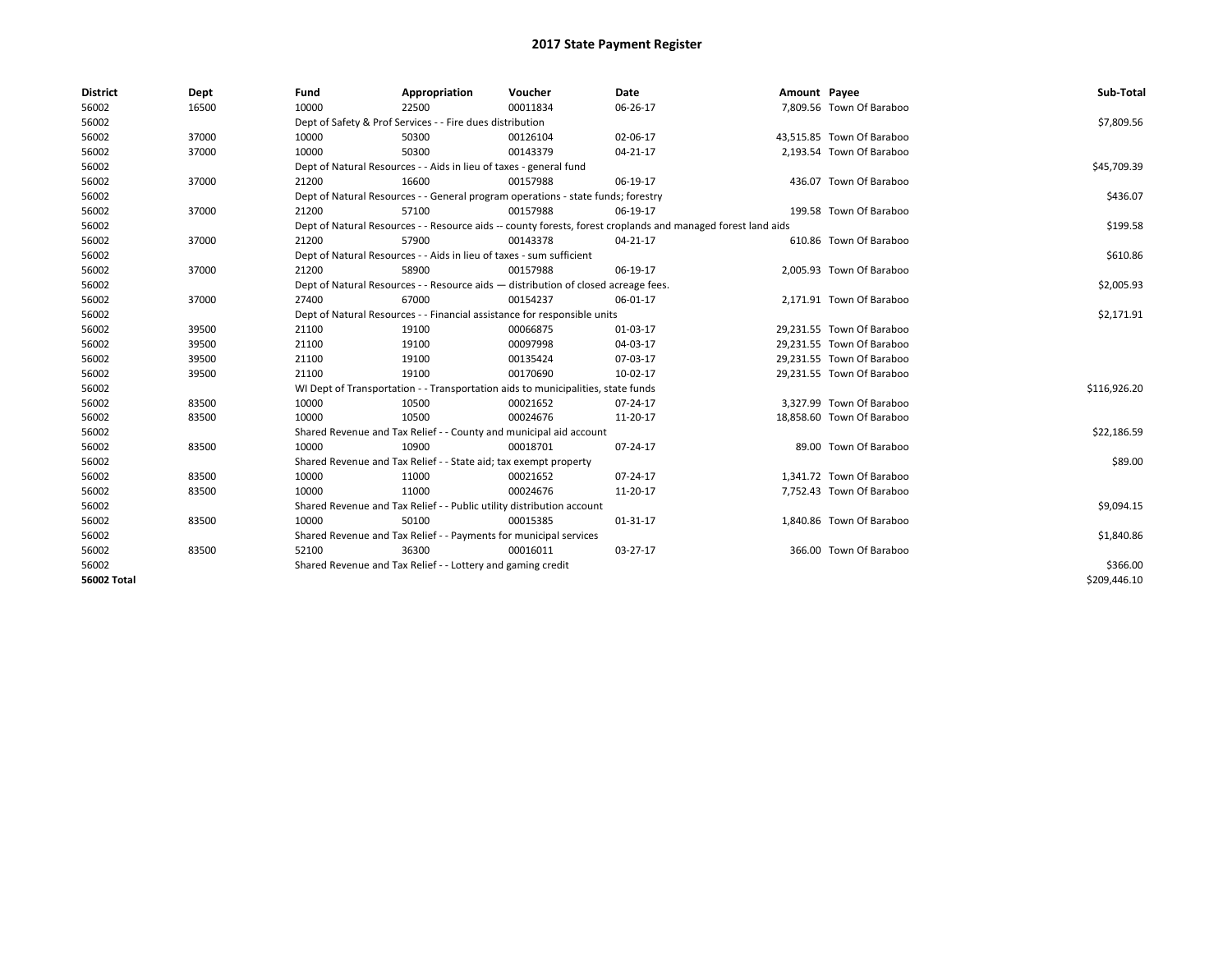| <b>District</b> | Dept  | Fund                                                             | Appropriation                                                                                                | Voucher  | Date           | Amount Payee |                              | Sub-Total    |  |  |
|-----------------|-------|------------------------------------------------------------------|--------------------------------------------------------------------------------------------------------------|----------|----------------|--------------|------------------------------|--------------|--|--|
| 56004           | 16500 | 10000                                                            | 22500                                                                                                        | 00011835 | 06-26-17       |              | 2,455.91 Town Of Bear Creek  |              |  |  |
| 56004           |       |                                                                  | Dept of Safety & Prof Services - - Fire dues distribution                                                    |          |                |              |                              | \$2,455.91   |  |  |
| 56004           | 37000 | 10000                                                            | 50300                                                                                                        | 00126285 | 02-06-17       |              | 1.328.76 Town Of Bear Creek  |              |  |  |
| 56004           | 37000 | 10000                                                            | 50300                                                                                                        | 00143947 | 04-21-17       |              | 398.00 Town Of Bear Creek    |              |  |  |
| 56004           |       |                                                                  | Dept of Natural Resources - - Aids in lieu of taxes - general fund                                           |          |                |              |                              | \$1,726.76   |  |  |
| 56004           | 37000 | 21200                                                            | 16600                                                                                                        | 00157989 | 06-19-17       |              | 2,731.76 Town Of Bear Creek  |              |  |  |
| 56004           |       |                                                                  | Dept of Natural Resources - - General program operations - state funds; forestry                             |          |                |              |                              | \$2,731.76   |  |  |
| 56004           | 37000 | 21200                                                            | 57100                                                                                                        | 00157989 | 06-19-17       |              | 1.269.88 Town Of Bear Creek  |              |  |  |
| 56004           |       |                                                                  | Dept of Natural Resources - - Resource aids -- county forests, forest croplands and managed forest land aids |          | \$1,269.88     |              |                              |              |  |  |
| 56004           | 37000 | 21200                                                            | 58900                                                                                                        | 00157989 | 06-19-17       |              | 12,566.08 Town Of Bear Creek |              |  |  |
| 56004           |       |                                                                  | Dept of Natural Resources - - Resource aids - distribution of closed acreage fees.                           |          |                |              |                              |              |  |  |
| 56004           | 37000 | 27400                                                            | 67000                                                                                                        | 00154167 | 06-01-17       |              | 1,048.32 Town Of Bear Creek  |              |  |  |
| 56004           |       |                                                                  | Dept of Natural Resources - - Financial assistance for responsible units                                     |          |                |              |                              | \$1,048.32   |  |  |
| 56004           | 39500 | 21100                                                            | 19100                                                                                                        | 00066876 | 01-03-17       |              | 24.117.40 Town Of Bear Creek |              |  |  |
| 56004           | 39500 | 21100                                                            | 19100                                                                                                        | 00097999 | 04-03-17       |              | 24,117.40 Town Of Bear Creek |              |  |  |
| 56004           | 39500 | 21100                                                            | 19100                                                                                                        | 00135425 | 07-03-17       |              | 24.117.40 Town Of Bear Creek |              |  |  |
| 56004           | 39500 | 21100                                                            | 19100                                                                                                        | 00170691 | 10-02-17       |              | 24,117.42 Town Of Bear Creek |              |  |  |
| 56004           |       |                                                                  | WI Dept of Transportation - - Transportation aids to municipalities, state funds                             |          |                |              |                              | \$96,469.62  |  |  |
| 56004           | 83500 | 10000                                                            | 10500                                                                                                        | 00021653 | 07-24-17       |              | 1.097.66 Town Of Bear Creek  |              |  |  |
| 56004           | 83500 | 10000                                                            | 10500                                                                                                        | 00024677 | 11-20-17       |              | 6,220.06 Town Of Bear Creek  |              |  |  |
| 56004           |       |                                                                  | Shared Revenue and Tax Relief - - County and municipal aid account                                           |          |                |              |                              | \$7,317.72   |  |  |
| 56004           | 83500 | 10000                                                            | 10900                                                                                                        | 00018702 | 07-24-17       |              | 5.00 Town Of Bear Creek      |              |  |  |
| 56004           |       | Shared Revenue and Tax Relief - - State aid; tax exempt property |                                                                                                              | \$5.00   |                |              |                              |              |  |  |
| 56004           | 83500 | 10000                                                            | 50100                                                                                                        | 00015386 | $01 - 31 - 17$ |              | 45.95 Town Of Bear Creek     |              |  |  |
| 56004           |       |                                                                  | Shared Revenue and Tax Relief - - Payments for municipal services                                            |          |                |              |                              |              |  |  |
| 56004 Total     |       |                                                                  |                                                                                                              |          |                |              |                              | \$125,637.00 |  |  |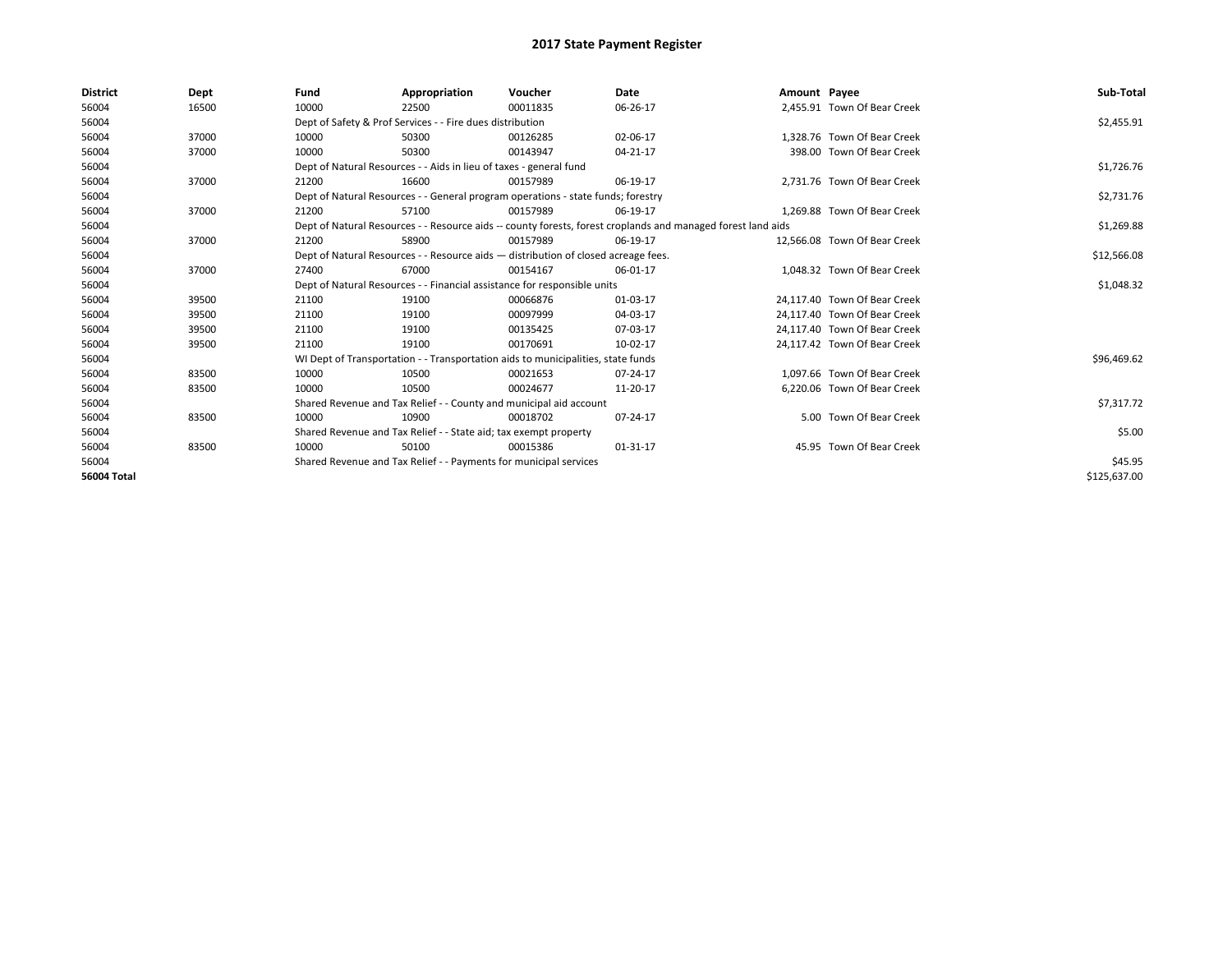| <b>District</b> | Dept  | Fund  | Appropriation                                                                           | Voucher  | Date                                                                                                         | Amount Payee |                           | Sub-Total    |  |  |
|-----------------|-------|-------|-----------------------------------------------------------------------------------------|----------|--------------------------------------------------------------------------------------------------------------|--------------|---------------------------|--------------|--|--|
| 56006           | 16500 | 10000 | 22500                                                                                   | 00011836 | 06-26-17                                                                                                     |              | 7,669.90 Town Of Dellona  |              |  |  |
| 56006           |       |       | Dept of Safety & Prof Services - - Fire dues distribution                               |          |                                                                                                              |              |                           | \$7,669.90   |  |  |
| 56006           | 37000 | 10000 | 50300                                                                                   | 00125965 | 02-06-17                                                                                                     |              | 18,710.02 Town Of Dellona |              |  |  |
| 56006           | 37000 | 10000 | 50300                                                                                   | 00143065 | 04-21-17                                                                                                     |              | 207.03 Town Of Dellona    |              |  |  |
| 56006           | 37000 | 10000 | 50300                                                                                   | 00143067 | 04-21-17                                                                                                     |              | 50.66 Town Of Dellona     |              |  |  |
| 56006           | 37000 | 10000 | 50300                                                                                   | 00143069 | 04-21-17                                                                                                     |              | 437.53 Town Of Dellona    |              |  |  |
| 56006           |       |       | Dept of Natural Resources - - Aids in lieu of taxes - general fund                      |          |                                                                                                              |              |                           | \$19,405.24  |  |  |
| 56006           | 37000 | 21200 | 16600                                                                                   | 00157990 | 06-19-17                                                                                                     |              | 973.48 Town Of Dellona    |              |  |  |
| 56006           |       |       | Dept of Natural Resources - - General program operations - state funds; forestry        |          |                                                                                                              |              |                           | \$973.48     |  |  |
| 56006           | 37000 | 21200 | 57100                                                                                   | 00157990 | 06-19-17                                                                                                     |              | 460.74 Town Of Dellona    |              |  |  |
| 56006           |       |       |                                                                                         |          | Dept of Natural Resources - - Resource aids -- county forests, forest croplands and managed forest land aids |              |                           | \$460.74     |  |  |
| 56006           | 37000 | 21200 | 57900                                                                                   | 00143066 | 04-21-17                                                                                                     |              | 934.83 Town Of Dellona    |              |  |  |
| 56006           | 37000 | 21200 | 57900                                                                                   | 00143068 | $04 - 21 - 17$                                                                                               |              | 4.79 Town Of Dellona      |              |  |  |
| 56006           |       |       | Dept of Natural Resources - - Aids in lieu of taxes - sum sufficient                    |          |                                                                                                              |              |                           | \$939.62     |  |  |
| 56006           | 37000 | 21200 | 58900                                                                                   | 00157990 | 06-19-17                                                                                                     |              | 4,478.00 Town Of Dellona  |              |  |  |
| 56006           |       |       | Dept of Natural Resources - - Resource aids - distribution of closed acreage fees.      |          |                                                                                                              |              |                           |              |  |  |
| 56006           | 37000 | 27400 | 67000                                                                                   | 00154032 | 06-01-17                                                                                                     |              | 1,435.79 Town Of Dellona  | \$4,478.00   |  |  |
| 56006           |       |       | Dept of Natural Resources - - Financial assistance for responsible units                |          |                                                                                                              |              |                           |              |  |  |
| 56006           | 39500 | 21100 | 19100                                                                                   | 00066877 | 01-03-17                                                                                                     |              | 27,414.90 Town Of Dellona | \$1,435.79   |  |  |
| 56006           | 39500 | 21100 | 19100                                                                                   | 00098000 | 04-03-17                                                                                                     |              | 27,414.90 Town Of Dellona |              |  |  |
| 56006           | 39500 | 21100 | 19100                                                                                   | 00135426 | 07-03-17                                                                                                     |              | 27,414.90 Town Of Dellona |              |  |  |
| 56006           | 39500 | 21100 | 19100                                                                                   | 00170692 | 10-02-17                                                                                                     |              | 27,414.90 Town Of Dellona |              |  |  |
| 56006           |       |       | WI Dept of Transportation - - Transportation aids to municipalities, state funds        |          |                                                                                                              |              |                           | \$109,659.60 |  |  |
| 56006           | 39500 | 21100 | 27800                                                                                   | 00042661 | 11-01-16                                                                                                     |              | 17,415.00 Town Of Dellona |              |  |  |
| 56006           |       |       | WI Dept of Transportation - - Local roads improvement program, state funds              |          |                                                                                                              |              |                           | \$17,415.00  |  |  |
| 56006           | 46500 | 27200 | 36500                                                                                   | 00020913 | $01-20-17$                                                                                                   |              | 7,827.54 Town Of Dellona  |              |  |  |
| 56006           |       |       | Department of Military Affairs - - State disaster assistance; petroleum inspection fund |          |                                                                                                              |              |                           | \$7,827.54   |  |  |
| 56006           | 83500 | 10000 | 10500                                                                                   | 00021654 | 07-24-17                                                                                                     |              | 1,675.16 Town Of Dellona  |              |  |  |
| 56006           | 83500 | 10000 | 10500                                                                                   | 00024678 | 11-20-17                                                                                                     |              | 9,492.69 Town Of Dellona  |              |  |  |
| 56006           |       |       | Shared Revenue and Tax Relief - - County and municipal aid account                      |          |                                                                                                              |              |                           | \$11,167.85  |  |  |
| 56006           | 83500 | 10000 | 10900                                                                                   | 00018703 | 07-24-17                                                                                                     |              | 257.00 Town Of Dellona    |              |  |  |
| 56006           |       |       | Shared Revenue and Tax Relief - - State aid; tax exempt property                        |          |                                                                                                              |              |                           | \$257.00     |  |  |
| 56006           | 83500 | 10000 | 11000                                                                                   | 00021654 | 07-24-17                                                                                                     |              | 471.52 Town Of Dellona    |              |  |  |
| 56006           | 83500 | 10000 | 11000                                                                                   | 00024678 | 11-20-17                                                                                                     |              | 2,820.24 Town Of Dellona  |              |  |  |
| 56006           |       |       | Shared Revenue and Tax Relief - - Public utility distribution account                   |          |                                                                                                              |              |                           | \$3,291.76   |  |  |
| 56006           | 83500 | 52100 | 36300                                                                                   | 00016012 | 03-27-17                                                                                                     |              | 3,401.64 Town Of Dellona  |              |  |  |
| 56006           |       |       | Shared Revenue and Tax Relief - - Lottery and gaming credit                             |          |                                                                                                              |              |                           | \$3,401.64   |  |  |
| 56006 Total     |       |       |                                                                                         |          |                                                                                                              |              |                           | \$188,383.16 |  |  |
|                 |       |       |                                                                                         |          |                                                                                                              |              |                           |              |  |  |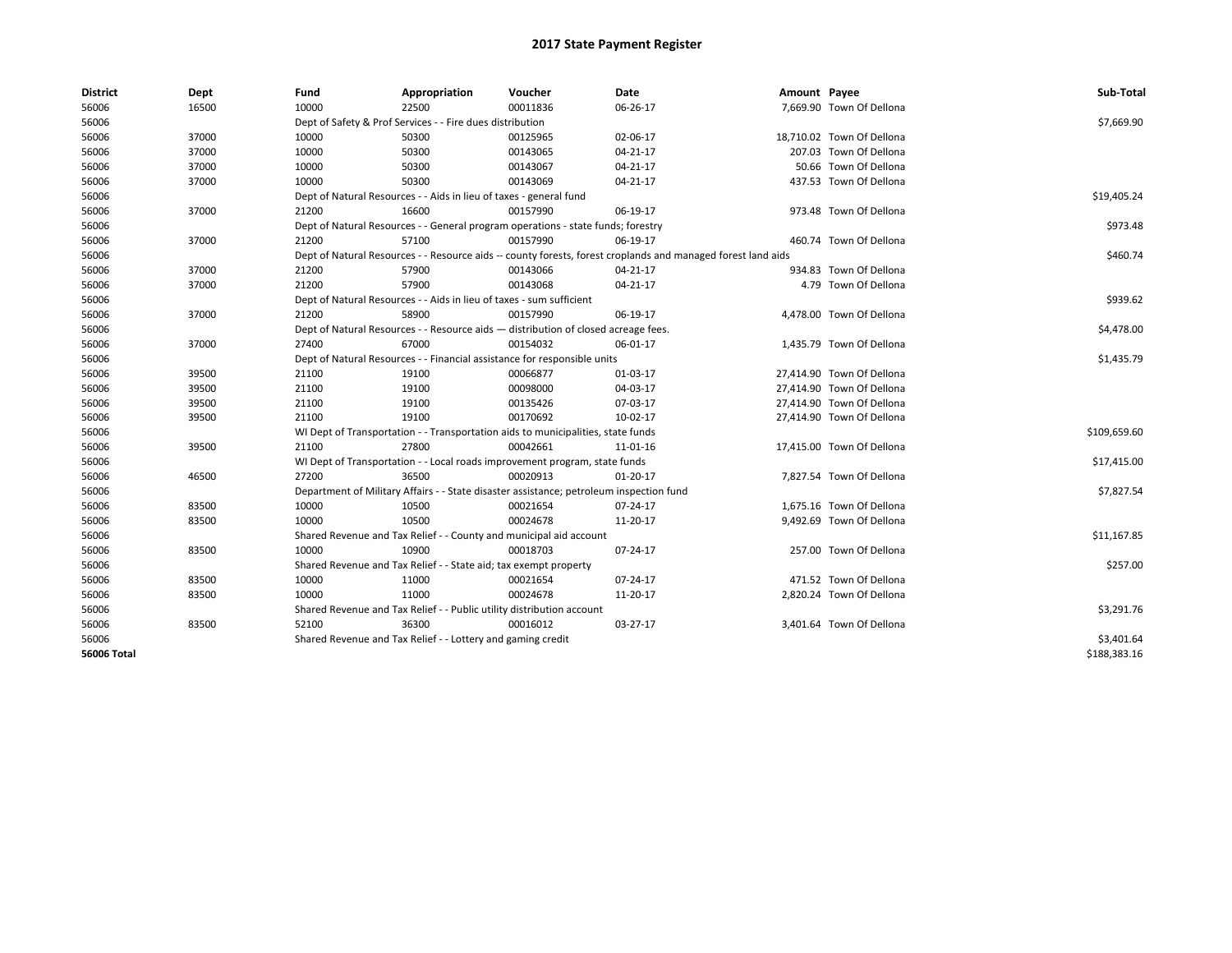| <b>District</b>    | Dept  | Fund                                                                     | Appropriation                                                                      | Voucher    | Date                                                                                                         | Amount Payee |                          | Sub-Total    |
|--------------------|-------|--------------------------------------------------------------------------|------------------------------------------------------------------------------------|------------|--------------------------------------------------------------------------------------------------------------|--------------|--------------------------|--------------|
| 56008              | 16500 | 10000                                                                    | 22500                                                                              | 00011837   | 06-26-17                                                                                                     |              | 11,991.26 Town Of Delton |              |
| 56008              |       |                                                                          | Dept of Safety & Prof Services - - Fire dues distribution                          |            |                                                                                                              |              |                          | \$11,991.26  |
| 56008              | 37000 | 10000                                                                    | 50300                                                                              | 00126119   | 02-06-17                                                                                                     |              | 58,795.91 Town Of Delton |              |
| 56008              | 37000 | 10000                                                                    | 50300                                                                              | 00143450   | 04-21-17                                                                                                     |              | 629.51 Town Of Delton    |              |
| 56008              | 37000 | 10000                                                                    | 50300                                                                              | 00143451   | 04-21-17                                                                                                     |              | 2,505.46 Town Of Delton  |              |
| 56008              |       |                                                                          | Dept of Natural Resources - - Aids in lieu of taxes - general fund                 |            |                                                                                                              |              |                          | \$61,930.88  |
| 56008              | 37000 | 21200                                                                    | 16600                                                                              | 00157991   | 06-19-17                                                                                                     |              | 300.56 Town Of Delton    |              |
| 56008              |       |                                                                          | Dept of Natural Resources - - General program operations - state funds; forestry   |            |                                                                                                              |              |                          | \$300.56     |
| 56008              | 37000 | 21200                                                                    | 57100                                                                              | 00157991   | 06-19-17                                                                                                     |              | 137.56 Town Of Delton    |              |
| 56008              |       |                                                                          |                                                                                    |            | Dept of Natural Resources - - Resource aids -- county forests, forest croplands and managed forest land aids |              |                          | \$137.56     |
| 56008              | 37000 | 21200                                                                    | 57900                                                                              | 00143452   | $04 - 21 - 17$                                                                                               |              | 237.69 Town Of Delton    |              |
| 56008              |       |                                                                          | Dept of Natural Resources - - Aids in lieu of taxes - sum sufficient               |            |                                                                                                              |              |                          | \$237.69     |
| 56008              | 37000 | 21200                                                                    | 58900                                                                              | 00157991   | 06-19-17                                                                                                     |              | 1,382.59 Town Of Delton  |              |
| 56008              |       |                                                                          | Dept of Natural Resources - - Resource aids - distribution of closed acreage fees. |            |                                                                                                              |              |                          | \$1,382.59   |
| 56008              | 37000 | 27400                                                                    | 67000                                                                              | 00154642   | 06-01-17                                                                                                     |              | 3,394.55 Town Of Delton  |              |
| 56008              |       | Dept of Natural Resources - - Financial assistance for responsible units |                                                                                    | \$3,394.55 |                                                                                                              |              |                          |              |
| 56008              | 39500 | 21100                                                                    | 19100                                                                              | 00066878   | 01-03-17                                                                                                     |              | 30,635.32 Town Of Delton |              |
| 56008              | 39500 | 21100                                                                    | 19100                                                                              | 00098001   | 04-03-17                                                                                                     |              | 30,635.32 Town Of Delton |              |
| 56008              | 39500 | 21100                                                                    | 19100                                                                              | 00135427   | 07-03-17                                                                                                     |              | 30,635.32 Town Of Delton |              |
| 56008              | 39500 | 21100                                                                    | 19100                                                                              | 00170693   | 10-02-17                                                                                                     |              | 30,635.34 Town Of Delton |              |
| 56008              |       |                                                                          | WI Dept of Transportation - - Transportation aids to municipalities, state funds   |            |                                                                                                              |              |                          | \$122,541.30 |
| 56008              | 50500 | 10000                                                                    | 17400                                                                              | 00047481   | 04-28-17                                                                                                     |              | 43,037.00 Town Of Delton |              |
| 56008              |       |                                                                          |                                                                                    |            | Department of Administration - - High-voltage transmission line annual impact fee distributions              |              |                          | \$43,037.00  |
| 56008              | 83500 | 10000                                                                    | 10500                                                                              | 00021655   | 07-24-17                                                                                                     |              | 3,662.61 Town Of Delton  |              |
| 56008              | 83500 | 10000                                                                    | 10500                                                                              | 00024679   | 11-20-17                                                                                                     |              | 20,754.79 Town Of Delton |              |
| 56008              |       |                                                                          | Shared Revenue and Tax Relief - - County and municipal aid account                 |            |                                                                                                              |              |                          | \$24,417.40  |
| 56008              | 83500 | 10000                                                                    | 10900                                                                              | 00018704   | 07-24-17                                                                                                     |              | 5,152.00 Town Of Delton  |              |
| 56008              |       |                                                                          | Shared Revenue and Tax Relief - - State aid; tax exempt property                   |            |                                                                                                              |              |                          | \$5,152.00   |
| 56008              | 83500 | 10000                                                                    | 11000                                                                              | 00021655   | 07-24-17                                                                                                     |              | 1,361.97 Town Of Delton  |              |
| 56008              | 83500 | 10000                                                                    | 11000                                                                              | 00024679   | 11-20-17                                                                                                     |              | 10,834.48 Town Of Delton |              |
| 56008              |       |                                                                          | Shared Revenue and Tax Relief - - Public utility distribution account              |            |                                                                                                              |              |                          | \$12,196.45  |
| 56008              | 83500 | 10000                                                                    | 50100                                                                              | 00015387   | 01-31-17                                                                                                     |              | 885.44 Town Of Delton    |              |
| 56008              |       |                                                                          | Shared Revenue and Tax Relief - - Payments for municipal services                  |            |                                                                                                              |              |                          | \$885.44     |
| 56008              | 83500 | 52100                                                                    | 36300                                                                              | 00016013   | 03-27-17                                                                                                     |              | 5,991.96 Town Of Delton  |              |
| 56008              |       |                                                                          | Shared Revenue and Tax Relief - - Lottery and gaming credit                        |            |                                                                                                              |              |                          | \$5,991.96   |
| <b>56008 Total</b> |       |                                                                          |                                                                                    |            |                                                                                                              |              |                          | \$293,596.64 |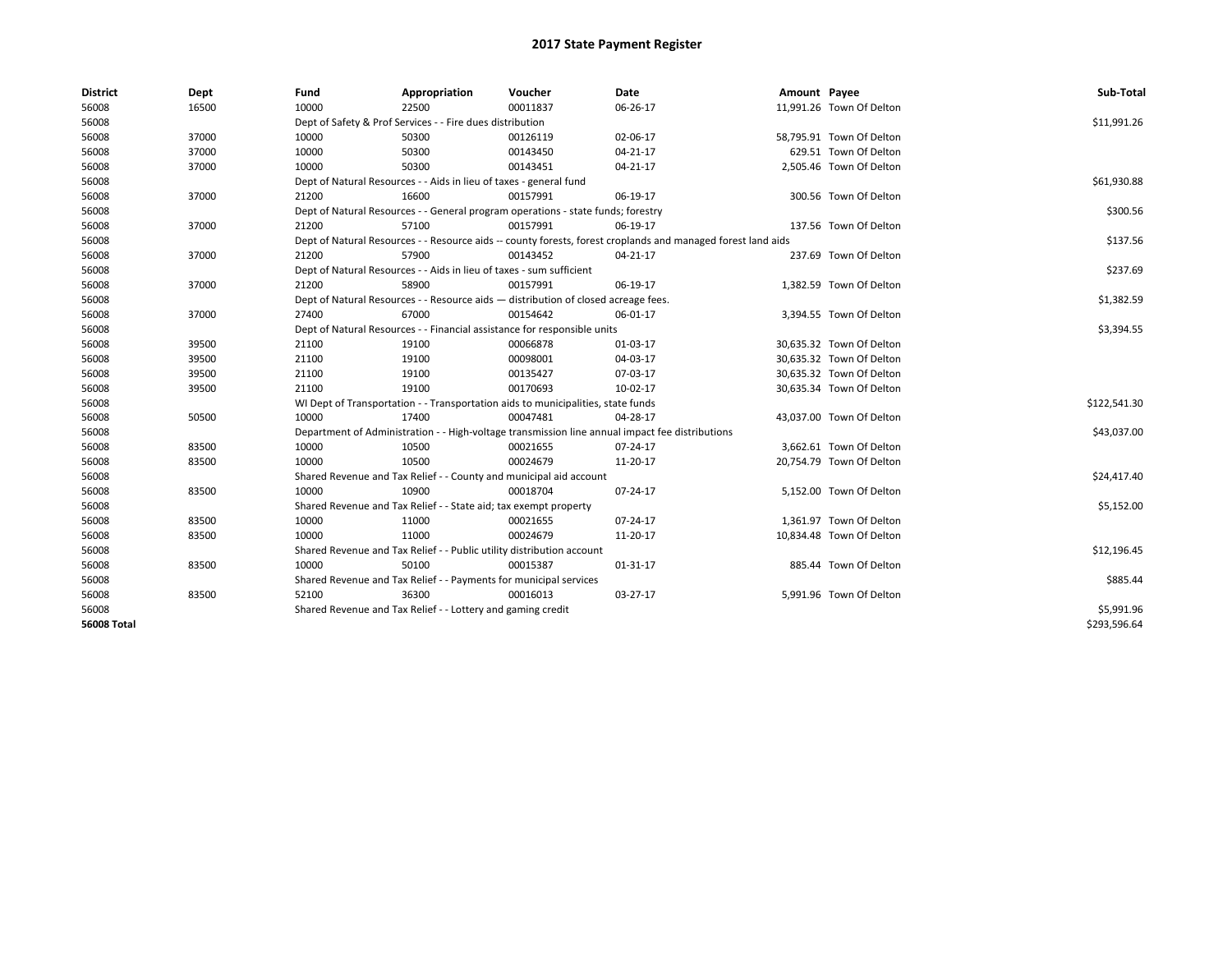| <b>District</b>    | Dept  | Fund  | Appropriation                                                                                                | Voucher  | Date           | Amount Payee |                             | Sub-Total    |  |  |
|--------------------|-------|-------|--------------------------------------------------------------------------------------------------------------|----------|----------------|--------------|-----------------------------|--------------|--|--|
| 56010              | 16500 | 10000 | 22500                                                                                                        | 00011838 | 06-26-17       |              | 5,447.39 Town Of Excelsior  |              |  |  |
| 56010              |       |       | Dept of Safety & Prof Services - - Fire dues distribution                                                    |          |                |              |                             | \$5,447.39   |  |  |
| 56010              | 37000 | 10000 | 50300                                                                                                        | 00126350 | 02-06-17       |              | 2,141.60 Town Of Excelsior  |              |  |  |
| 56010              | 37000 | 10000 | 50300                                                                                                        | 00126351 | 02-06-17       |              | 1,772.12 Town Of Excelsior  |              |  |  |
| 56010              | 37000 | 10000 | 50300                                                                                                        | 00144129 | 04-21-17       |              | 90.39 Town Of Excelsior     |              |  |  |
| 56010              | 37000 | 10000 | 50300                                                                                                        | 00144130 | $04 - 21 - 17$ |              | 58.60 Town Of Excelsior     |              |  |  |
| 56010              |       |       | Dept of Natural Resources - - Aids in lieu of taxes - general fund                                           |          |                |              |                             |              |  |  |
| 56010              | 37000 | 21200 | 16600                                                                                                        | 00157992 | 06-19-17       |              | 849.95 Town Of Excelsior    |              |  |  |
| 56010              |       |       | Dept of Natural Resources - - General program operations - state funds; forestry                             |          |                |              |                             | \$849.95     |  |  |
| 56010              | 37000 | 21200 | 57100                                                                                                        | 00157992 | 06-19-17       |              | 396.86 Town Of Excelsior    |              |  |  |
| 56010              |       |       | Dept of Natural Resources - - Resource aids -- county forests, forest croplands and managed forest land aids |          |                |              |                             | \$396.86     |  |  |
| 56010              | 37000 | 21200 | 57900                                                                                                        | 00144128 | 04-21-17       |              | 5.86 Town Of Excelsior      |              |  |  |
| 56010              |       |       | Dept of Natural Resources - - Aids in lieu of taxes - sum sufficient                                         |          |                |              |                             | \$5.86       |  |  |
| 56010              | 37000 | 21200 | 58900                                                                                                        | 00157992 | 06-19-17       |              | 3,909.76 Town Of Excelsior  |              |  |  |
| 56010              |       |       | Dept of Natural Resources - - Resource aids - distribution of closed acreage fees.                           |          |                |              |                             |              |  |  |
| 56010              | 37000 | 27400 | 67000                                                                                                        | 00154650 | 06-01-17       |              | 1,858.92 Town Of Excelsior  |              |  |  |
| 56010              |       |       | Dept of Natural Resources - - Financial assistance for responsible units                                     |          |                |              |                             | \$1,858.92   |  |  |
| 56010              | 39500 | 21100 | 19100                                                                                                        | 00066879 | 01-03-17       |              | 28.934.28 Town Of Excelsior |              |  |  |
| 56010              | 39500 | 21100 | 19100                                                                                                        | 00098002 | 04-03-17       |              | 28,934.28 Town Of Excelsior |              |  |  |
| 56010              | 39500 | 21100 | 19100                                                                                                        | 00135428 | 07-03-17       |              | 28.934.28 Town Of Excelsior |              |  |  |
| 56010              | 39500 | 21100 | 19100                                                                                                        | 00170694 | 10-02-17       |              | 28,934.28 Town Of Excelsior |              |  |  |
| 56010              |       |       | WI Dept of Transportation - - Transportation aids to municipalities, state funds                             |          |                |              |                             | \$115,737.12 |  |  |
| 56010              | 83500 | 10000 | 10500                                                                                                        | 00021656 | $07 - 24 - 17$ |              | 2,921.25 Town Of Excelsior  |              |  |  |
| 56010              | 83500 | 10000 | 10500                                                                                                        | 00024680 | 11-20-17       |              | 16.553.74 Town Of Excelsior |              |  |  |
| 56010              |       |       | Shared Revenue and Tax Relief - - County and municipal aid account                                           |          |                |              |                             | \$19,474.99  |  |  |
| 56010              | 83500 | 10000 | 10900                                                                                                        | 00018705 | 07-24-17       |              | 1.00 Town Of Excelsior      |              |  |  |
| 56010              |       |       | Shared Revenue and Tax Relief - - State aid; tax exempt property                                             |          |                |              |                             | \$1.00       |  |  |
| 56010              | 83500 | 10000 | 11000                                                                                                        | 00021656 | $07 - 24 - 17$ |              | 400.32 Town Of Excelsior    |              |  |  |
| 56010              | 83500 | 10000 | 11000                                                                                                        | 00024680 | 11-20-17       |              | 2,132.09 Town Of Excelsior  |              |  |  |
| 56010              |       |       | Shared Revenue and Tax Relief - - Public utility distribution account                                        |          |                |              |                             | \$2,532.41   |  |  |
| <b>56010 Total</b> |       |       |                                                                                                              |          |                |              |                             | \$154,276.97 |  |  |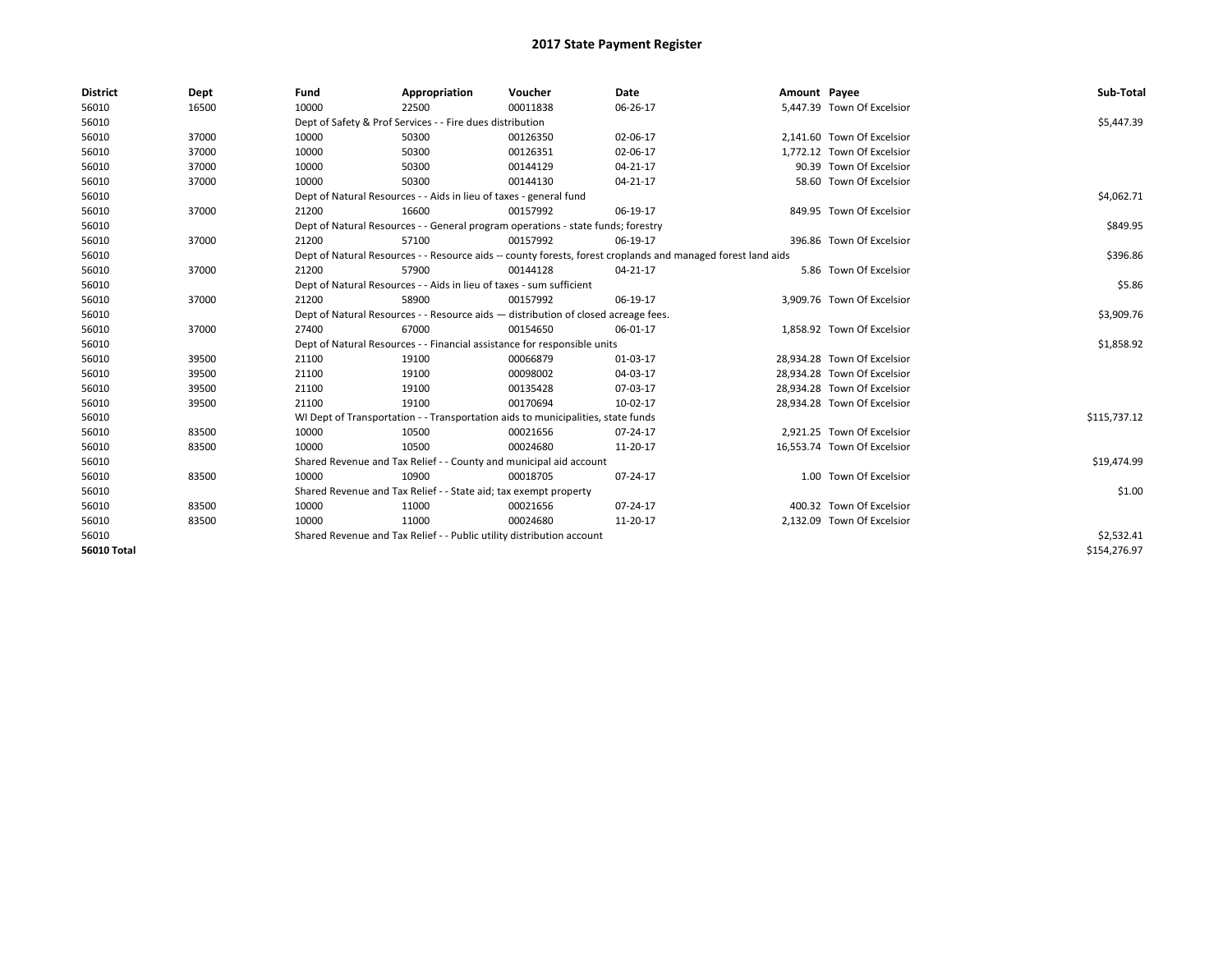| <b>District</b>    | Dept  | Fund  | Appropriation                                                                      | Voucher  | Date                                                                                                         | Amount Payee |                             | Sub-Total    |  |  |
|--------------------|-------|-------|------------------------------------------------------------------------------------|----------|--------------------------------------------------------------------------------------------------------------|--------------|-----------------------------|--------------|--|--|
| 56012              | 16500 | 10000 | 22500                                                                              | 00011839 | 06-26-17                                                                                                     |              | 4,374.52 Town Of Fairfield  |              |  |  |
| 56012              |       |       | Dept of Safety & Prof Services - - Fire dues distribution                          |          |                                                                                                              |              |                             | \$4,374.52   |  |  |
| 56012              | 37000 | 10000 | 50300                                                                              | 00126048 | 02-06-17                                                                                                     |              | 4,893.46 Town Of Fairfield  |              |  |  |
| 56012              | 37000 | 10000 | 50300                                                                              | 00126049 | 02-06-17                                                                                                     |              | 13,447.19 Town Of Fairfield |              |  |  |
| 56012              | 37000 | 10000 | 50300                                                                              | 00143235 | 04-21-17                                                                                                     |              | 227.29 Town Of Fairfield    |              |  |  |
| 56012              |       |       | Dept of Natural Resources - - Aids in lieu of taxes - general fund                 |          |                                                                                                              |              |                             |              |  |  |
| 56012              | 37000 | 21200 | 16600                                                                              | 00157993 | 06-19-17                                                                                                     |              | 651.46 Town Of Fairfield    |              |  |  |
| 56012              |       |       | Dept of Natural Resources - - General program operations - state funds; forestry   |          |                                                                                                              |              |                             |              |  |  |
| 56012              | 37000 | 21200 | 57100                                                                              | 00157993 | 06-19-17                                                                                                     |              | 302.16 Town Of Fairfield    |              |  |  |
| 56012              |       |       |                                                                                    |          | Dept of Natural Resources - - Resource aids -- county forests, forest croplands and managed forest land aids |              |                             | \$302.16     |  |  |
| 56012              | 37000 | 21200 | 57900                                                                              | 00143234 | 04-21-17                                                                                                     |              | 554.97 Town Of Fairfield    |              |  |  |
| 56012              |       |       | Dept of Natural Resources - - Aids in lieu of taxes - sum sufficient               |          |                                                                                                              |              |                             | \$554.97     |  |  |
| 56012              | 37000 | 21200 | 58900                                                                              | 00157993 | 06-19-17                                                                                                     |              | 2,996.70 Town Of Fairfield  |              |  |  |
| 56012              |       |       | Dept of Natural Resources - - Resource aids - distribution of closed acreage fees. |          |                                                                                                              |              |                             |              |  |  |
| 56012              | 37000 | 27400 | 67000                                                                              | 00154754 | 06-01-17                                                                                                     |              | 3,259.05 Town Of Fairfield  |              |  |  |
| 56012              |       |       | Dept of Natural Resources - - Financial assistance for responsible units           |          |                                                                                                              |              |                             | \$3,259.05   |  |  |
| 56012              | 39500 | 21100 | 19100                                                                              | 00066880 | 01-03-17                                                                                                     |              | 18,854.62 Town Of Fairfield |              |  |  |
| 56012              | 39500 | 21100 | 19100                                                                              | 00098003 | 04-03-17                                                                                                     |              | 18,854.62 Town Of Fairfield |              |  |  |
| 56012              | 39500 | 21100 | 19100                                                                              | 00135429 | 07-03-17                                                                                                     |              | 18,854.62 Town Of Fairfield |              |  |  |
| 56012              | 39500 | 21100 | 19100                                                                              | 00170695 | 10-02-17                                                                                                     |              | 18,854.64 Town Of Fairfield |              |  |  |
| 56012              |       |       | WI Dept of Transportation - - Transportation aids to municipalities, state funds   |          |                                                                                                              |              |                             | \$75,418.50  |  |  |
| 56012              | 50500 | 10000 | 17400                                                                              | 00047482 | 04-28-17                                                                                                     |              | 42,146.00 Town Of Fairfield |              |  |  |
| 56012              |       |       |                                                                                    |          | Department of Administration - - High-voltage transmission line annual impact fee distributions              |              |                             | \$42,146.00  |  |  |
| 56012              | 83500 | 10000 | 10500                                                                              | 00021657 | 07-24-17                                                                                                     |              | 1.770.58 Town Of Fairfield  |              |  |  |
| 56012              | 83500 | 10000 | 10500                                                                              | 00024681 | 11-20-17                                                                                                     |              | 10,033.77 Town Of Fairfield |              |  |  |
| 56012              |       |       | Shared Revenue and Tax Relief - - County and municipal aid account                 |          |                                                                                                              |              |                             | \$11,804.35  |  |  |
| 56012              | 83500 | 10000 | 10900                                                                              | 00018706 | 07-24-17                                                                                                     |              | 221.00 Town Of Fairfield    |              |  |  |
| 56012              |       |       | Shared Revenue and Tax Relief - - State aid; tax exempt property                   |          |                                                                                                              |              |                             | \$221.00     |  |  |
| 56012              | 83500 | 52100 | 36300                                                                              | 00016014 | 03-27-17                                                                                                     |              | 500.92 Town Of Fairfield    |              |  |  |
| 56012              |       |       | Shared Revenue and Tax Relief - - Lottery and gaming credit                        |          |                                                                                                              |              |                             | \$500.92     |  |  |
| <b>56012 Total</b> |       |       |                                                                                    |          |                                                                                                              |              |                             | \$160,797.57 |  |  |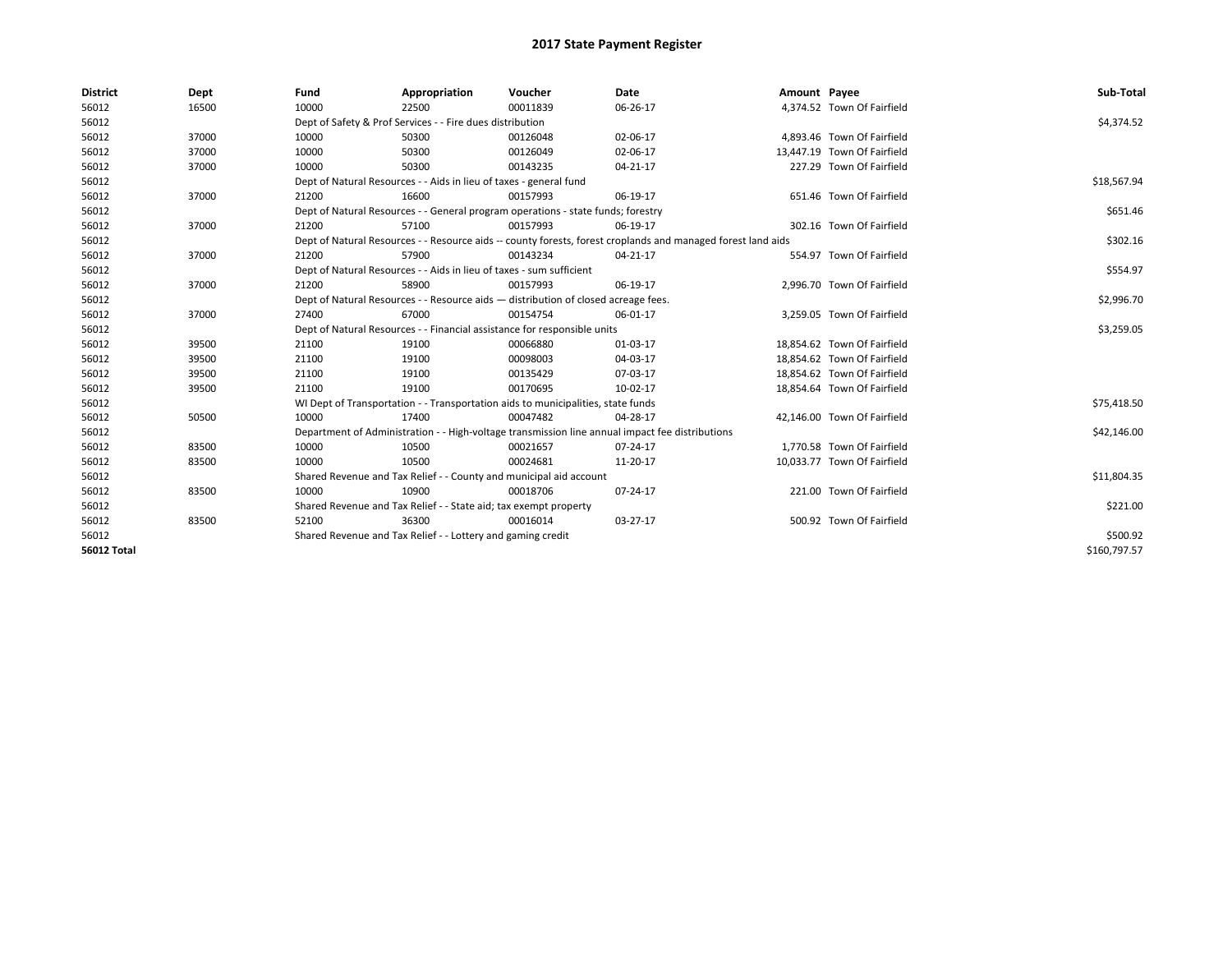| <b>District</b> | Dept  | Fund  | Appropriation                                                                      | Voucher  | Date                                                                                                         | Amount Payee |                            | Sub-Total    |  |  |
|-----------------|-------|-------|------------------------------------------------------------------------------------|----------|--------------------------------------------------------------------------------------------------------------|--------------|----------------------------|--------------|--|--|
| 56014           | 16500 | 10000 | 22500                                                                              | 00011840 | 06-26-17                                                                                                     |              | 2,835.84 Town Of Franklin  |              |  |  |
| 56014           |       |       | Dept of Safety & Prof Services - - Fire dues distribution                          |          |                                                                                                              |              |                            | \$2,835.84   |  |  |
| 56014           | 37000 | 21200 | 16600                                                                              | 00157994 | 06-19-17                                                                                                     |              | 2,309.72 Town Of Franklin  |              |  |  |
| 56014           |       |       | Dept of Natural Resources - - General program operations - state funds; forestry   |          |                                                                                                              |              |                            | \$2,309.72   |  |  |
| 56014           | 37000 | 21200 | 57100                                                                              | 00157994 | 06-19-17                                                                                                     |              | 1,060.52 Town Of Franklin  |              |  |  |
| 56014           |       |       |                                                                                    |          | Dept of Natural Resources - - Resource aids -- county forests, forest croplands and managed forest land aids |              |                            | \$1,060.52   |  |  |
| 56014           | 37000 | 21200 | 58900                                                                              | 00157994 | 06-19-17                                                                                                     |              | 10,624.72 Town Of Franklin |              |  |  |
| 56014           |       |       | Dept of Natural Resources - - Resource aids - distribution of closed acreage fees. |          |                                                                                                              |              |                            | \$10,624.72  |  |  |
| 56014           | 37000 | 27400 | 67000                                                                              | 00154091 | 06-01-17                                                                                                     |              | 648.96 Town Of Franklin    |              |  |  |
| 56014           |       |       | Dept of Natural Resources - - Financial assistance for responsible units           |          |                                                                                                              |              |                            |              |  |  |
| 56014           | 39500 | 21100 | 19100                                                                              | 00066881 | 01-03-17                                                                                                     |              | 33,448.38 Town Of Franklin |              |  |  |
| 56014           | 39500 | 21100 | 19100                                                                              | 00098004 | 04-03-17                                                                                                     |              | 33,448.38 Town Of Franklin |              |  |  |
| 56014           | 39500 | 21100 | 19100                                                                              | 00135430 | 07-03-17                                                                                                     |              | 33,448.38 Town Of Franklin |              |  |  |
| 56014           | 39500 | 21100 | 19100                                                                              | 00170696 | 10-02-17                                                                                                     |              | 33,448.38 Town Of Franklin |              |  |  |
| 56014           |       |       | WI Dept of Transportation - - Transportation aids to municipalities, state funds   |          |                                                                                                              |              |                            | \$133,793.52 |  |  |
| 56014           | 83500 | 10000 | 10500                                                                              | 00021658 | 07-24-17                                                                                                     |              | 1,809.87 Town Of Franklin  |              |  |  |
| 56014           | 83500 | 10000 | 10500                                                                              | 00024682 | 11-20-17                                                                                                     |              | 10,255.94 Town Of Franklin |              |  |  |
| 56014           |       |       | Shared Revenue and Tax Relief - - County and municipal aid account                 |          |                                                                                                              |              |                            | \$12,065.81  |  |  |
| 56014           | 83500 | 10000 | 10900                                                                              | 00018707 | 07-24-17                                                                                                     |              | 63.00 Town Of Franklin     |              |  |  |
| 56014           |       |       | Shared Revenue and Tax Relief - - State aid; tax exempt property                   |          |                                                                                                              |              |                            | \$63.00      |  |  |
| 56014 Total     |       |       |                                                                                    |          |                                                                                                              |              |                            | \$163,402.09 |  |  |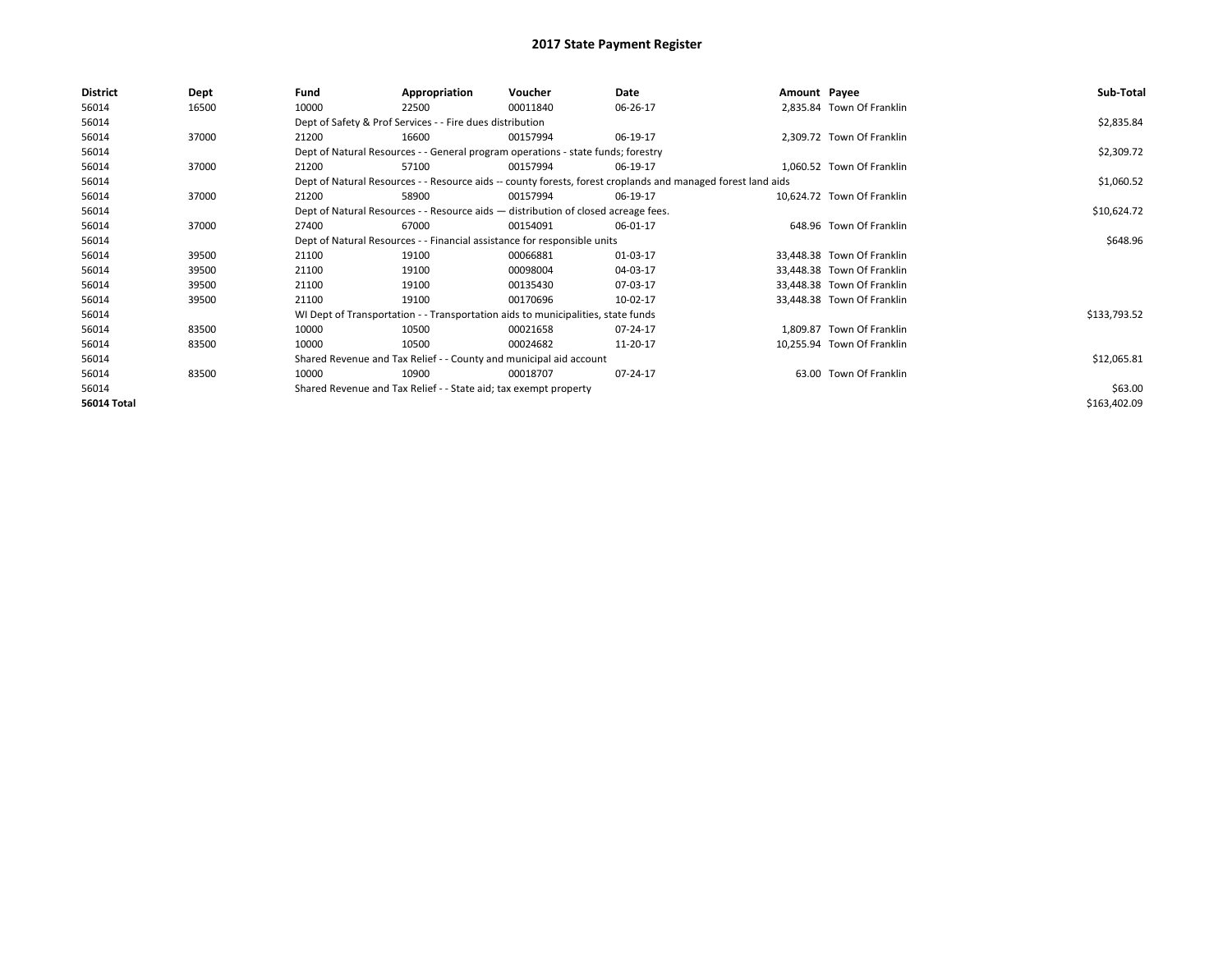| <b>District</b>    | Dept  | Fund  | Appropriation                                                                      | Voucher  | Date                                                                                                         | Amount Payee |                            | Sub-Total    |
|--------------------|-------|-------|------------------------------------------------------------------------------------|----------|--------------------------------------------------------------------------------------------------------------|--------------|----------------------------|--------------|
| 56016              | 16500 | 10000 | 22500                                                                              | 00011841 | 06-26-17                                                                                                     |              | 2,074.59 Freedom, Town of  |              |
| 56016              |       |       | Dept of Safety & Prof Services - - Fire dues distribution                          |          |                                                                                                              |              |                            | \$2,074.59   |
| 56016              | 37000 | 10000 | 50300                                                                              | 00126138 | 02-06-17                                                                                                     |              | 1,918.57 Freedom, Town of  |              |
| 56016              |       |       | Dept of Natural Resources - - Aids in lieu of taxes - general fund                 |          |                                                                                                              |              |                            | \$1,918.57   |
| 56016              | 37000 | 21200 | 16600                                                                              | 00157995 | 06-19-17                                                                                                     |              | 1,841.96 Freedom, Town of  |              |
| 56016              |       |       | Dept of Natural Resources - - General program operations - state funds; forestry   |          |                                                                                                              |              |                            | \$1,841.96   |
| 56016              | 37000 | 21200 | 57100                                                                              | 00157995 | 06-19-17                                                                                                     |              | 919.31 Freedom, Town of    |              |
| 56016              |       |       |                                                                                    |          | Dept of Natural Resources - - Resource aids -- county forests, forest croplands and managed forest land aids |              |                            | \$919.31     |
| 56016              | 37000 | 21200 | 58900                                                                              | 00157995 | 06-19-17                                                                                                     |              | 8,473.00 Freedom, Town of  |              |
| 56016              |       |       | Dept of Natural Resources - - Resource aids - distribution of closed acreage fees. |          |                                                                                                              |              |                            | \$8,473.00   |
| 56016              | 37000 | 27400 | 67000                                                                              | 00154064 | 06-01-17                                                                                                     |              | 1,495.22 Freedom, Town of  |              |
| 56016              |       |       | Dept of Natural Resources - - Financial assistance for responsible units           |          | \$1,495.22                                                                                                   |              |                            |              |
| 56016              | 39500 | 21100 | 19100                                                                              | 00066882 | 01-03-17                                                                                                     |              | 23,093.47 Freedom, Town of |              |
| 56016              | 39500 | 21100 | 19100                                                                              | 00098005 | 04-03-17                                                                                                     |              | 23,093.47 Freedom, Town of |              |
| 56016              | 39500 | 21100 | 19100                                                                              | 00135431 | 07-03-17                                                                                                     |              | 23,093.47 Freedom, Town of |              |
| 56016              | 39500 | 21100 | 19100                                                                              | 00170697 | 10-02-17                                                                                                     |              | 23,093.49 Freedom, Town of |              |
| 56016              |       |       | WI Dept of Transportation - - Transportation aids to municipalities, state funds   |          |                                                                                                              |              |                            | \$92,373.90  |
| 56016              | 45500 | 10000 | 23100                                                                              | 00021556 | 01-03-17                                                                                                     |              | 160.00 Freedom, Town of    |              |
| 56016              | 45500 | 10000 | 23100                                                                              | 00039638 | 12-22-17                                                                                                     |              | 320.00 Freedom, Town of    |              |
| 56016              |       |       | Department of Justice - - Law enforcement training fund, local assistance          |          |                                                                                                              |              |                            | \$480.00     |
| 56016              | 83500 | 10000 | 10500                                                                              | 00021659 | 07-24-17                                                                                                     |              | 1,610.50 Freedom, Town of  |              |
| 56016              | 83500 | 10000 | 10500                                                                              | 00024683 | 11-20-17                                                                                                     |              | 9,133.22 Freedom, Town of  |              |
| 56016              |       |       | Shared Revenue and Tax Relief - - County and municipal aid account                 |          |                                                                                                              |              |                            | \$10,743.72  |
| 56016              | 83500 | 10000 | 10900                                                                              | 00018708 | 07-24-17                                                                                                     |              | 10.00 Freedom, Town of     |              |
| 56016              |       |       | Shared Revenue and Tax Relief - - State aid; tax exempt property                   |          |                                                                                                              |              |                            | \$10.00      |
| <b>56016 Total</b> |       |       |                                                                                    |          |                                                                                                              |              |                            | \$120,330.27 |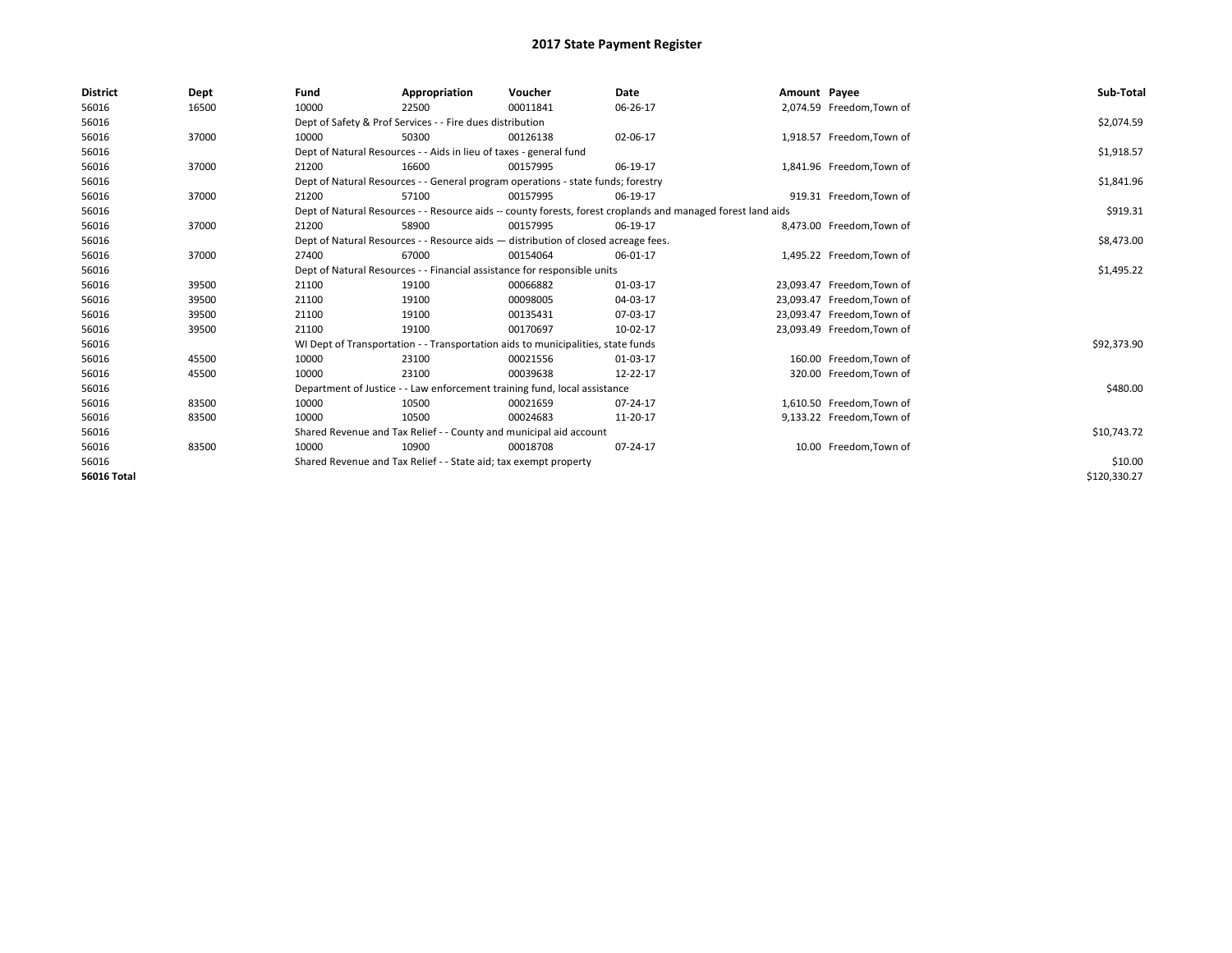| <b>District</b>    | Dept  | Fund  | Appropriation                                                                                                | Voucher  | Date     | Amount Payee |                              | Sub-Total    |  |  |
|--------------------|-------|-------|--------------------------------------------------------------------------------------------------------------|----------|----------|--------------|------------------------------|--------------|--|--|
| 56018              | 16500 | 10000 | 22500                                                                                                        | 00011842 | 06-26-17 |              | 4,144.77 Town Of Greenfield  |              |  |  |
| 56018              |       |       | Dept of Safety & Prof Services - - Fire dues distribution                                                    |          |          |              |                              | \$4,144.77   |  |  |
| 56018              | 37000 | 10000 | 50300                                                                                                        | 00125741 | 02-06-17 |              | 78.94 Town Of Greenfield     |              |  |  |
| 56018              | 37000 | 10000 | 50300                                                                                                        | 00125742 | 02-06-17 |              | 32,565.40 Town Of Greenfield |              |  |  |
| 56018              | 37000 | 10000 | 50300                                                                                                        | 00142448 | 04-21-17 |              | 2,537.51 Town Of Greenfield  |              |  |  |
| 56018              | 37000 | 10000 | 50300                                                                                                        | 00142449 | 04-21-17 |              | 1.70 Town Of Greenfield      |              |  |  |
| 56018              |       |       | Dept of Natural Resources - - Aids in lieu of taxes - general fund                                           |          |          |              |                              | \$35,183.55  |  |  |
| 56018              | 37000 | 21200 | 16600                                                                                                        | 00157996 | 06-19-17 |              | 1,044.00 Town Of Greenfield  |              |  |  |
| 56018              |       |       | Dept of Natural Resources - - General program operations - state funds; forestry                             |          |          |              |                              | \$1,044.00   |  |  |
| 56018              | 37000 | 21200 | 57100                                                                                                        | 00157996 | 06-19-17 |              | 542.02 Town Of Greenfield    |              |  |  |
| 56018              |       |       | Dept of Natural Resources - - Resource aids -- county forests, forest croplands and managed forest land aids |          |          |              |                              |              |  |  |
| 56018              | 37000 | 21200 | 57900                                                                                                        | 00142450 | 04-21-17 |              | 30.11 Town Of Greenfield     |              |  |  |
| 56018              |       |       | Dept of Natural Resources - - Aids in lieu of taxes - sum sufficient                                         |          |          |              |                              | \$30.11      |  |  |
| 56018              | 37000 | 21200 | 58900                                                                                                        | 00157996 | 06-19-17 |              | 4,802.41 Town Of Greenfield  |              |  |  |
| 56018              |       |       | Dept of Natural Resources - - Resource aids - distribution of closed acreage fees.                           |          |          |              |                              | \$4,802.41   |  |  |
| 56018              | 37000 | 27400 | 67000                                                                                                        | 00154925 | 06-01-17 |              | 1,228.98 Town Of Greenfield  |              |  |  |
| 56018              |       |       | Dept of Natural Resources - - Financial assistance for responsible units                                     |          |          |              |                              |              |  |  |
| 56018              | 39500 | 21100 | 19100                                                                                                        | 00066883 | 01-03-17 |              | 18,865.63 Town Of Greenfield |              |  |  |
| 56018              | 39500 | 21100 | 19100                                                                                                        | 00098006 | 04-03-17 |              | 18.865.63 Town Of Greenfield |              |  |  |
| 56018              | 39500 | 21100 | 19100                                                                                                        | 00135432 | 07-03-17 |              | 18.865.63 Town Of Greenfield |              |  |  |
| 56018              | 39500 | 21100 | 19100                                                                                                        | 00170698 | 10-02-17 |              | 18,865.65 Town Of Greenfield |              |  |  |
| 56018              |       |       | WI Dept of Transportation - - Transportation aids to municipalities, state funds                             |          |          |              |                              | \$75,462.54  |  |  |
| 56018              | 39500 | 21100 | 36500                                                                                                        | 00095241 | 03-16-17 |              | 500.00 Town Of Greenfield    |              |  |  |
| 56018              | 39500 | 21100 | 36500                                                                                                        | 00095245 | 03-16-17 |              | 500.00 Town Of Greenfield    |              |  |  |
| 56018              | 39500 | 21100 | 36500                                                                                                        | 00095251 | 03-16-17 |              | 364.48 Town Of Greenfield    |              |  |  |
| 56018              |       |       | WI Dept of Transportation - - Highway system management and operations, state funds                          |          |          |              |                              | \$1,364.48   |  |  |
| 56018              | 83500 | 10000 | 10500                                                                                                        | 00021660 | 07-24-17 |              | 1,517.93 Town Of Greenfield  |              |  |  |
| 56018              | 83500 | 10000 | 10500                                                                                                        | 00024684 | 11-20-17 |              | 8,601.60 Town Of Greenfield  |              |  |  |
| 56018              |       |       | Shared Revenue and Tax Relief - - County and municipal aid account                                           |          |          |              |                              | \$10,119.53  |  |  |
| 56018              | 83500 | 10000 | 10900                                                                                                        | 00018709 | 07-24-17 |              | 25.00 Town Of Greenfield     |              |  |  |
| 56018              |       |       | Shared Revenue and Tax Relief - - State aid; tax exempt property                                             |          |          |              |                              | \$25.00      |  |  |
| 56018              | 83500 | 10000 | 50100                                                                                                        | 00015388 | 01-31-17 |              | 178.01 Town Of Greenfield    |              |  |  |
| 56018              |       |       | Shared Revenue and Tax Relief - - Payments for municipal services                                            |          |          |              |                              | \$178.01     |  |  |
| <b>56018 Total</b> |       |       |                                                                                                              |          |          |              |                              | \$134,125.40 |  |  |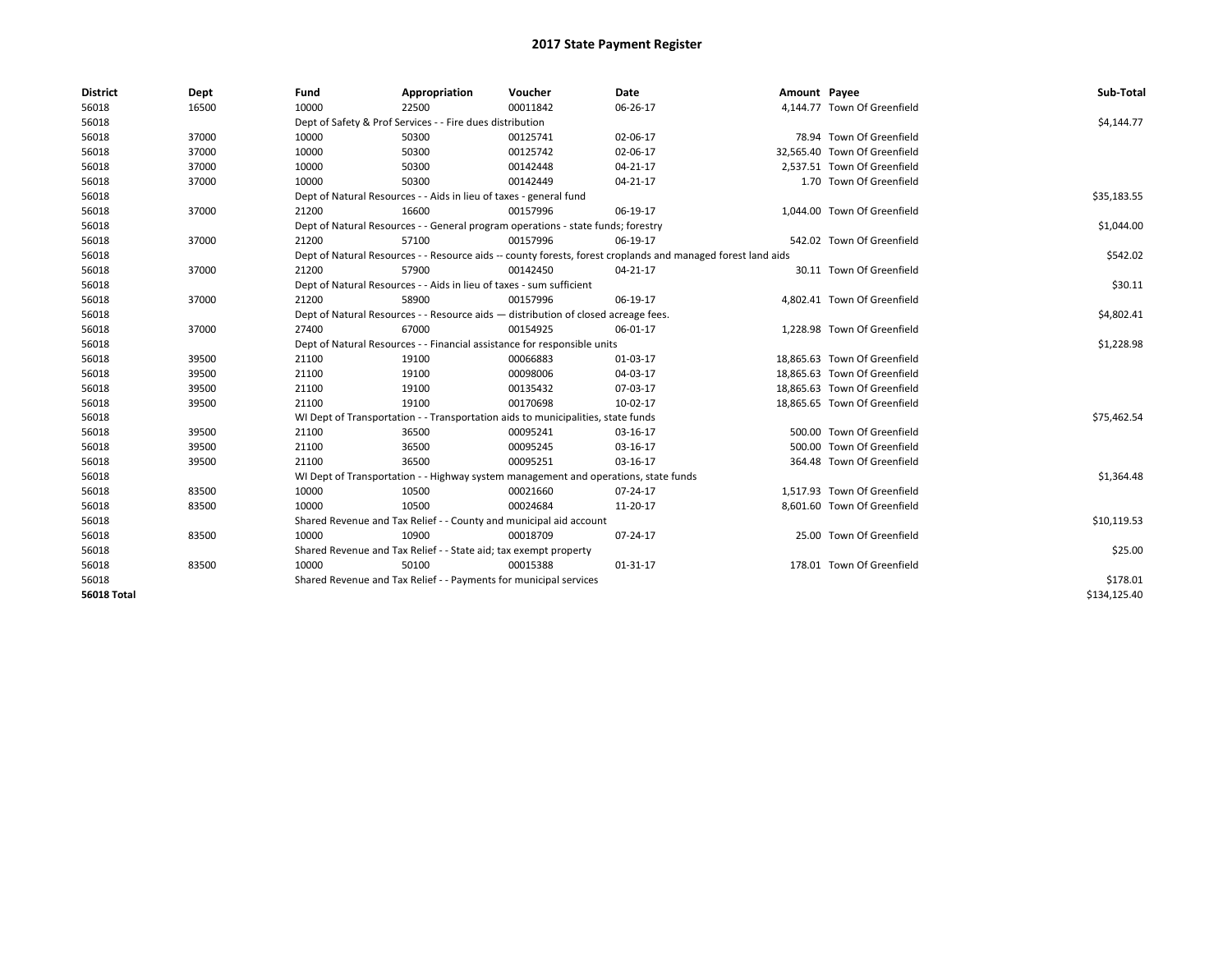| <b>District</b>    | Dept  | Fund  | Appropriation                                                      | Voucher                                                                            | Date                                                                                                         | Amount Payee |                               | Sub-Total    |
|--------------------|-------|-------|--------------------------------------------------------------------|------------------------------------------------------------------------------------|--------------------------------------------------------------------------------------------------------------|--------------|-------------------------------|--------------|
| 56020              | 16500 | 10000 | 22500                                                              | 00011843                                                                           | 06-26-17                                                                                                     |              | 2,930.27 Town Of Honey Creek  |              |
| 56020              |       |       | Dept of Safety & Prof Services - - Fire dues distribution          |                                                                                    |                                                                                                              |              |                               | \$2,930.27   |
| 56020              | 37000 | 10000 | 50300                                                              | 00126147                                                                           | 02-06-17                                                                                                     |              | 7,473.78 Town Of Honey Creek  |              |
| 56020              | 37000 | 10000 | 50300                                                              | 00143546                                                                           | 04-21-17                                                                                                     |              | 284.49 Town Of Honey Creek    |              |
| 56020              |       |       | Dept of Natural Resources - - Aids in lieu of taxes - general fund |                                                                                    |                                                                                                              |              |                               | \$7,758.27   |
| 56020              | 37000 | 21200 | 16600                                                              | 00157997                                                                           | 06-19-17                                                                                                     |              | 1,212.55 Town Of Honey Creek  |              |
| 56020              |       |       |                                                                    | Dept of Natural Resources - - General program operations - state funds; forestry   |                                                                                                              |              |                               | \$1,212.55   |
| 56020              | 37000 | 21200 | 57100                                                              | 00157997                                                                           | 06-19-17                                                                                                     |              | 599.16 Town Of Honey Creek    |              |
| 56020              |       |       |                                                                    |                                                                                    | Dept of Natural Resources - - Resource aids -- county forests, forest croplands and managed forest land aids |              |                               | \$599.16     |
| 56020              | 37000 | 21200 | 58900                                                              | 00157997                                                                           | 06-19-17                                                                                                     |              | 5,577.71 Town Of Honey Creek  |              |
| 56020              |       |       |                                                                    | Dept of Natural Resources - - Resource aids - distribution of closed acreage fees. |                                                                                                              |              |                               | \$5,577.71   |
| 56020              | 37000 | 27400 | 67000                                                              | 00154769                                                                           | 06-01-17                                                                                                     |              | 2,043.54 Town Of Honey Creek  |              |
| 56020              |       |       |                                                                    | Dept of Natural Resources - - Financial assistance for responsible units           |                                                                                                              |              |                               | \$2,043.54   |
| 56020              | 39500 | 21100 | 19100                                                              | 00066884                                                                           | 01-03-17                                                                                                     |              | 30,128.86 Town Of Honey Creek |              |
| 56020              | 39500 | 21100 | 19100                                                              | 00098007                                                                           | 04-03-17                                                                                                     |              | 30,128.86 Town Of Honey Creek |              |
| 56020              | 39500 | 21100 | 19100                                                              | 00135433                                                                           | 07-03-17                                                                                                     |              | 30,128.86 Town Of Honey Creek |              |
| 56020              | 39500 | 21100 | 19100                                                              | 00170699                                                                           | 10-02-17                                                                                                     |              | 30,128.88 Town Of Honey Creek |              |
| 56020              |       |       |                                                                    | WI Dept of Transportation - - Transportation aids to municipalities, state funds   |                                                                                                              |              |                               | \$120,515.46 |
| 56020              | 83500 | 10000 | 10500                                                              | 00021661                                                                           | 07-24-17                                                                                                     |              | 1,775.56 Town Of Honey Creek  |              |
| 56020              | 83500 | 10000 | 10500                                                              | 00024685                                                                           | 11-20-17                                                                                                     |              | 10,061.53 Town Of Honey Creek |              |
| 56020              |       |       |                                                                    | Shared Revenue and Tax Relief - - County and municipal aid account                 |                                                                                                              |              |                               | \$11,837.09  |
| 56020              | 83500 | 10000 | 10900                                                              | 00018710                                                                           | 07-24-17                                                                                                     |              | 10.00 Town Of Honey Creek     |              |
| 56020              |       |       | Shared Revenue and Tax Relief - - State aid; tax exempt property   |                                                                                    |                                                                                                              |              |                               | \$10.00      |
| <b>56020 Total</b> |       |       |                                                                    |                                                                                    |                                                                                                              |              |                               | \$152,484.05 |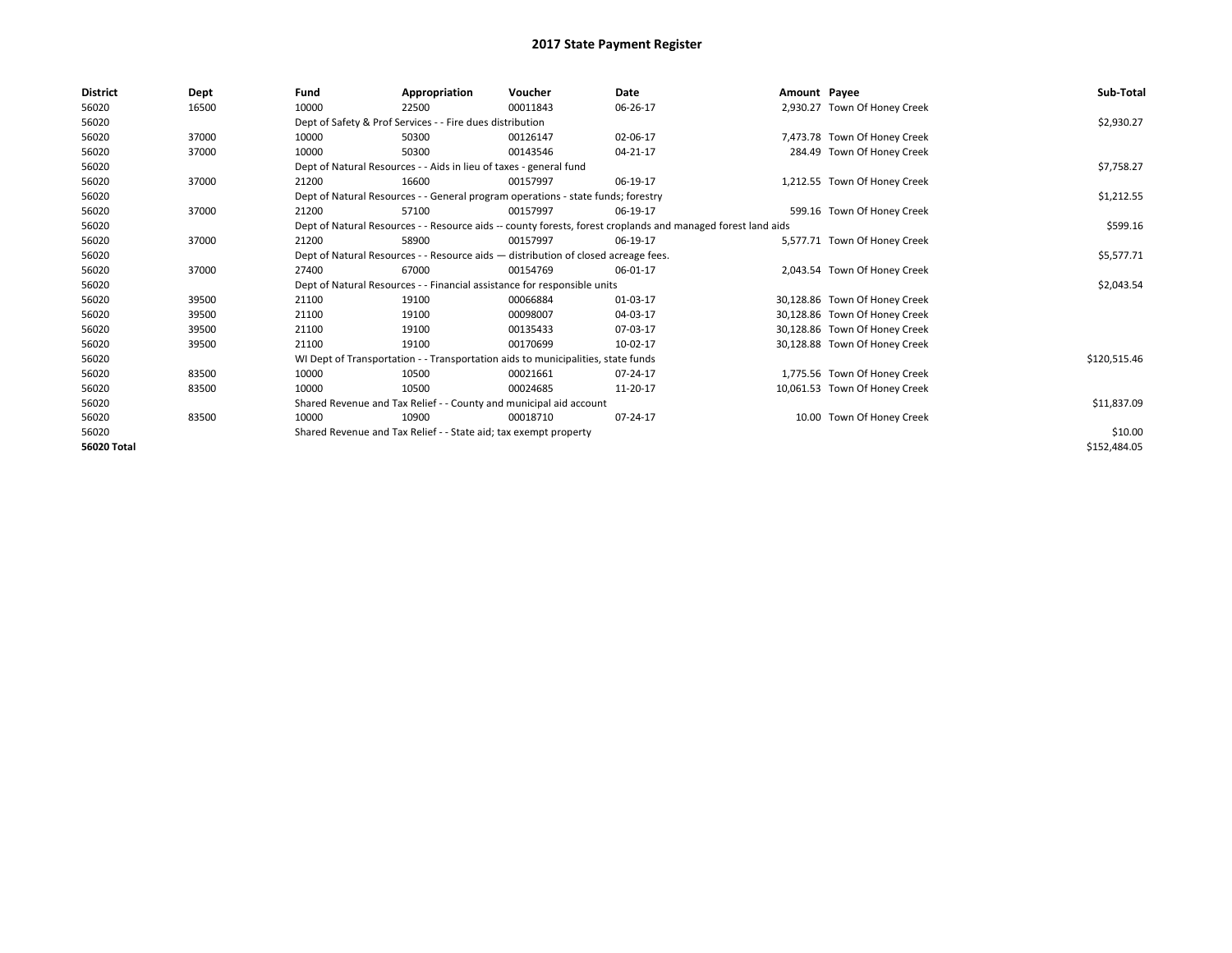| <b>District</b> | Dept  | Fund  | Appropriation                                                                      | Voucher  | Date                                                                                                         | Amount Payee |                           | Sub-Total    |
|-----------------|-------|-------|------------------------------------------------------------------------------------|----------|--------------------------------------------------------------------------------------------------------------|--------------|---------------------------|--------------|
| 56022           | 16500 | 10000 | 22500                                                                              | 00011844 | 06-27-17                                                                                                     |              | 1,890.33 Town of Ironton  |              |
| 56022           |       |       | Dept of Safety & Prof Services - - Fire dues distribution                          |          |                                                                                                              |              |                           | \$1,890.33   |
| 56022           | 37000 | 21200 | 16600                                                                              | 00157998 | 06-19-17                                                                                                     |              | 807.27 Town of Ironton    |              |
| 56022           |       |       | Dept of Natural Resources - - General program operations - state funds; forestry   |          |                                                                                                              |              |                           | \$807.27     |
| 56022           | 37000 | 21200 | 57100                                                                              | 00157998 | 06-19-17                                                                                                     |              | 373.47 Town of Ironton    |              |
| 56022           |       |       |                                                                                    |          | Dept of Natural Resources - - Resource aids -- county forests, forest croplands and managed forest land aids |              |                           | \$373.47     |
| 56022           | 37000 | 21200 | 58900                                                                              | 00157998 | 06-19-17                                                                                                     |              | 3.713.43 Town of Ironton  |              |
| 56022           |       |       | Dept of Natural Resources - - Resource aids - distribution of closed acreage fees. |          |                                                                                                              |              |                           | \$3,713.43   |
| 56022           | 39500 | 21100 | 19100                                                                              | 00066885 | 01-03-17                                                                                                     |              | 24,684.42 Town of Ironton |              |
| 56022           | 39500 | 21100 | 19100                                                                              | 00098008 | 04-03-17                                                                                                     |              | 24,684.42 Town of Ironton |              |
| 56022           | 39500 | 21100 | 19100                                                                              | 00135434 | 07-03-17                                                                                                     |              | 24,684.42 Town of Ironton |              |
| 56022           | 39500 | 21100 | 19100                                                                              | 00170700 | 10-02-17                                                                                                     |              | 24,684.42 Town of Ironton |              |
| 56022           |       |       | WI Dept of Transportation - - Transportation aids to municipalities, state funds   |          |                                                                                                              |              |                           | \$98,737.68  |
| 56022           | 83500 | 10000 | 10500                                                                              | 00021662 | 07-24-17                                                                                                     |              | 4,904.05 Town of Ironton  |              |
| 56022           | 83500 | 10000 | 10500                                                                              | 00024686 | 11-20-17                                                                                                     |              | 27,789.62 Town of Ironton |              |
| 56022           |       |       | Shared Revenue and Tax Relief - - County and municipal aid account                 |          |                                                                                                              |              |                           | \$32,693.67  |
| 56022           | 83500 | 10000 | 10900                                                                              | 00018711 | 07-24-17                                                                                                     |              | 27.00 Town of Ironton     |              |
| 56022           |       |       | Shared Revenue and Tax Relief - - State aid; tax exempt property                   |          |                                                                                                              |              |                           | \$27.00      |
| 56022 Total     |       |       |                                                                                    |          |                                                                                                              |              |                           | \$138,242.85 |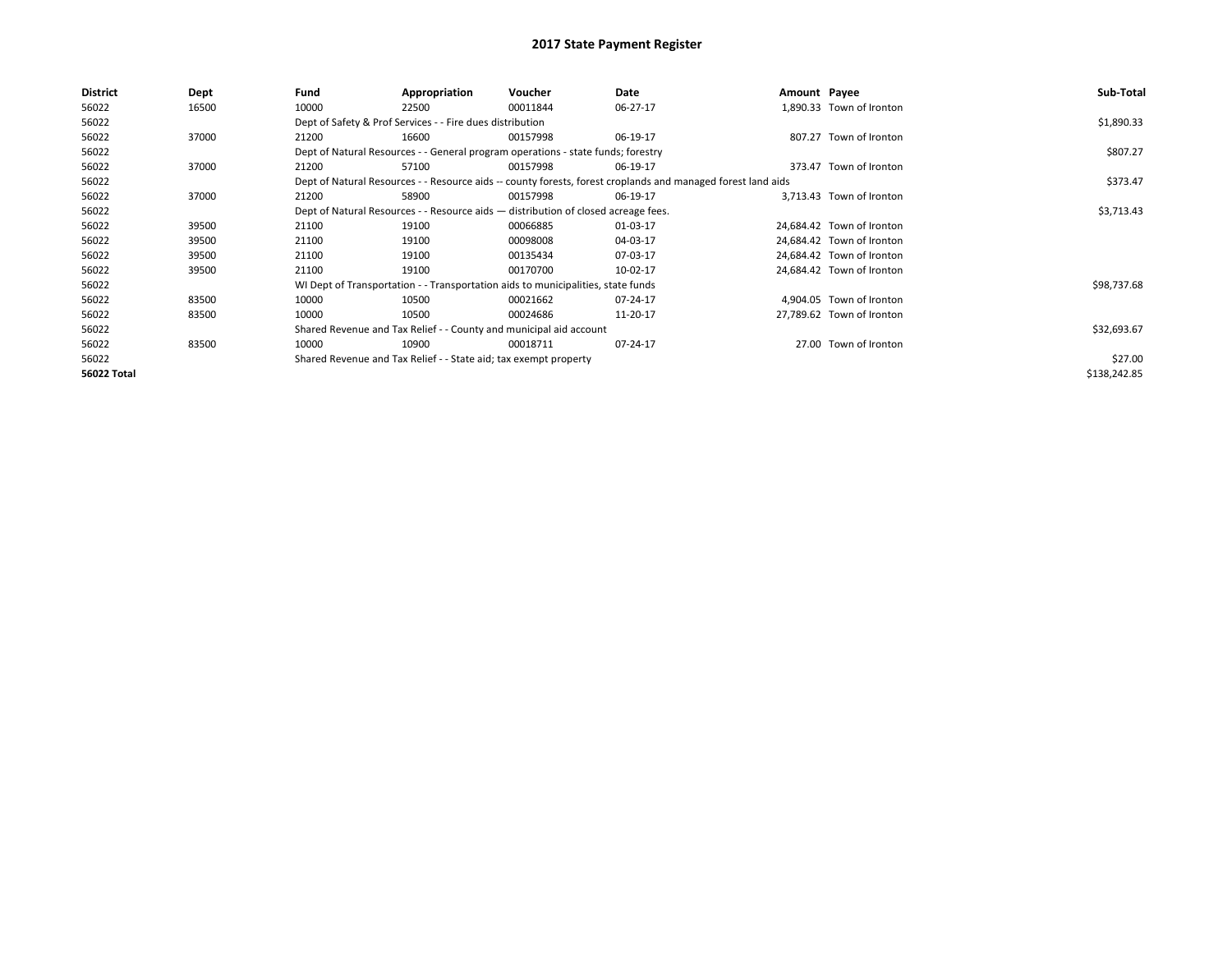| <b>District</b>    | Dept  | Fund  | Appropriation                                                                      | Voucher  | Date                                                                                                         | Amount Payee |                            | Sub-Total    |
|--------------------|-------|-------|------------------------------------------------------------------------------------|----------|--------------------------------------------------------------------------------------------------------------|--------------|----------------------------|--------------|
| 56024              | 16500 | 10000 | 22500                                                                              | 00011845 | 06-26-17                                                                                                     |              | 11,918.90 Town Of La Valle |              |
| 56024              |       |       | Dept of Safety & Prof Services - - Fire dues distribution                          |          |                                                                                                              |              |                            | \$11,918.90  |
| 56024              | 37000 | 10000 | 50300                                                                              | 00126156 | 02-06-17                                                                                                     |              | 1,271.51 Town Of La Valle  |              |
| 56024              | 37000 | 10000 | 50300                                                                              | 00143572 | 04-21-17                                                                                                     |              | 90.49 Town Of La Valle     |              |
| 56024              | 37000 | 10000 | 50300                                                                              | 00143573 | 04-21-17                                                                                                     |              | 4.48 Town Of La Valle      |              |
| 56024              |       |       | Dept of Natural Resources - - Aids in lieu of taxes - general fund                 |          |                                                                                                              |              |                            | \$1,366.48   |
| 56024              | 37000 | 21200 | 16600                                                                              | 00157999 | 06-19-17                                                                                                     |              | 635.89 Town Of La Valle    |              |
| 56024              |       |       | Dept of Natural Resources - - General program operations - state funds; forestry   |          |                                                                                                              |              |                            | \$635.89     |
| 56024              | 37000 | 21200 | 38100                                                                              | 00134441 | 03-24-17                                                                                                     |              | 2,871.29 Town Of La Valle  |              |
| 56024              |       |       | Dept of Natural Resources - - General program operations--federal funds            |          |                                                                                                              |              |                            | \$2,871.29   |
| 56024              | 37000 | 21200 | 55000                                                                              | 00134441 | 03-24-17                                                                                                     |              | 9,949.03 Town Of La Valle  |              |
| 56024              |       |       | Dept of Natural Resources - - Enforcement aids -- boating enforcement              |          |                                                                                                              |              |                            | \$9,949.03   |
| 56024              | 37000 | 21200 | 57100                                                                              | 00157999 | 06-19-17                                                                                                     |              | 291.03 Town Of La Valle    |              |
| 56024              |       |       |                                                                                    |          | Dept of Natural Resources - - Resource aids -- county forests, forest croplands and managed forest land aids |              |                            | \$291.03     |
| 56024              | 37000 | 21200 | 58300                                                                              | 00136624 | 03-29-17                                                                                                     |              | 1,612.50 Town Of La Valle  |              |
| 56024              |       |       | Dept of Natural Resources - - Recreation and resource aids, federal funds          |          |                                                                                                              |              |                            | \$1,612.50   |
| 56024              | 37000 | 21200 | 58900                                                                              | 00157999 | 06-19-17                                                                                                     |              | 2,925.08 Town Of La Valle  |              |
| 56024              |       |       | Dept of Natural Resources - - Resource aids - distribution of closed acreage fees. |          |                                                                                                              |              |                            | \$2,925.08   |
| 56024              | 37000 | 27400 | 67000                                                                              | 00154152 | 06-01-17                                                                                                     |              | 1,736.89 Town Of La Valle  |              |
| 56024              |       |       | Dept of Natural Resources - - Financial assistance for responsible units           |          |                                                                                                              |              |                            | \$1,736.89   |
| 56024              | 39500 | 21100 | 19100                                                                              | 00066886 | 01-03-17                                                                                                     |              | 40,764.52 Town Of La Valle |              |
| 56024              | 39500 | 21100 | 19100                                                                              | 00098009 | 04-03-17                                                                                                     |              | 40,764.52 Town Of La Valle |              |
| 56024              | 39500 | 21100 | 19100                                                                              | 00135435 | 07-03-17                                                                                                     |              | 40,764.52 Town Of La Valle |              |
| 56024              | 39500 | 21100 | 19100                                                                              | 00170701 | 10-02-17                                                                                                     |              | 40,764.54 Town Of La Valle |              |
| 56024              |       |       | WI Dept of Transportation - - Transportation aids to municipalities, state funds   |          |                                                                                                              |              |                            | \$163,058.10 |
| 56024              | 45500 | 10000 | 23100                                                                              | 00039642 | 12-22-17                                                                                                     |              | 480.00 Town Of La Valle    |              |
| 56024              |       |       | Department of Justice - - Law enforcement training fund, local assistance          |          |                                                                                                              |              |                            | \$480.00     |
| 56024              | 83500 | 10000 | 10500                                                                              | 00021663 | 07-24-17                                                                                                     |              | 2,361.55 Town Of La Valle  |              |
| 56024              | 83500 | 10000 | 10500                                                                              | 00024687 | 11-20-17                                                                                                     |              | 13,382.10 Town Of La Valle |              |
| 56024              |       |       | Shared Revenue and Tax Relief - - County and municipal aid account                 |          |                                                                                                              |              |                            | \$15,743.65  |
| 56024              | 83500 | 10000 | 10900                                                                              | 00018712 | 07-24-17                                                                                                     |              | 120.00 Town Of La Valle    |              |
| 56024              |       |       | Shared Revenue and Tax Relief - - State aid; tax exempt property                   |          |                                                                                                              |              |                            | \$120.00     |
| 56024              | 83500 | 10000 | 11000                                                                              | 00021663 | 07-24-17                                                                                                     |              | 182.55 Town Of La Valle    |              |
| 56024              | 83500 | 10000 | 11000                                                                              | 00024687 | 11-20-17                                                                                                     |              | 922.23 Town Of La Valle    |              |
| 56024              |       |       | Shared Revenue and Tax Relief - - Public utility distribution account              |          |                                                                                                              |              |                            | \$1,104.78   |
| <b>56024 Total</b> |       |       |                                                                                    |          |                                                                                                              |              |                            | \$213,813.62 |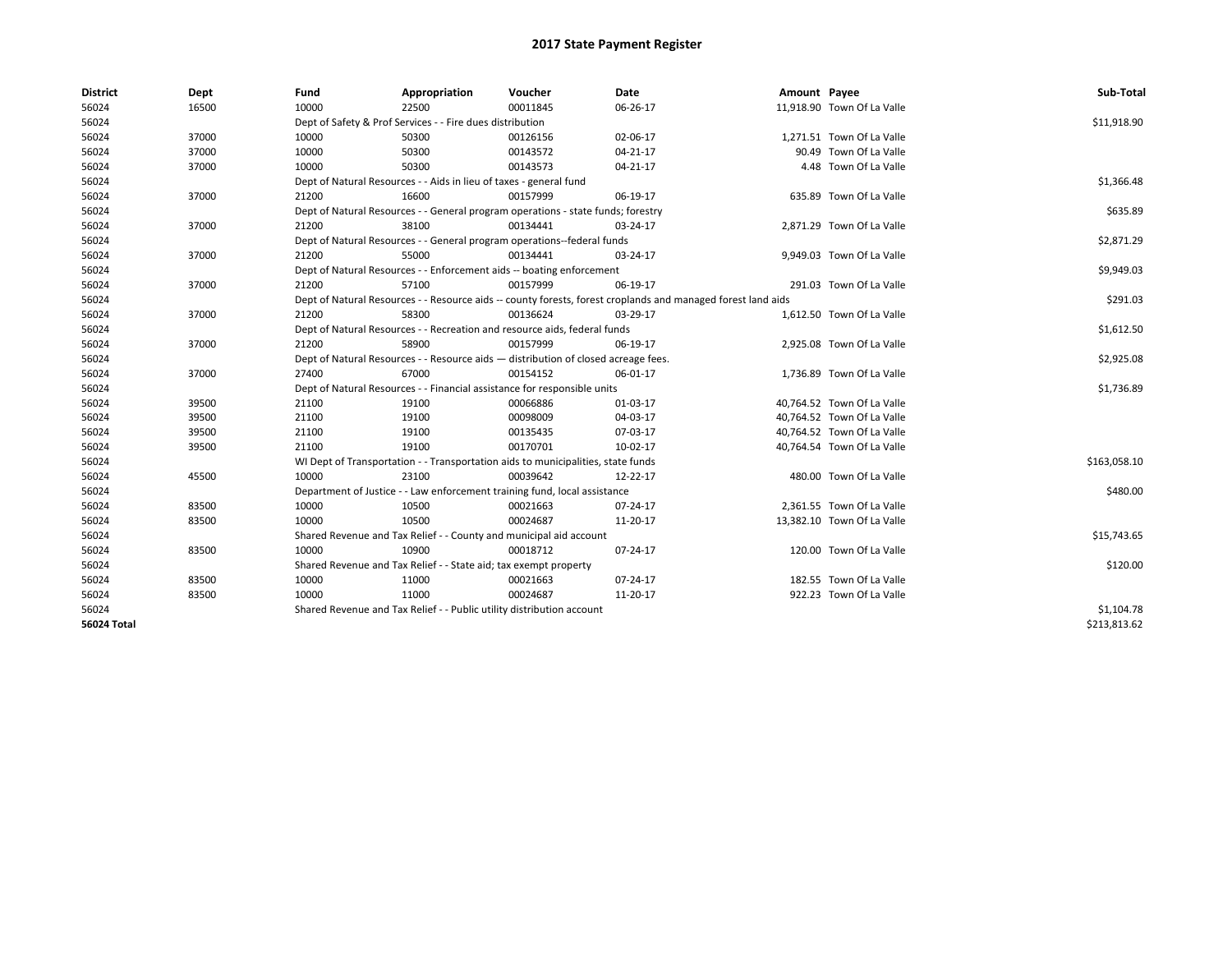| <b>District</b>    | Dept  | Fund  | Appropriation                                                                      | Voucher  | Date                                                                                                         | Amount Payee |                            | Sub-Total    |  |
|--------------------|-------|-------|------------------------------------------------------------------------------------|----------|--------------------------------------------------------------------------------------------------------------|--------------|----------------------------|--------------|--|
| 56026              | 16500 | 10000 | 22500                                                                              | 00011846 | 06-26-17                                                                                                     |              | 7,414.34 Town Of Merrimac  |              |  |
| 56026              |       |       | Dept of Safety & Prof Services - - Fire dues distribution                          |          |                                                                                                              |              |                            | \$7,414.34   |  |
| 56026              | 37000 | 10000 | 50300                                                                              | 00125716 | 02-06-17                                                                                                     |              | 5,788.43 Town Of Merrimac  |              |  |
| 56026              | 37000 | 10000 | 50300                                                                              | 00125717 | 02-06-17                                                                                                     |              | 35.079.22 Town Of Merrimac |              |  |
| 56026              | 37000 | 10000 | 50300                                                                              | 00142398 | 04-21-17                                                                                                     |              | 2,992.33 Town Of Merrimac  |              |  |
| 56026              |       |       | Dept of Natural Resources - - Aids in lieu of taxes - general fund                 |          |                                                                                                              |              |                            | \$43,859.98  |  |
| 56026              | 37000 | 21200 | 16600                                                                              | 00158000 | 06-19-17                                                                                                     |              | 274.84 Town Of Merrimac    |              |  |
| 56026              |       |       | Dept of Natural Resources - - General program operations - state funds; forestry   |          |                                                                                                              |              |                            | \$274.84     |  |
| 56026              | 37000 | 21200 | 57100                                                                              | 00158000 | 06-19-17                                                                                                     |              | 138.55 Town Of Merrimac    |              |  |
| 56026              |       |       |                                                                                    |          | Dept of Natural Resources - - Resource aids -- county forests, forest croplands and managed forest land aids |              |                            | \$138.55     |  |
| 56026              | 37000 | 21200 | 57900                                                                              | 00142399 | 04-21-17                                                                                                     |              | 616.53 Town Of Merrimac    |              |  |
| 56026              |       |       | Dept of Natural Resources - - Aids in lieu of taxes - sum sufficient               |          |                                                                                                              |              |                            | \$616.53     |  |
| 56026              | 37000 | 21200 | 58900                                                                              | 00158000 | 06-19-17                                                                                                     |              | 1,264.25 Town Of Merrimac  |              |  |
| 56026              |       |       | Dept of Natural Resources - - Resource aids - distribution of closed acreage fees. |          |                                                                                                              |              |                            |              |  |
| 56026              | 37000 | 27400 | 67000                                                                              | 00154957 | 06-01-17                                                                                                     |              | 3,032.43 Town Of Merrimac  |              |  |
| 56026              |       |       | Dept of Natural Resources - - Financial assistance for responsible units           |          | \$3,032.43                                                                                                   |              |                            |              |  |
| 56026              | 39500 | 21100 | 19100                                                                              | 00066887 | 01-03-17                                                                                                     |              | 16,658.13 Town Of Merrimac |              |  |
| 56026              | 39500 | 21100 | 19100                                                                              | 00098010 | 04-03-17                                                                                                     |              | 16,658.13 Town Of Merrimac |              |  |
| 56026              | 39500 | 21100 | 19100                                                                              | 00135436 | 07-03-17                                                                                                     |              | 16,658.13 Town Of Merrimac |              |  |
| 56026              | 39500 | 21100 | 19100                                                                              | 00170702 | 10-02-17                                                                                                     |              | 16,658.13 Town Of Merrimac |              |  |
| 56026              |       |       | WI Dept of Transportation - - Transportation aids to municipalities, state funds   |          |                                                                                                              |              |                            | \$66,632.52  |  |
| 56026              | 83500 | 10000 | 10500                                                                              | 00021664 | 07-24-17                                                                                                     |              | 1,674.46 Town Of Merrimac  |              |  |
| 56026              | 83500 | 10000 | 10500                                                                              | 00024688 | 11-20-17                                                                                                     |              | 9,488.58 Town Of Merrimac  |              |  |
| 56026              |       |       | Shared Revenue and Tax Relief - - County and municipal aid account                 |          |                                                                                                              |              |                            | \$11,163.04  |  |
| 56026              | 83500 | 10000 | 10900                                                                              | 00018713 | 07-24-17                                                                                                     |              | 18.00 Town Of Merrimac     |              |  |
| 56026              |       |       | Shared Revenue and Tax Relief - - State aid; tax exempt property                   |          |                                                                                                              |              |                            | \$18.00      |  |
| 56026              | 83500 | 10000 | 11000                                                                              | 00021664 | 07-24-17                                                                                                     |              | 573.01 Town Of Merrimac    |              |  |
| 56026              | 83500 | 10000 | 11000                                                                              | 00024688 | 11-20-17                                                                                                     |              | 3,343.40 Town Of Merrimac  |              |  |
| 56026              |       |       | Shared Revenue and Tax Relief - - Public utility distribution account              |          |                                                                                                              |              |                            | \$3,916.41   |  |
| 56026              | 83500 | 10000 | 50100                                                                              | 00015389 | 01-31-17                                                                                                     |              | 180.89 Town Of Merrimac    |              |  |
| 56026              |       |       | Shared Revenue and Tax Relief - - Payments for municipal services                  |          |                                                                                                              |              |                            | \$180.89     |  |
| 56026              | 83500 | 52100 | 36300                                                                              | 00016015 | 03-27-17                                                                                                     |              | 2,311.79 Town Of Merrimac  |              |  |
| 56026              |       |       | Shared Revenue and Tax Relief - - Lottery and gaming credit                        |          |                                                                                                              |              |                            | \$2,311.79   |  |
| <b>56026 Total</b> |       |       |                                                                                    |          |                                                                                                              |              |                            | \$140,823.57 |  |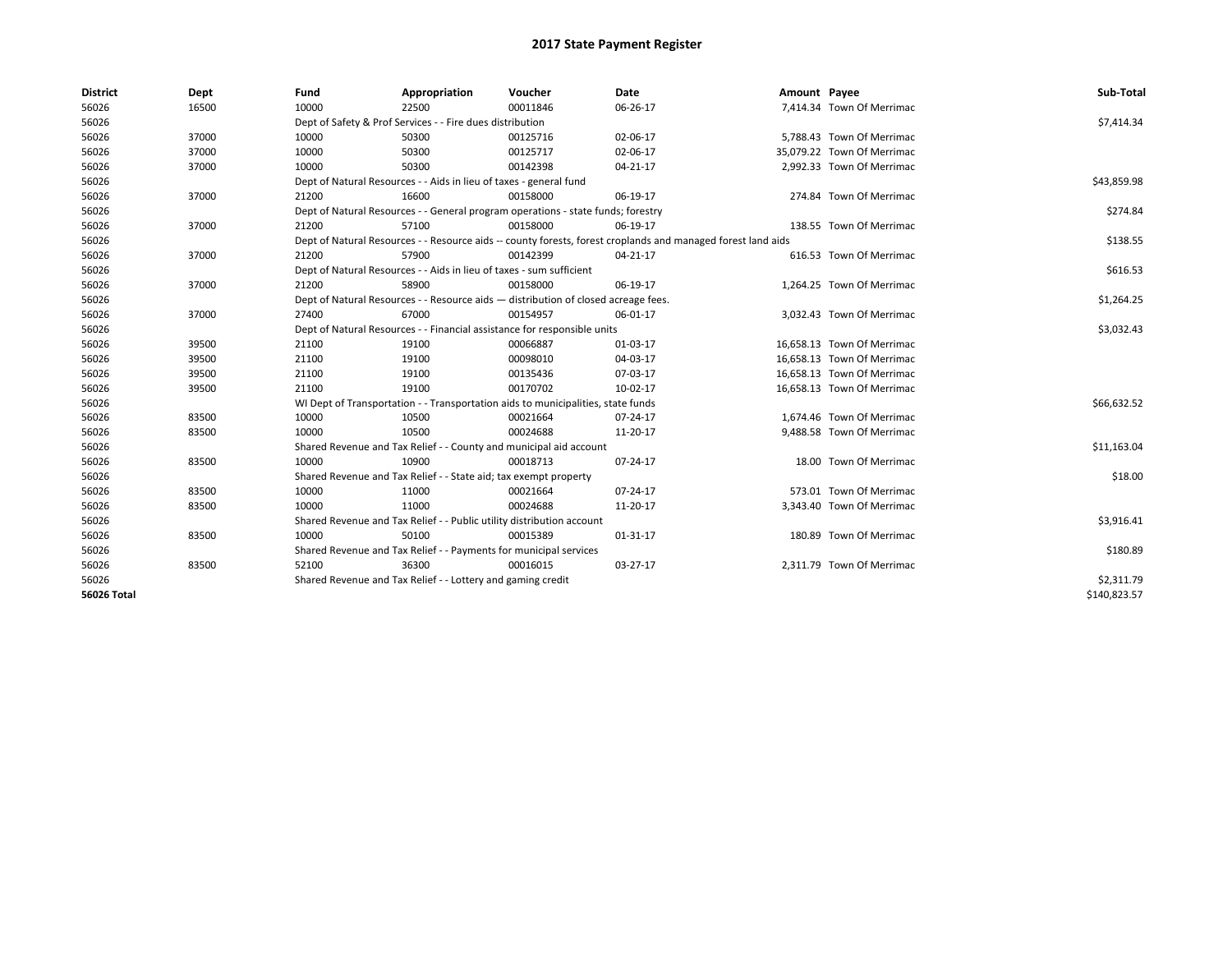| <b>District</b>    | Dept  | Fund                                                                               | Appropriation                                                         | Voucher                                                                          | Date                                                                                                         | Amount Payee |                                  | Sub-Total    |
|--------------------|-------|------------------------------------------------------------------------------------|-----------------------------------------------------------------------|----------------------------------------------------------------------------------|--------------------------------------------------------------------------------------------------------------|--------------|----------------------------------|--------------|
| 56028              | 16500 | 10000                                                                              | 22500                                                                 | 00011847                                                                         | 06-26-17                                                                                                     |              | 5,675.74 Town Of Prairie Du Sac  |              |
| 56028              |       |                                                                                    | Dept of Safety & Prof Services - - Fire dues distribution             |                                                                                  |                                                                                                              |              |                                  | \$5,675.74   |
| 56028              | 37000 | 10000                                                                              | 50300                                                                 | 00125790                                                                         | 02-06-17                                                                                                     |              | 14,698.42 Town Of Prairie Du Sac |              |
| 56028              | 37000 | 10000                                                                              | 50300                                                                 | 00142611                                                                         | 04-21-17                                                                                                     |              | 98.22 Town Of Prairie Du Sac     |              |
| 56028              | 37000 | 10000                                                                              | 50300                                                                 | 00142612                                                                         | 04-21-17                                                                                                     |              | 290.30 Town Of Prairie Du Sac    |              |
| 56028              |       |                                                                                    | Dept of Natural Resources - - Aids in lieu of taxes - general fund    |                                                                                  |                                                                                                              |              |                                  | \$15,086.94  |
| 56028              | 37000 | 21200                                                                              | 16600                                                                 | 00158001                                                                         | 06-19-17                                                                                                     |              | 362.00 Town Of Prairie Du Sac    |              |
| 56028              |       |                                                                                    |                                                                       | Dept of Natural Resources - - General program operations - state funds; forestry |                                                                                                              |              |                                  | \$362.00     |
| 56028              | 37000 | 21200                                                                              | 57100                                                                 | 00158001                                                                         | 06-19-17                                                                                                     |              | 165.68 Town Of Prairie Du Sac    |              |
| 56028              |       |                                                                                    |                                                                       |                                                                                  | Dept of Natural Resources - - Resource aids -- county forests, forest croplands and managed forest land aids |              |                                  | \$165.68     |
| 56028              | 37000 | 21200                                                                              | 57900                                                                 | 00142610                                                                         | 04-21-17                                                                                                     |              | 61.53 Town Of Prairie Du Sac     |              |
| 56028              |       |                                                                                    | Dept of Natural Resources - - Aids in lieu of taxes - sum sufficient  |                                                                                  |                                                                                                              |              |                                  | \$61.53      |
| 56028              | 37000 | 21200                                                                              | 58900                                                                 | 00158001                                                                         | 06-19-17                                                                                                     |              | 1,665.21 Town Of Prairie Du Sac  |              |
| 56028              |       | Dept of Natural Resources - - Resource aids - distribution of closed acreage fees. |                                                                       | \$1,665.21                                                                       |                                                                                                              |              |                                  |              |
| 56028              | 37000 | 27400                                                                              | 67000                                                                 | 00154799                                                                         | 06-01-17                                                                                                     |              | 3,849.37 Town Of Prairie Du Sac  |              |
| 56028              |       |                                                                                    |                                                                       | Dept of Natural Resources - - Financial assistance for responsible units         |                                                                                                              |              |                                  | \$3,849.37   |
| 56028              | 39500 | 21100                                                                              | 19100                                                                 | 00066888                                                                         | 01-03-17                                                                                                     |              | 22,201.66 Town Of Prairie Du Sac |              |
| 56028              | 39500 | 21100                                                                              | 19100                                                                 | 00098011                                                                         | 04-03-17                                                                                                     |              | 22,201.66 Town Of Prairie Du Sac |              |
| 56028              | 39500 | 21100                                                                              | 19100                                                                 | 00135437                                                                         | 07-03-17                                                                                                     |              | 22,201.66 Town Of Prairie Du Sac |              |
| 56028              | 39500 | 21100                                                                              | 19100                                                                 | 00170703                                                                         | 10-02-17                                                                                                     |              | 22,201.68 Town Of Prairie Du Sac |              |
| 56028              |       |                                                                                    |                                                                       | WI Dept of Transportation - - Transportation aids to municipalities, state funds |                                                                                                              |              |                                  | \$88,806.66  |
| 56028              | 39500 | 21100                                                                              | 27800                                                                 | 00115126                                                                         | 05-09-17                                                                                                     |              | 17,833.07 Town Of Prairie Du Sac |              |
| 56028              |       |                                                                                    |                                                                       | WI Dept of Transportation - - Local roads improvement program, state funds       |                                                                                                              |              |                                  | \$17,833.07  |
| 56028              | 83500 | 10000                                                                              | 10500                                                                 | 00021665                                                                         | 07-24-17                                                                                                     |              | 2.387.86 Town Of Prairie Du Sac  |              |
| 56028              | 83500 | 10000                                                                              | 10500                                                                 | 00024689                                                                         | 11-20-17                                                                                                     |              | 13,531.19 Town Of Prairie Du Sac |              |
| 56028              |       |                                                                                    |                                                                       | Shared Revenue and Tax Relief - - County and municipal aid account               |                                                                                                              |              |                                  | \$15,919.05  |
| 56028              | 83500 | 10000                                                                              | 10900                                                                 | 00018714                                                                         | 07-24-17                                                                                                     |              | 264.00 Town Of Prairie Du Sac    |              |
| 56028              |       |                                                                                    | Shared Revenue and Tax Relief - - State aid; tax exempt property      |                                                                                  |                                                                                                              |              |                                  | \$264.00     |
| 56028              | 83500 | 10000                                                                              | 11000                                                                 | 00021665                                                                         | 07-24-17                                                                                                     |              | 6.011.74 Town Of Prairie Du Sac  |              |
| 56028              | 83500 | 10000                                                                              | 11000                                                                 | 00024689                                                                         | 11-20-17                                                                                                     |              | 34,268.98 Town Of Prairie Du Sac |              |
| 56028              |       |                                                                                    | Shared Revenue and Tax Relief - - Public utility distribution account |                                                                                  |                                                                                                              |              |                                  | \$40,280.72  |
| <b>56028 Total</b> |       |                                                                                    |                                                                       |                                                                                  |                                                                                                              |              |                                  | \$189,969.97 |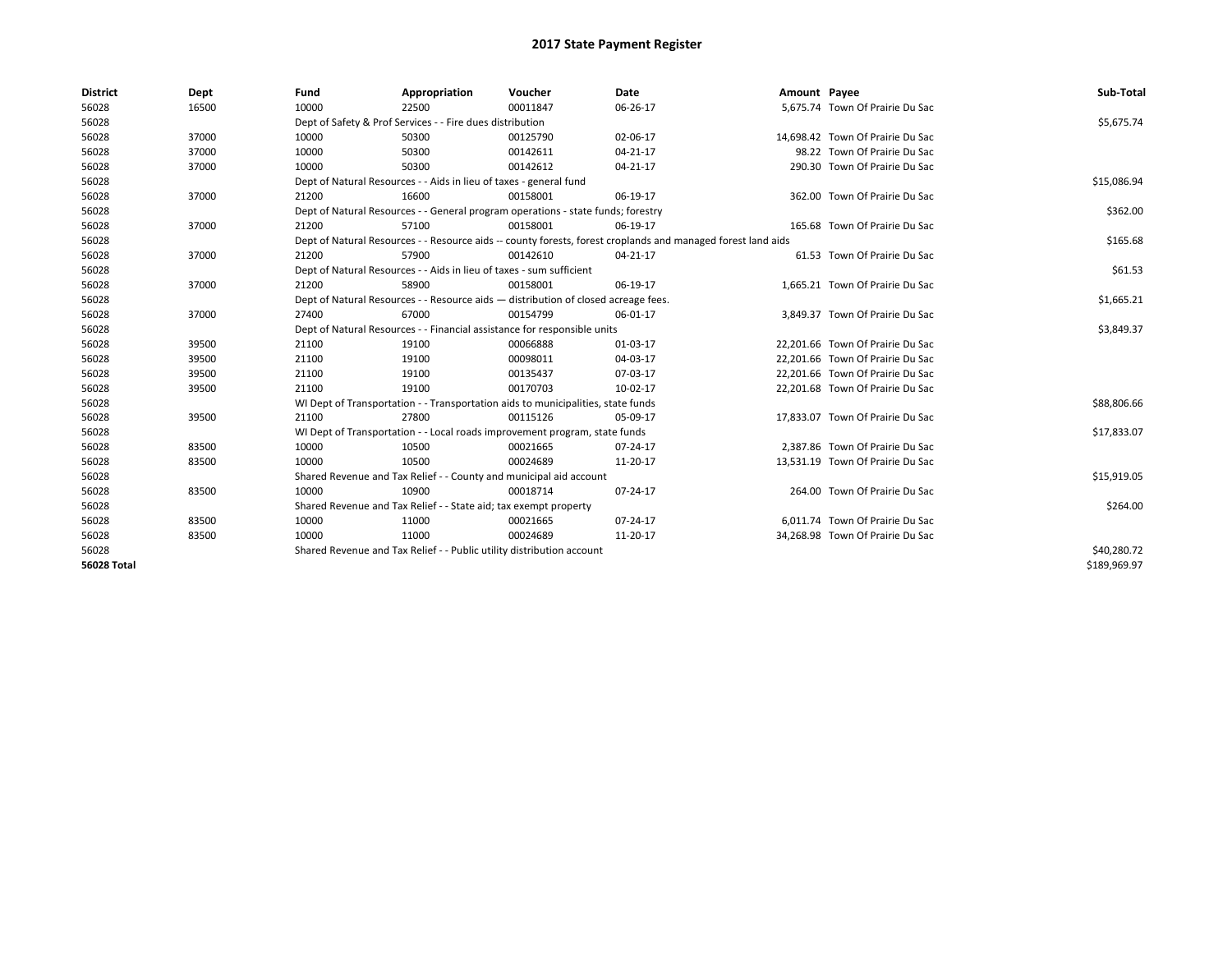| <b>District</b>    | Dept  | Fund  | Appropriation                                                                      | Voucher  | Date                                                                                                         | Amount Payee |                             | Sub-Total    |
|--------------------|-------|-------|------------------------------------------------------------------------------------|----------|--------------------------------------------------------------------------------------------------------------|--------------|-----------------------------|--------------|
| 56030              | 16500 | 10000 | 22500                                                                              | 00011848 | 06-26-17                                                                                                     |              | 4,251.26 Town Of Reedsburg  |              |
| 56030              |       |       | Dept of Safety & Prof Services - - Fire dues distribution                          |          |                                                                                                              |              |                             | \$4,251.26   |
| 56030              | 37000 | 10000 | 50300                                                                              | 00142758 | 04-21-17                                                                                                     |              | 15.32 Town Of Reedsburg     |              |
| 56030              |       |       | Dept of Natural Resources - - Aids in lieu of taxes - general fund                 |          |                                                                                                              |              |                             | \$15.32      |
| 56030              | 37000 | 21200 | 16600                                                                              | 00158002 | 06-19-17                                                                                                     |              | 299.61 Town Of Reedsburg    |              |
| 56030              |       |       | Dept of Natural Resources - - General program operations - state funds; forestry   |          |                                                                                                              |              |                             | \$299.61     |
| 56030              | 37000 | 21200 | 57100                                                                              | 00158002 | 06-19-17                                                                                                     |              | 137.12 Town Of Reedsburg    |              |
| 56030              |       |       |                                                                                    |          | Dept of Natural Resources - - Resource aids -- county forests, forest croplands and managed forest land aids |              |                             | \$137.12     |
| 56030              | 37000 | 21200 | 57900                                                                              | 00142757 | 04-21-17                                                                                                     |              | 70.40 Town Of Reedsburg     |              |
| 56030              |       |       | Dept of Natural Resources - - Aids in lieu of taxes - sum sufficient               |          |                                                                                                              |              |                             | \$70.40      |
| 56030              | 37000 | 21200 | 58900                                                                              | 00158002 | 06-19-17                                                                                                     |              | 1,378.18 Town Of Reedsburg  |              |
| 56030              |       |       | Dept of Natural Resources - - Resource aids - distribution of closed acreage fees. |          |                                                                                                              |              |                             | \$1,378.18   |
| 56030              | 37000 | 27400 | 67000                                                                              | 00154154 | 06-01-17                                                                                                     |              | 1,830.39 Town Of Reedsburg  |              |
| 56030              |       |       | Dept of Natural Resources - - Financial assistance for responsible units           |          |                                                                                                              |              |                             | \$1,830.39   |
| 56030              | 39500 | 21100 | 19100                                                                              | 00066889 | 01-03-17                                                                                                     |              | 22,564.99 Town Of Reedsburg |              |
| 56030              | 39500 | 21100 | 19100                                                                              | 00098012 | 04-03-17                                                                                                     |              | 22,564.99 Town Of Reedsburg |              |
| 56030              | 39500 | 21100 | 19100                                                                              | 00135438 | 07-03-17                                                                                                     |              | 22,564.99 Town Of Reedsburg |              |
| 56030              | 39500 | 21100 | 19100                                                                              | 00170704 | 10-02-17                                                                                                     |              | 22,565.01 Town Of Reedsburg |              |
| 56030              |       |       | WI Dept of Transportation - - Transportation aids to municipalities, state funds   |          |                                                                                                              |              |                             | \$90,259.98  |
| 56030              | 83500 | 10000 | 10500                                                                              | 00021666 | 07-24-17                                                                                                     |              | 5,609.57 Town Of Reedsburg  |              |
| 56030              | 83500 | 10000 | 10500                                                                              | 00024690 | 11-20-17                                                                                                     |              | 31,791.02 Town Of Reedsburg |              |
| 56030              |       |       | Shared Revenue and Tax Relief - - County and municipal aid account                 |          |                                                                                                              |              |                             | \$37,400.59  |
| 56030              | 83500 | 10000 | 10900                                                                              | 00018715 | 07-24-17                                                                                                     |              | 6.00 Town Of Reedsburg      |              |
| 56030              |       |       | Shared Revenue and Tax Relief - - State aid; tax exempt property                   |          |                                                                                                              |              |                             | \$6.00       |
| 56030              | 83500 | 10000 | 11000                                                                              | 00021666 | 07-24-17                                                                                                     |              | 2,229.57 Town Of Reedsburg  |              |
| 56030              | 83500 | 10000 | 11000                                                                              | 00024690 | 11-20-17                                                                                                     |              | 12,731.09 Town Of Reedsburg |              |
| 56030              |       |       | Shared Revenue and Tax Relief - - Public utility distribution account              |          |                                                                                                              |              |                             | \$14,960.66  |
| <b>56030 Total</b> |       |       |                                                                                    |          |                                                                                                              |              |                             | \$150,609.51 |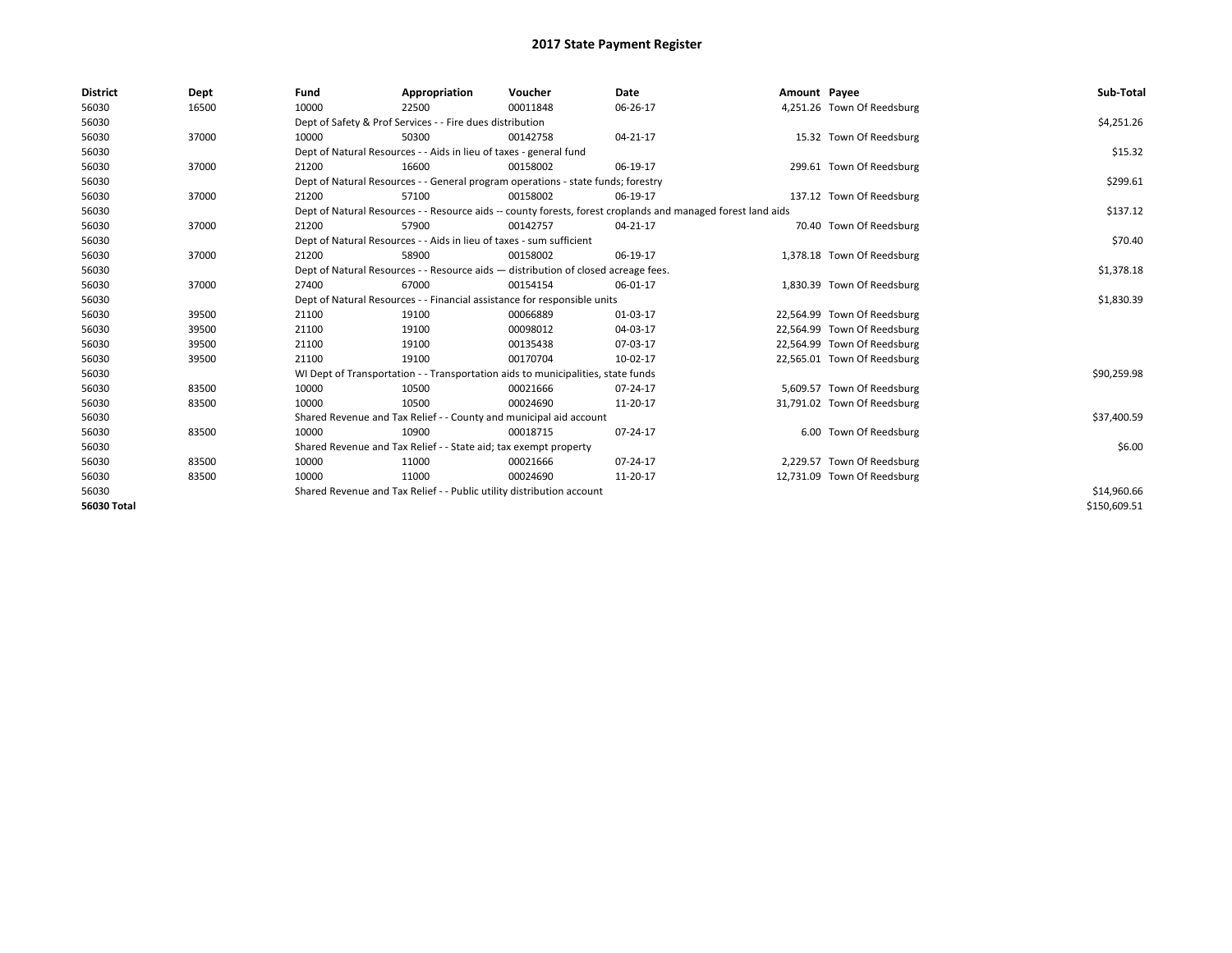| <b>District</b> | Dept  | Fund  | Appropriation                                                                      | Voucher  | Date                                                                                                         | Amount Payee |                                | Sub-Total    |  |  |
|-----------------|-------|-------|------------------------------------------------------------------------------------|----------|--------------------------------------------------------------------------------------------------------------|--------------|--------------------------------|--------------|--|--|
| 56032           | 16500 | 10000 | 22500                                                                              | 00011849 | 06-26-17                                                                                                     |              | 7,394.87 Town Of Spring Green  |              |  |  |
| 56032           |       |       | Dept of Safety & Prof Services - - Fire dues distribution                          |          |                                                                                                              |              |                                | \$7,394.87   |  |  |
| 56032           | 37000 | 10000 | 50300                                                                              | 00126288 | 02-06-17                                                                                                     |              | 1,582.59 Town Of Spring Green  |              |  |  |
| 56032           | 37000 | 10000 | 50300                                                                              | 00126289 | 02-06-17                                                                                                     |              | 1,642.66 Town Of Spring Green  |              |  |  |
| 56032           | 37000 | 10000 | 50300                                                                              | 00126290 | 02-06-17                                                                                                     |              | 22,356.50 Town Of Spring Green |              |  |  |
| 56032           | 37000 | 10000 | 50300                                                                              | 00143957 | $04 - 21 - 17$                                                                                               |              | 1,244.54 Town Of Spring Green  |              |  |  |
| 56032           |       |       | Dept of Natural Resources - - Aids in lieu of taxes - general fund                 |          |                                                                                                              |              |                                | \$26,826.29  |  |  |
| 56032           | 37000 | 21200 | 16600                                                                              | 00158003 | 06-19-17                                                                                                     |              | 696.02 Town Of Spring Green    |              |  |  |
| 56032           |       |       | Dept of Natural Resources - - General program operations - state funds; forestry   |          |                                                                                                              |              |                                | \$696.02     |  |  |
| 56032           | 37000 | 21200 | 57100                                                                              | 00158003 | 06-19-17                                                                                                     |              | 336.15 Town Of Spring Green    |              |  |  |
| 56032           |       |       |                                                                                    |          | Dept of Natural Resources - - Resource aids -- county forests, forest croplands and managed forest land aids |              |                                | \$336.15     |  |  |
| 56032           | 37000 | 21200 | 57900                                                                              | 00143956 | 04-21-17                                                                                                     |              | 326.66 Town Of Spring Green    |              |  |  |
| 56032           |       |       | Dept of Natural Resources - - Aids in lieu of taxes - sum sufficient               |          |                                                                                                              |              |                                | \$326.66     |  |  |
| 56032           | 37000 | 21200 | 58900                                                                              | 00158003 | 06-19-17                                                                                                     |              | 3,201.68 Town Of Spring Green  |              |  |  |
| 56032           |       |       | Dept of Natural Resources - - Resource aids - distribution of closed acreage fees. |          |                                                                                                              |              |                                |              |  |  |
| 56032           | 37000 | 27400 | 67000                                                                              | 00154528 | 06-01-17                                                                                                     |              | 1,881.11 Town Of Spring Green  |              |  |  |
| 56032           |       |       | Dept of Natural Resources - - Financial assistance for responsible units           |          |                                                                                                              |              |                                |              |  |  |
| 56032           | 39500 | 21100 | 19100                                                                              | 00066890 | 01-03-17                                                                                                     |              | 33,811.71 Town Of Spring Green |              |  |  |
| 56032           | 39500 | 21100 | 19100                                                                              | 00098013 | 04-03-17                                                                                                     |              | 33,811.71 Town Of Spring Green |              |  |  |
| 56032           | 39500 | 21100 | 19100                                                                              | 00135439 | 07-03-17                                                                                                     |              | 33,811.71 Town Of Spring Green |              |  |  |
| 56032           | 39500 | 21100 | 19100                                                                              | 00170705 | 10-02-17                                                                                                     |              | 33,811.71 Town Of Spring Green |              |  |  |
| 56032           |       |       | WI Dept of Transportation - - Transportation aids to municipalities, state funds   |          |                                                                                                              |              |                                | \$135,246.84 |  |  |
| 56032           | 83500 | 10000 | 10500                                                                              | 00021667 | 07-24-17                                                                                                     |              | 2,814.03 Town Of Spring Green  |              |  |  |
| 56032           | 83500 | 10000 | 10500                                                                              | 00024691 | 11-20-17                                                                                                     |              | 15,946.35 Town Of Spring Green |              |  |  |
| 56032           |       |       | Shared Revenue and Tax Relief - - County and municipal aid account                 |          |                                                                                                              |              |                                | \$18,760.38  |  |  |
| 56032           | 83500 | 10000 | 10900                                                                              | 00018716 | 07-24-17                                                                                                     |              | 630.00 Town Of Spring Green    |              |  |  |
| 56032           |       |       | Shared Revenue and Tax Relief - - State aid; tax exempt property                   |          |                                                                                                              |              |                                | \$630.00     |  |  |
| 56032           | 83500 | 10000 | 11000                                                                              | 00021667 | 07-24-17                                                                                                     |              | 3,370.65 Town Of Spring Green  |              |  |  |
| 56032           | 83500 | 10000 | 11000                                                                              | 00024691 | 11-20-17                                                                                                     |              | 19,443.22 Town Of Spring Green |              |  |  |
| 56032           |       |       | Shared Revenue and Tax Relief - - Public utility distribution account              |          |                                                                                                              |              |                                | \$22,813.87  |  |  |
| 56032           | 83500 | 10000 | 50100                                                                              | 00015390 | 01-31-17                                                                                                     |              | 126.03 Town Of Spring Green    |              |  |  |
| 56032           |       |       | Shared Revenue and Tax Relief - - Payments for municipal services                  |          |                                                                                                              |              |                                | \$126.03     |  |  |
| 56032           | 83500 | 52100 | 36300                                                                              | 00016016 | 03-27-17                                                                                                     |              | 11,280.72 Town Of Spring Green |              |  |  |
| 56032           |       |       | Shared Revenue and Tax Relief - - Lottery and gaming credit                        |          |                                                                                                              |              |                                | \$11,280.72  |  |  |
| 56032 Total     |       |       |                                                                                    |          |                                                                                                              |              |                                | \$229,520.62 |  |  |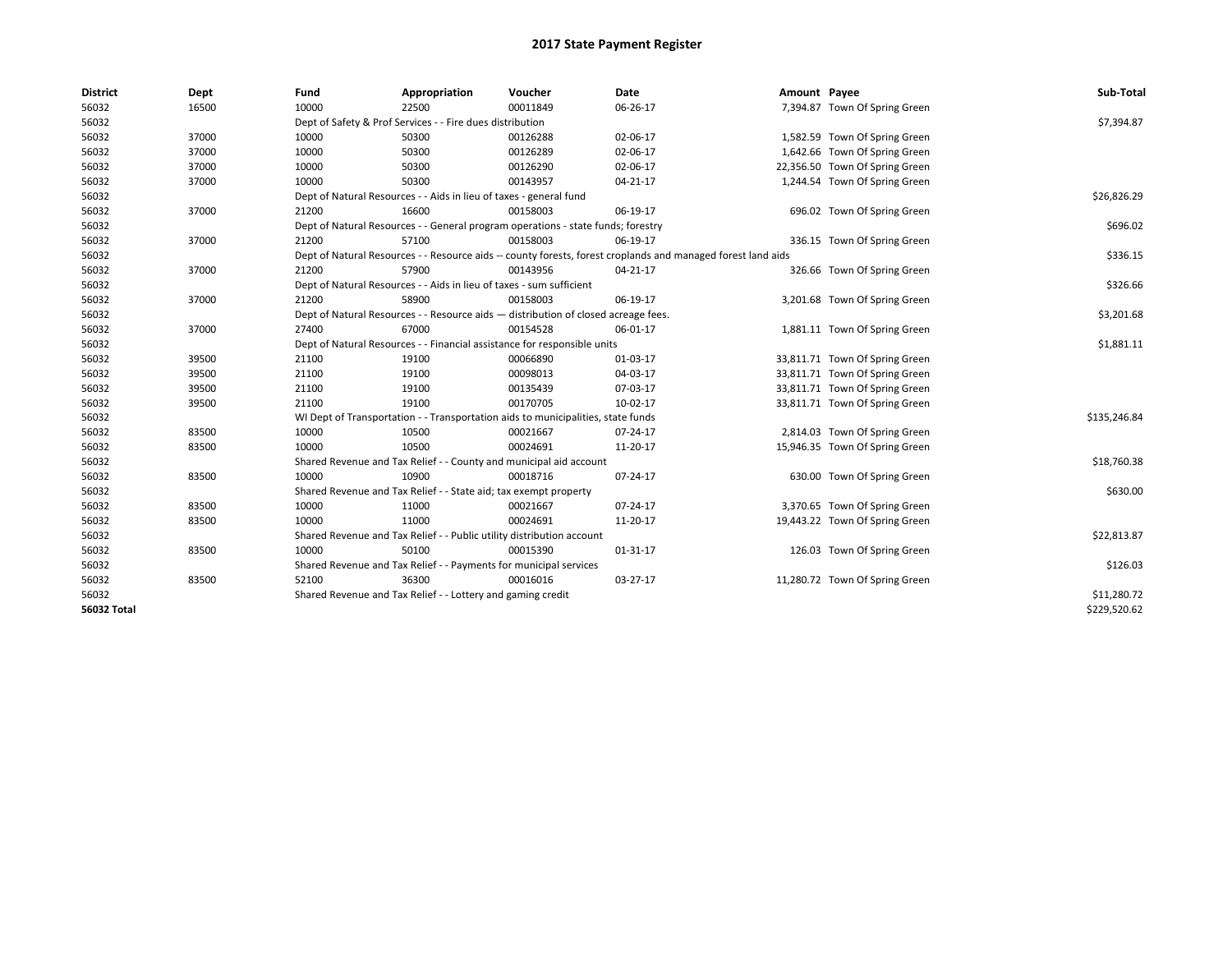| <b>District</b>    | Dept  | Fund  | Appropriation                                                                       | Voucher  | Date                                                                                                         | Amount Payee |                           | Sub-Total    |  |  |
|--------------------|-------|-------|-------------------------------------------------------------------------------------|----------|--------------------------------------------------------------------------------------------------------------|--------------|---------------------------|--------------|--|--|
| 56034              | 16500 | 10000 | 22500                                                                               | 00011850 | 06-26-17                                                                                                     |              | 2,269.70 Town Of Sumpter  |              |  |  |
| 56034              |       |       | Dept of Safety & Prof Services - - Fire dues distribution                           |          |                                                                                                              |              |                           | \$2,269.70   |  |  |
| 56034              | 37000 | 10000 | 50300                                                                               | 00126034 | 02-06-17                                                                                                     |              | 61,974.56 Town Of Sumpter |              |  |  |
| 56034              | 37000 | 10000 | 50300                                                                               | 00143212 | 04-21-17                                                                                                     |              | 472.42 Town Of Sumpter    |              |  |  |
| 56034              |       |       | Dept of Natural Resources - - Aids in lieu of taxes - general fund                  |          |                                                                                                              |              |                           |              |  |  |
| 56034              | 37000 | 21200 | 16600                                                                               | 00158004 | 06-19-17                                                                                                     |              | 657.93 Town Of Sumpter    |              |  |  |
| 56034              |       |       | Dept of Natural Resources - - General program operations - state funds; forestry    |          |                                                                                                              |              |                           | \$657.93     |  |  |
| 56034              | 37000 | 21200 | 57100                                                                               | 00158004 | 06-19-17                                                                                                     |              | 343.60 Town Of Sumpter    |              |  |  |
| 56034              |       |       |                                                                                     |          | Dept of Natural Resources - - Resource aids -- county forests, forest croplands and managed forest land aids |              |                           | \$343.60     |  |  |
| 56034              | 37000 | 21200 | 57900                                                                               | 00143211 | 04-21-17                                                                                                     |              | 1,108.72 Town Of Sumpter  |              |  |  |
| 56034              |       |       | Dept of Natural Resources - - Aids in lieu of taxes - sum sufficient                |          |                                                                                                              |              |                           | \$1,108.72   |  |  |
| 56034              | 37000 | 21200 | 58900                                                                               | 00158004 | 06-19-17                                                                                                     |              | 3,026.49 Town Of Sumpter  |              |  |  |
| 56034              |       |       | Dept of Natural Resources - - Resource aids - distribution of closed acreage fees.  |          |                                                                                                              |              |                           | \$3,026.49   |  |  |
| 56034              | 37000 | 27400 | 67000                                                                               | 00154809 | 06-01-17                                                                                                     |              | 390.64 Town Of Sumpter    |              |  |  |
| 56034              |       |       | Dept of Natural Resources - - Financial assistance for responsible units            |          |                                                                                                              |              |                           |              |  |  |
| 56034              | 39500 | 21100 | 19100                                                                               | 00066891 | 01-03-17                                                                                                     |              | 12,881.70 Town Of Sumpter |              |  |  |
| 56034              | 39500 | 21100 | 19100                                                                               | 00098014 | 04-03-17                                                                                                     |              | 12,881.70 Town Of Sumpter |              |  |  |
| 56034              | 39500 | 21100 | 19100                                                                               | 00135440 | 07-03-17                                                                                                     |              | 12,881.70 Town Of Sumpter |              |  |  |
| 56034              | 39500 | 21100 | 19100                                                                               | 00170706 | 10-02-17                                                                                                     |              | 12,881.70 Town Of Sumpter |              |  |  |
| 56034              |       |       | WI Dept of Transportation - - Transportation aids to municipalities, state funds    |          |                                                                                                              |              |                           | \$51,526.80  |  |  |
| 56034              | 39500 | 21100 | 27800                                                                               | 00088454 | 02-22-17                                                                                                     |              | 18,464.05 Town Of Sumpter |              |  |  |
| 56034              |       |       | WI Dept of Transportation - - Local roads improvement program, state funds          |          |                                                                                                              |              |                           | \$18,464.05  |  |  |
| 56034              | 39500 | 21100 | 36500                                                                               | 00084129 | 02-09-17                                                                                                     |              | 500.00 Town Of Sumpter    |              |  |  |
| 56034              |       |       | WI Dept of Transportation - - Highway system management and operations, state funds |          |                                                                                                              |              |                           | \$500.00     |  |  |
| 56034              | 83500 | 10000 | 10900                                                                               | 00018717 | 07-24-17                                                                                                     |              | 8.00 Town Of Sumpter      |              |  |  |
| 56034              |       |       | Shared Revenue and Tax Relief - - State aid; tax exempt property                    |          |                                                                                                              |              |                           | \$8.00       |  |  |
| 56034              | 83500 | 10000 | 50100                                                                               | 00015391 | 01-31-17                                                                                                     |              | 443.84 Town Of Sumpter    |              |  |  |
| 56034              |       |       | Shared Revenue and Tax Relief - - Payments for municipal services                   |          |                                                                                                              |              |                           | \$443.84     |  |  |
| 56034              | 83500 | 52100 | 36300                                                                               | 00016017 | 03-27-17                                                                                                     |              | 12,515.88 Town Of Sumpter |              |  |  |
| 56034              |       |       | Shared Revenue and Tax Relief - - Lottery and gaming credit                         |          |                                                                                                              |              |                           | \$12,515.88  |  |  |
| <b>56034 Total</b> |       |       |                                                                                     |          |                                                                                                              |              |                           | \$153,702.63 |  |  |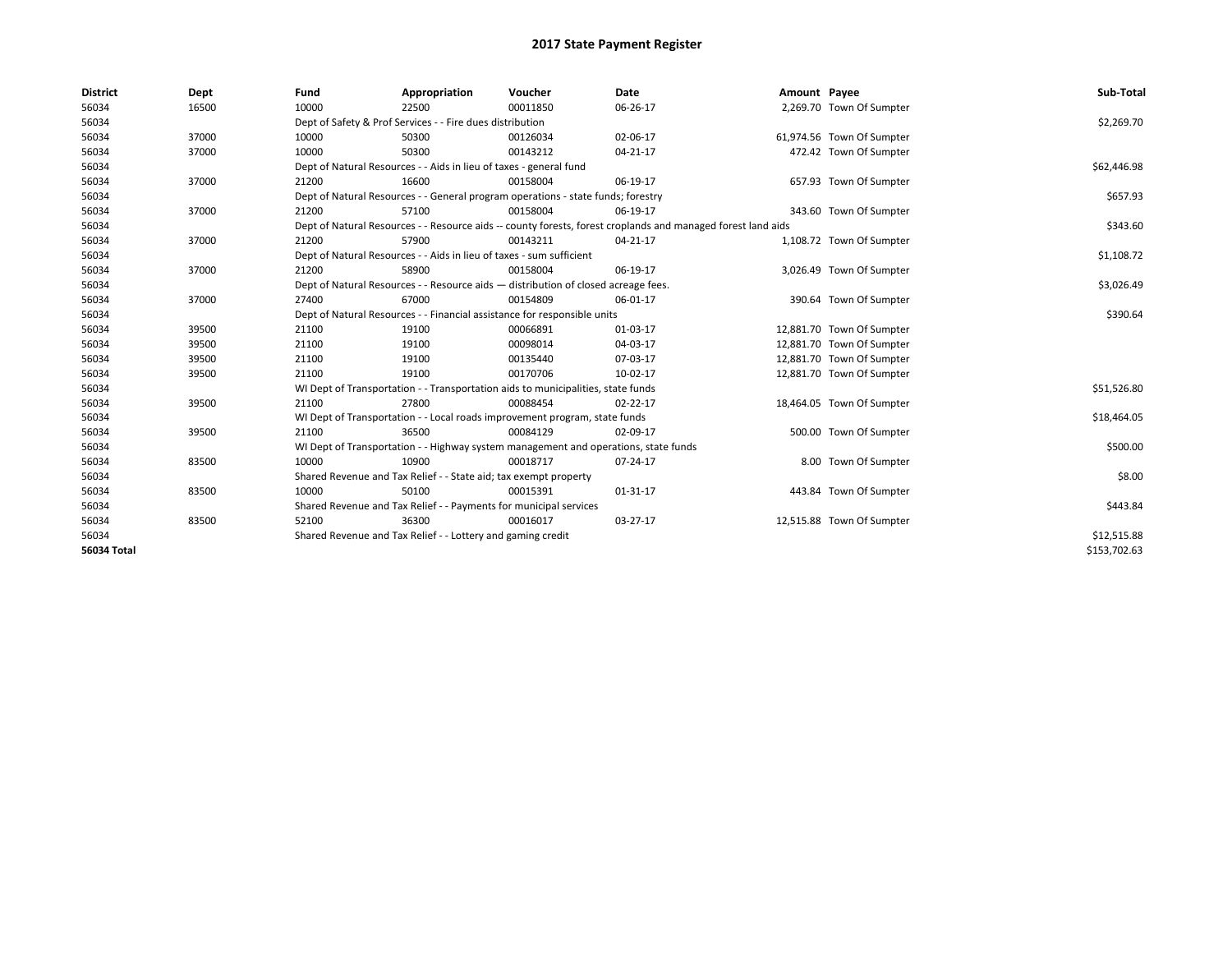| <b>District</b>    | Dept  | Fund                                                                     | Appropriation                                                                      | Voucher    | Date                                                                                                         | Amount Payee |                         | Sub-Total    |
|--------------------|-------|--------------------------------------------------------------------------|------------------------------------------------------------------------------------|------------|--------------------------------------------------------------------------------------------------------------|--------------|-------------------------|--------------|
| 56036              | 16500 | 10000                                                                    | 22500                                                                              | 00011851   | 06-26-17                                                                                                     |              | 3,176.97 Troy, Town of  |              |
| 56036              |       |                                                                          | Dept of Safety & Prof Services - - Fire dues distribution                          |            |                                                                                                              |              |                         | \$3,176.97   |
| 56036              | 37000 | 10000                                                                    | 50300                                                                              | 00126229   | 02-06-17                                                                                                     |              | 2,792.97 Troy, Town of  |              |
| 56036              | 37000 | 10000                                                                    | 50300                                                                              | 00126230   | 02-06-17                                                                                                     |              | 1,163.00 Troy, Town of  |              |
| 56036              | 37000 | 10000                                                                    | 50300                                                                              | 00126231   | 02-06-17                                                                                                     |              | 11,125.95 Troy, Town of |              |
| 56036              | 37000 | 10000                                                                    | 50300                                                                              | 00143789   | $04 - 21 - 17$                                                                                               |              | 728.53 Troy, Town of    |              |
| 56036              |       |                                                                          | Dept of Natural Resources - - Aids in lieu of taxes - general fund                 |            |                                                                                                              |              |                         | \$15,810.45  |
| 56036              | 37000 | 21200                                                                    | 16600                                                                              | 00158005   | 06-19-17                                                                                                     |              | 1,811.60 Troy, Town of  |              |
| 56036              |       |                                                                          | Dept of Natural Resources - - General program operations - state funds; forestry   |            |                                                                                                              |              |                         | \$1,811.60   |
| 56036              | 37000 | 21200                                                                    | 57100                                                                              | 00158005   | 06-19-17                                                                                                     |              | 866.14 Troy, Town of    |              |
| 56036              |       |                                                                          |                                                                                    |            | Dept of Natural Resources - - Resource aids -- county forests, forest croplands and managed forest land aids |              |                         | \$866.14     |
| 56036              | 37000 | 21200                                                                    | 58900                                                                              | 00158005   | 06-19-17                                                                                                     |              | 8,333.36 Troy, Town of  |              |
| 56036              |       |                                                                          | Dept of Natural Resources - - Resource aids - distribution of closed acreage fees. |            |                                                                                                              |              |                         | \$8,333.36   |
| 56036              | 37000 | 27400                                                                    | 67000                                                                              | 00154158   | 06-01-17                                                                                                     |              | 2,478.56 Troy, Town of  |              |
| 56036              |       | Dept of Natural Resources - - Financial assistance for responsible units |                                                                                    | \$2,478.56 |                                                                                                              |              |                         |              |
| 56036              | 39500 | 21100                                                                    | 19100                                                                              | 00066892   | 01-03-17                                                                                                     |              | 24,667.90 Troy, Town of |              |
| 56036              | 39500 | 21100                                                                    | 19100                                                                              | 00098015   | 04-03-17                                                                                                     |              | 24,667.90 Troy, Town of |              |
| 56036              | 39500 | 21100                                                                    | 19100                                                                              | 00135441   | 07-03-17                                                                                                     |              | 24,667.90 Troy, Town of |              |
| 56036              | 39500 | 21100                                                                    | 19100                                                                              | 00170707   | 10-02-17                                                                                                     |              | 24,667.92 Troy, Town of |              |
| 56036              |       |                                                                          | WI Dept of Transportation - - Transportation aids to municipalities, state funds   |            |                                                                                                              |              |                         | \$98,671.62  |
| 56036              | 39500 | 21100                                                                    | 27800                                                                              | 00091734   | 03-06-17                                                                                                     |              | 18,464.12 Troy, Town of |              |
| 56036              |       |                                                                          | WI Dept of Transportation - - Local roads improvement program, state funds         |            |                                                                                                              |              |                         | \$18,464.12  |
| 56036              | 83500 | 10000                                                                    | 10500                                                                              | 00021668   | $07 - 24 - 17$                                                                                               |              | 2,318.93 Troy, Town of  |              |
| 56036              | 83500 | 10000                                                                    | 10500                                                                              | 00024692   | 11-20-17                                                                                                     |              | 13,140.60 Troy, Town of |              |
| 56036              |       |                                                                          | Shared Revenue and Tax Relief - - County and municipal aid account                 |            |                                                                                                              |              |                         | \$15,459.53  |
| 56036              | 83500 | 10000                                                                    | 10900                                                                              | 00018718   | 07-24-17                                                                                                     |              | 11.00 Troy, Town of     |              |
| 56036              |       |                                                                          | Shared Revenue and Tax Relief - - State aid; tax exempt property                   |            |                                                                                                              |              |                         | \$11.00      |
| 56036              | 83500 | 10000                                                                    | 11000                                                                              | 00021668   | 07-24-17                                                                                                     |              | 28.28 Troy, Town of     |              |
| 56036              | 83500 | 10000                                                                    | 11000                                                                              | 00024692   | 11-20-17                                                                                                     |              | 253.29 Troy, Town of    |              |
| 56036              |       |                                                                          | Shared Revenue and Tax Relief - - Public utility distribution account              |            |                                                                                                              |              |                         | \$281.57     |
| <b>56036 Total</b> |       |                                                                          |                                                                                    |            |                                                                                                              |              |                         | \$165,364.92 |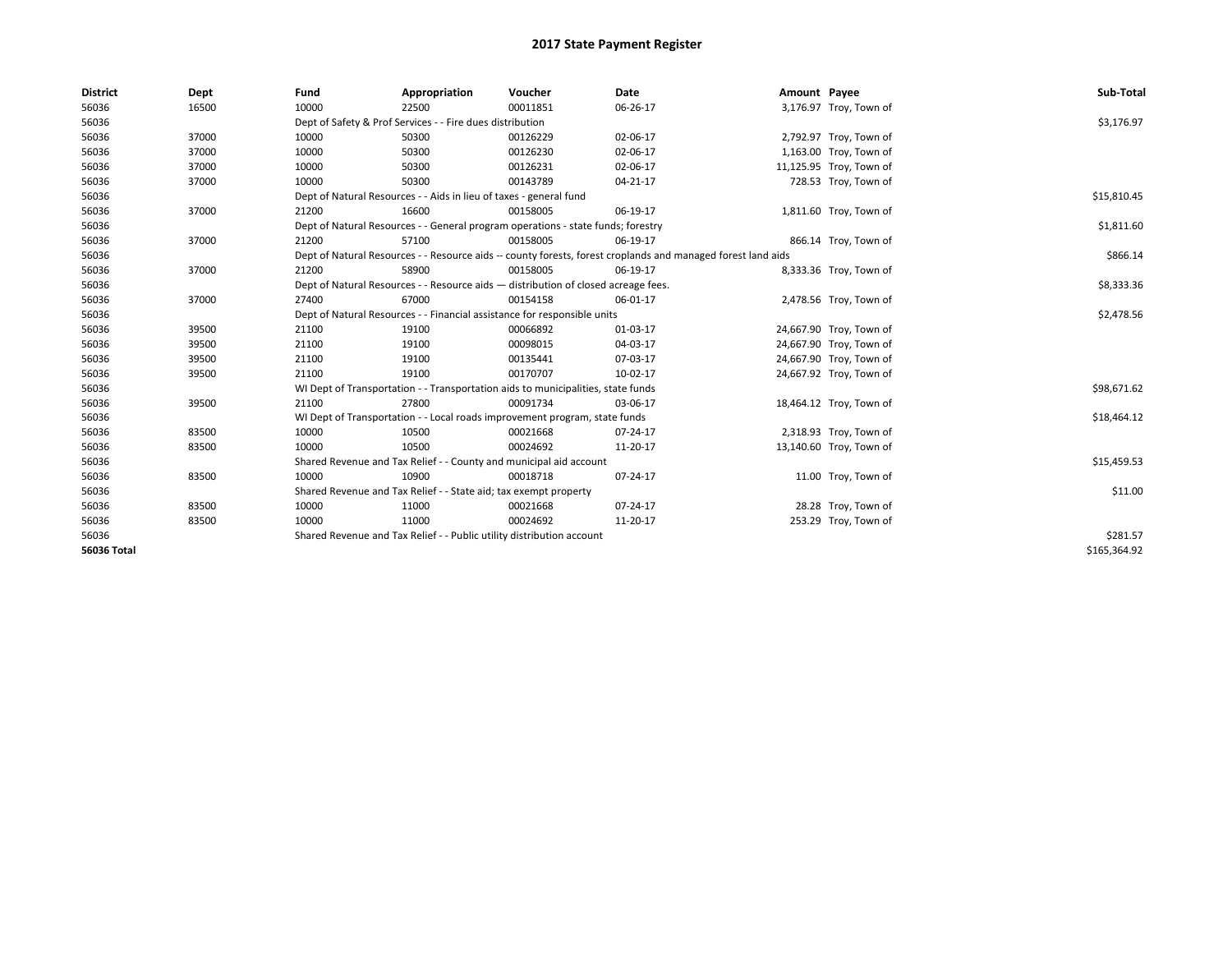| <b>District</b> | Dept  | Fund  | Appropriation                                                                      | Voucher  | Date                                                                                                         | Amount Payee |                               | Sub-Total    |
|-----------------|-------|-------|------------------------------------------------------------------------------------|----------|--------------------------------------------------------------------------------------------------------------|--------------|-------------------------------|--------------|
| 56038           | 16500 | 10000 | 22500                                                                              | 00011852 | 06-26-17                                                                                                     |              | 2,416.94 Washington, Town of  |              |
| 56038           |       |       | Dept of Safety & Prof Services - - Fire dues distribution                          |          |                                                                                                              |              |                               | \$2,416.94   |
| 56038           | 37000 | 21200 | 16600                                                                              | 00158006 | 06-19-17                                                                                                     |              | 350.32 Washington, Town of    |              |
| 56038           |       |       | Dept of Natural Resources - - General program operations - state funds; forestry   |          |                                                                                                              |              |                               | \$350.32     |
| 56038           | 37000 | 21200 | 57100                                                                              | 00158006 | 06-19-17                                                                                                     |              | 160.34 Washington, Town of    |              |
| 56038           |       |       |                                                                                    |          | Dept of Natural Resources - - Resource aids -- county forests, forest croplands and managed forest land aids |              |                               | \$160.34     |
| 56038           | 37000 | 21200 | 58900                                                                              | 00158006 | 06-19-17                                                                                                     |              | 1,611.48 Washington, Town of  |              |
| 56038           |       |       | Dept of Natural Resources - - Resource aids - distribution of closed acreage fees. |          |                                                                                                              |              |                               | \$1,611.48   |
| 56038           | 37000 | 27400 | 67000                                                                              | 00154368 | 06-01-17                                                                                                     |              | 1,950.84 Washington, Town of  |              |
| 56038           |       |       | Dept of Natural Resources - - Financial assistance for responsible units           |          |                                                                                                              |              |                               | \$1,950.84   |
| 56038           | 39500 | 21100 | 19100                                                                              | 00066893 | 01-03-17                                                                                                     |              | 28,939.78 Washington, Town of |              |
| 56038           | 39500 | 21100 | 19100                                                                              | 00098016 | 04-03-17                                                                                                     |              | 28,939.78 Washington, Town of |              |
| 56038           | 39500 | 21100 | 19100                                                                              | 00135442 | 07-03-17                                                                                                     |              | 28,939.78 Washington, Town of |              |
| 56038           | 39500 | 21100 | 19100                                                                              | 00170708 | 10-02-17                                                                                                     |              | 28,939.80 Washington, Town of |              |
| 56038           |       |       | WI Dept of Transportation - - Transportation aids to municipalities, state funds   |          |                                                                                                              |              |                               | \$115,759.14 |
| 56038           | 83500 | 10000 | 10500                                                                              | 00021669 | 07-24-17                                                                                                     |              | 5,536.07 Washington, Town of  |              |
| 56038           | 83500 | 10000 | 10500                                                                              | 00024693 | 11-20-17                                                                                                     |              | 31,371.09 Washington, Town of |              |
| 56038           |       |       | Shared Revenue and Tax Relief - - County and municipal aid account                 |          |                                                                                                              |              |                               | \$36,907.16  |
| 56038           | 83500 | 10000 | 10900                                                                              | 00018719 | 07-24-17                                                                                                     |              | 5.00 Washington, Town of      |              |
| 56038           |       |       | Shared Revenue and Tax Relief - - State aid; tax exempt property                   |          |                                                                                                              |              |                               | \$5.00       |
| 56038 Total     |       |       |                                                                                    |          |                                                                                                              |              |                               | \$159,161.22 |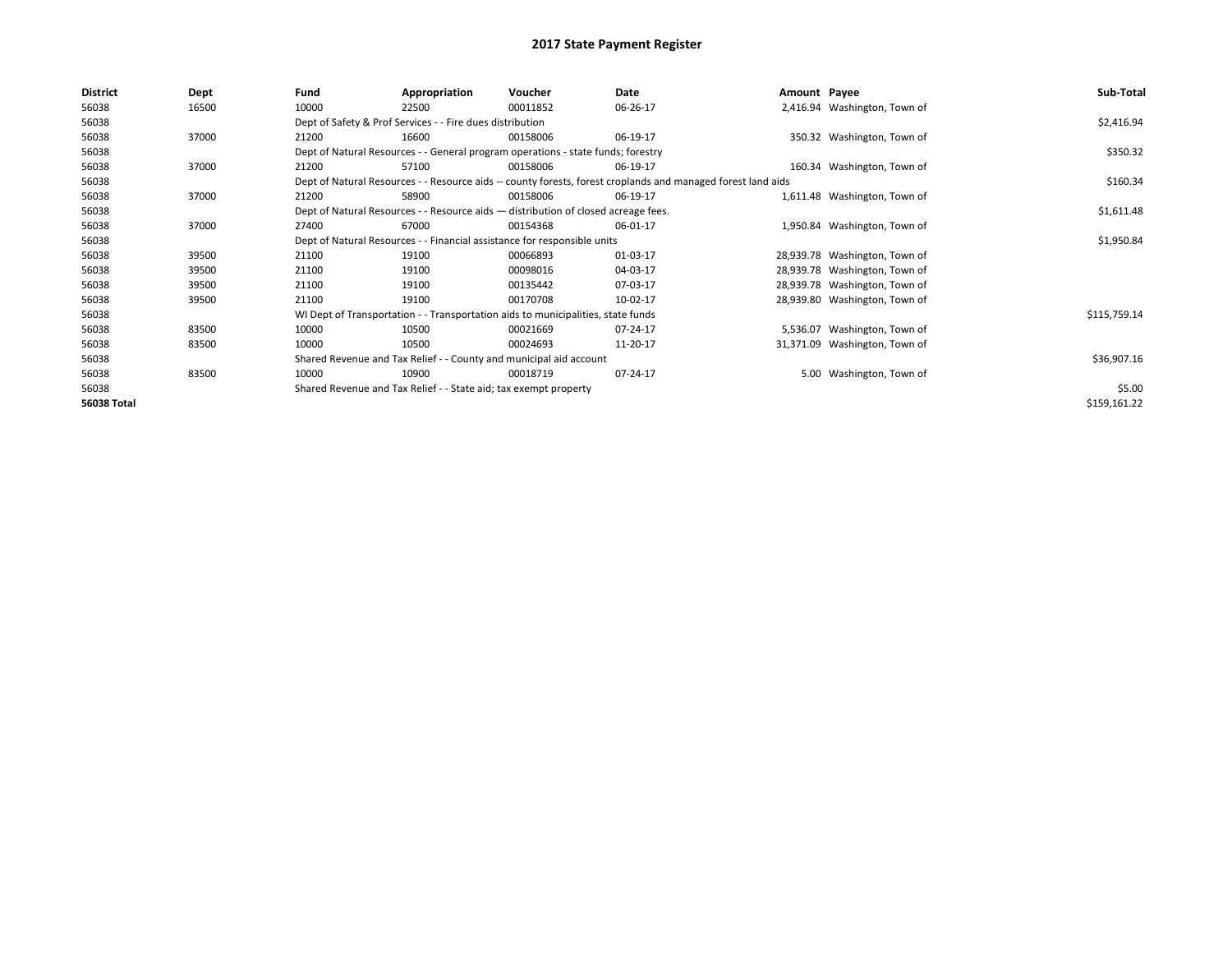| <b>District</b>    | Dept  | Fund                                                                                                         | Appropriation                                                                      | Voucher  | Date           | Amount Payee |                              | Sub-Total    |  |  |
|--------------------|-------|--------------------------------------------------------------------------------------------------------------|------------------------------------------------------------------------------------|----------|----------------|--------------|------------------------------|--------------|--|--|
| 56040              | 16500 | 10000                                                                                                        | 22500                                                                              | 00011853 | 06-26-17       |              | 2,143.52 Westfield, Town of  |              |  |  |
| 56040              |       |                                                                                                              | Dept of Safety & Prof Services - - Fire dues distribution                          |          |                |              |                              | \$2,143.52   |  |  |
| 56040              | 37000 | 10000                                                                                                        | 50300                                                                              | 00126241 | 02-06-17       |              | 137.10 Westfield, Town of    |              |  |  |
| 56040              |       |                                                                                                              | Dept of Natural Resources - - Aids in lieu of taxes - general fund                 |          |                |              |                              | \$137.10     |  |  |
| 56040              | 37000 | 21200                                                                                                        | 16600                                                                              | 00158007 | 06-19-17       |              | 526.88 Westfield, Town of    |              |  |  |
| 56040              |       |                                                                                                              | Dept of Natural Resources - - General program operations - state funds; forestry   |          |                |              |                              |              |  |  |
| 56040              | 37000 | 21200                                                                                                        | 57100                                                                              | 00158007 | 06-19-17       |              | 249.14 Westfield. Town of    |              |  |  |
| 56040              |       | Dept of Natural Resources - - Resource aids -- county forests, forest croplands and managed forest land aids |                                                                                    | \$249.14 |                |              |                              |              |  |  |
| 56040              | 37000 | 21200                                                                                                        | 58300                                                                              | 00136466 | 03-24-17       |              | 1,397.72 Westfield, Town of  |              |  |  |
| 56040              |       |                                                                                                              | Dept of Natural Resources - - Recreation and resource aids, federal funds          |          |                |              |                              | \$1,397.72   |  |  |
| 56040              | 37000 | 21200                                                                                                        | 58900                                                                              | 00158007 | 06-19-17       |              | 2,423.65 Westfield, Town of  |              |  |  |
| 56040              |       |                                                                                                              | Dept of Natural Resources - - Resource aids - distribution of closed acreage fees. |          |                |              |                              | \$2,423.65   |  |  |
| 56040              | 37000 | 27400                                                                                                        | 67000                                                                              | 00154452 | 06-01-17       |              | 1,148.95 Westfield, Town of  |              |  |  |
| 56040              |       |                                                                                                              | Dept of Natural Resources - - Financial assistance for responsible units           |          |                |              |                              | \$1,148.95   |  |  |
| 56040              | 39500 | 21100                                                                                                        | 19100                                                                              | 00066894 | 01-03-17       |              | 28,042.47 Westfield, Town of |              |  |  |
| 56040              | 39500 | 21100                                                                                                        | 19100                                                                              | 00098017 | 04-03-17       |              | 28,042.47 Westfield, Town of |              |  |  |
| 56040              | 39500 | 21100                                                                                                        | 19100                                                                              | 00135443 | 07-03-17       |              | 28.042.47 Westfield. Town of |              |  |  |
| 56040              | 39500 | 21100                                                                                                        | 19100                                                                              | 00170709 | 10-02-17       |              | 28,042.47 Westfield, Town of |              |  |  |
| 56040              |       |                                                                                                              | WI Dept of Transportation - - Transportation aids to municipalities, state funds   |          |                |              |                              | \$112,169.88 |  |  |
| 56040              | 83500 | 10000                                                                                                        | 10500                                                                              | 00021670 | $07 - 24 - 17$ |              | 2,091.76 Westfield, Town of  |              |  |  |
| 56040              | 83500 | 10000                                                                                                        | 10500                                                                              | 00024694 | 11-20-17       |              | 11,853.28 Westfield, Town of |              |  |  |
| 56040              |       |                                                                                                              | Shared Revenue and Tax Relief - - County and municipal aid account                 |          |                |              |                              | \$13,945.04  |  |  |
| 56040              | 83500 | 10000                                                                                                        | 10900                                                                              | 00018720 | 07-24-17       |              | 3.00 Westfield, Town of      |              |  |  |
| 56040              |       |                                                                                                              | Shared Revenue and Tax Relief - - State aid; tax exempt property                   |          |                |              |                              | \$3.00       |  |  |
| <b>56040 Total</b> |       |                                                                                                              |                                                                                    |          |                |              |                              | \$134,144.88 |  |  |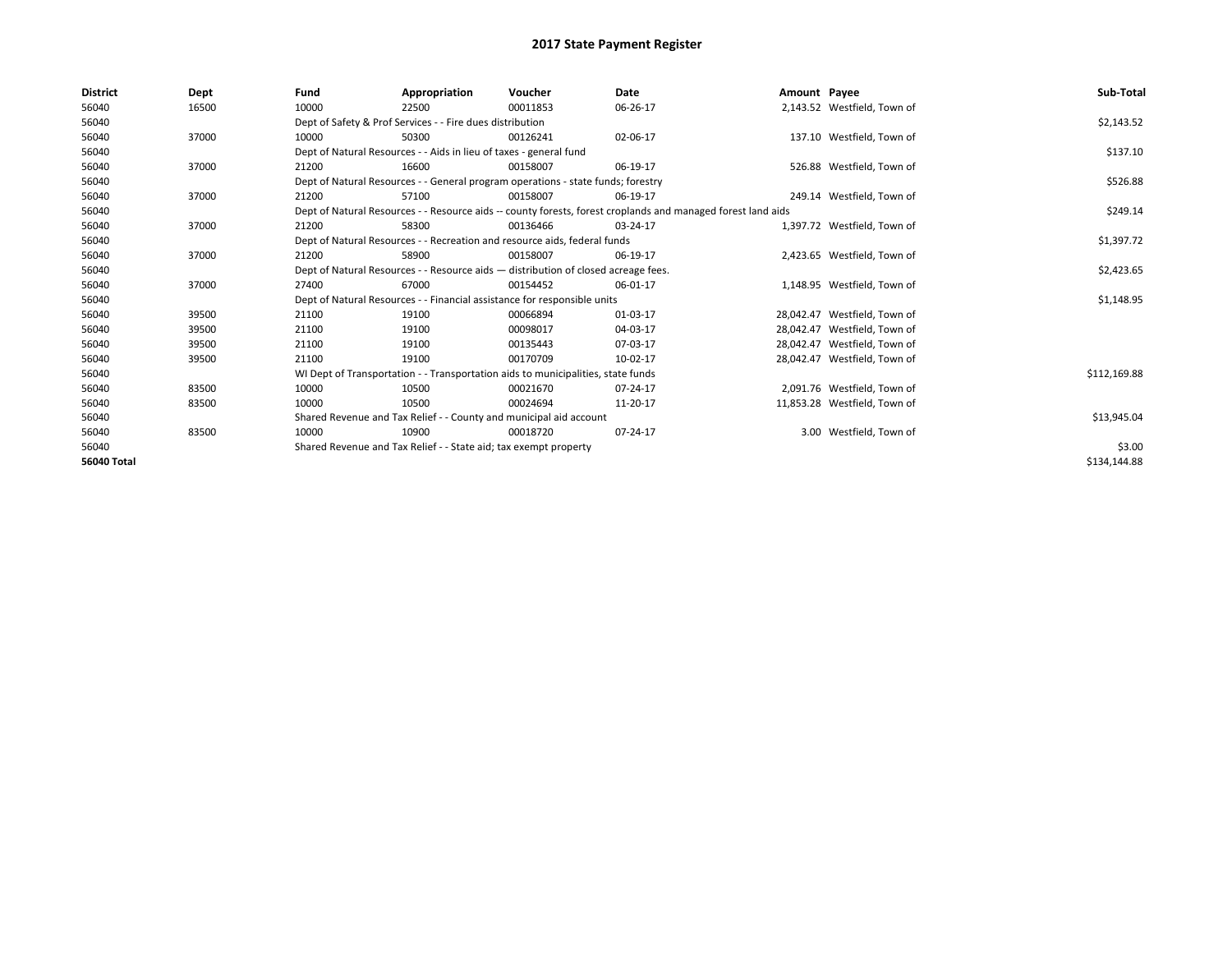| <b>District</b>    | Dept  | Fund  | Appropriation                                                                           | Voucher  | Date                                                                                                         | Amount Payee |                            | Sub-Total    |
|--------------------|-------|-------|-----------------------------------------------------------------------------------------|----------|--------------------------------------------------------------------------------------------------------------|--------------|----------------------------|--------------|
| 56042              | 16500 | 10000 | 22500                                                                                   | 00011854 | 06-26-17                                                                                                     |              | 3,574.63 Town Of Winfield  |              |
| 56042              |       |       | Dept of Safety & Prof Services - - Fire dues distribution                               |          |                                                                                                              |              |                            | \$3,574.63   |
| 56042              | 37000 | 10000 | 50300                                                                                   | 00126025 | 02-06-17                                                                                                     |              | 45.45 Town Of Winfield     |              |
| 56042              | 37000 | 10000 | 50300                                                                                   | 00126026 | 02-06-17                                                                                                     |              | 5,809.72 Town Of Winfield  |              |
| 56042              | 37000 | 10000 | 50300                                                                                   | 00143197 | 04-21-17                                                                                                     |              | 7.48 Town Of Winfield      |              |
| 56042              |       |       | Dept of Natural Resources - - Aids in lieu of taxes - general fund                      |          |                                                                                                              |              |                            | \$5,862.65   |
| 56042              | 37000 | 21200 | 16600                                                                                   | 00158008 | 06-19-17                                                                                                     |              | 985.28 Town Of Winfield    |              |
| 56042              |       |       | Dept of Natural Resources - - General program operations - state funds; forestry        |          |                                                                                                              |              |                            | \$985.28     |
| 56042              | 37000 | 21200 | 57100                                                                                   | 00158008 | 06-19-17                                                                                                     |              | 457.14 Town Of Winfield    |              |
| 56042              |       |       |                                                                                         |          | Dept of Natural Resources - - Resource aids -- county forests, forest croplands and managed forest land aids |              |                            | \$457.14     |
| 56042              | 37000 | 21200 | 57900                                                                                   | 00143198 | 04-21-17                                                                                                     |              | 58.90 Town Of Winfield     |              |
| 56042              |       |       | Dept of Natural Resources - - Aids in lieu of taxes - sum sufficient                    |          |                                                                                                              |              |                            | \$58.90      |
| 56042              | 37000 | 21200 | 58900                                                                                   | 00158008 | 06-19-17                                                                                                     |              | 4,532.28 Town Of Winfield  |              |
| 56042              |       |       | Dept of Natural Resources - - Resource aids - distribution of closed acreage fees.      |          |                                                                                                              |              |                            | \$4,532.28   |
| 56042              | 37000 | 27400 | 67000                                                                                   | 00154918 | 06-01-17                                                                                                     |              | 1,406.47 Town Of Winfield  |              |
| 56042              |       |       | Dept of Natural Resources - - Financial assistance for responsible units                |          |                                                                                                              |              |                            | \$1,406.47   |
| 56042              | 39500 | 21100 | 19100                                                                                   | 00066895 | 01-03-17                                                                                                     |              | 22,757.67 Town Of Winfield |              |
| 56042              | 39500 | 21100 | 19100                                                                                   | 00098018 | 04-03-17                                                                                                     |              | 22,757.67 Town Of Winfield |              |
| 56042              | 39500 | 21100 | 19100                                                                                   | 00135444 | 07-03-17                                                                                                     |              | 22,757.67 Town Of Winfield |              |
| 56042              | 39500 | 21100 | 19100                                                                                   | 00170710 | 10-02-17                                                                                                     |              | 22,757.67 Town Of Winfield |              |
| 56042              |       |       | WI Dept of Transportation - - Transportation aids to municipalities, state funds        |          |                                                                                                              |              |                            | \$91,030.68  |
| 56042              | 46500 | 27200 | 36500                                                                                   | 00034999 | 11-30-17                                                                                                     |              | 3,854.91 Town Of Winfield  |              |
| 56042              |       |       | Department of Military Affairs - - State disaster assistance; petroleum inspection fund |          |                                                                                                              |              |                            | \$3,854.91   |
| 56042              | 83500 | 10000 | 10500                                                                                   | 00021671 | 07-24-17                                                                                                     |              | 2.005.84 Town Of Winfield  |              |
| 56042              | 83500 | 10000 | 10500                                                                                   | 00024695 | 11-20-17                                                                                                     |              | 11.366.43 Town Of Winfield |              |
| 56042              |       |       | Shared Revenue and Tax Relief - - County and municipal aid account                      |          |                                                                                                              |              |                            | \$13,372.27  |
| 56042              | 83500 | 10000 | 10900                                                                                   | 00018721 | 07-24-17                                                                                                     |              | 6.00 Town Of Winfield      |              |
| 56042              |       |       | Shared Revenue and Tax Relief - - State aid; tax exempt property                        |          |                                                                                                              |              |                            | \$6.00       |
| 56042              | 83500 | 10000 | 11000                                                                                   | 00021671 | 07-24-17                                                                                                     |              | 349.61 Town Of Winfield    |              |
| 56042              | 83500 | 10000 | 11000                                                                                   | 00024695 | 11-20-17                                                                                                     |              | 1,988.70 Town Of Winfield  |              |
| 56042              |       |       | Shared Revenue and Tax Relief - - Public utility distribution account                   |          |                                                                                                              |              |                            | \$2,338.31   |
| <b>56042 Total</b> |       |       |                                                                                         |          |                                                                                                              |              |                            | \$127,479.52 |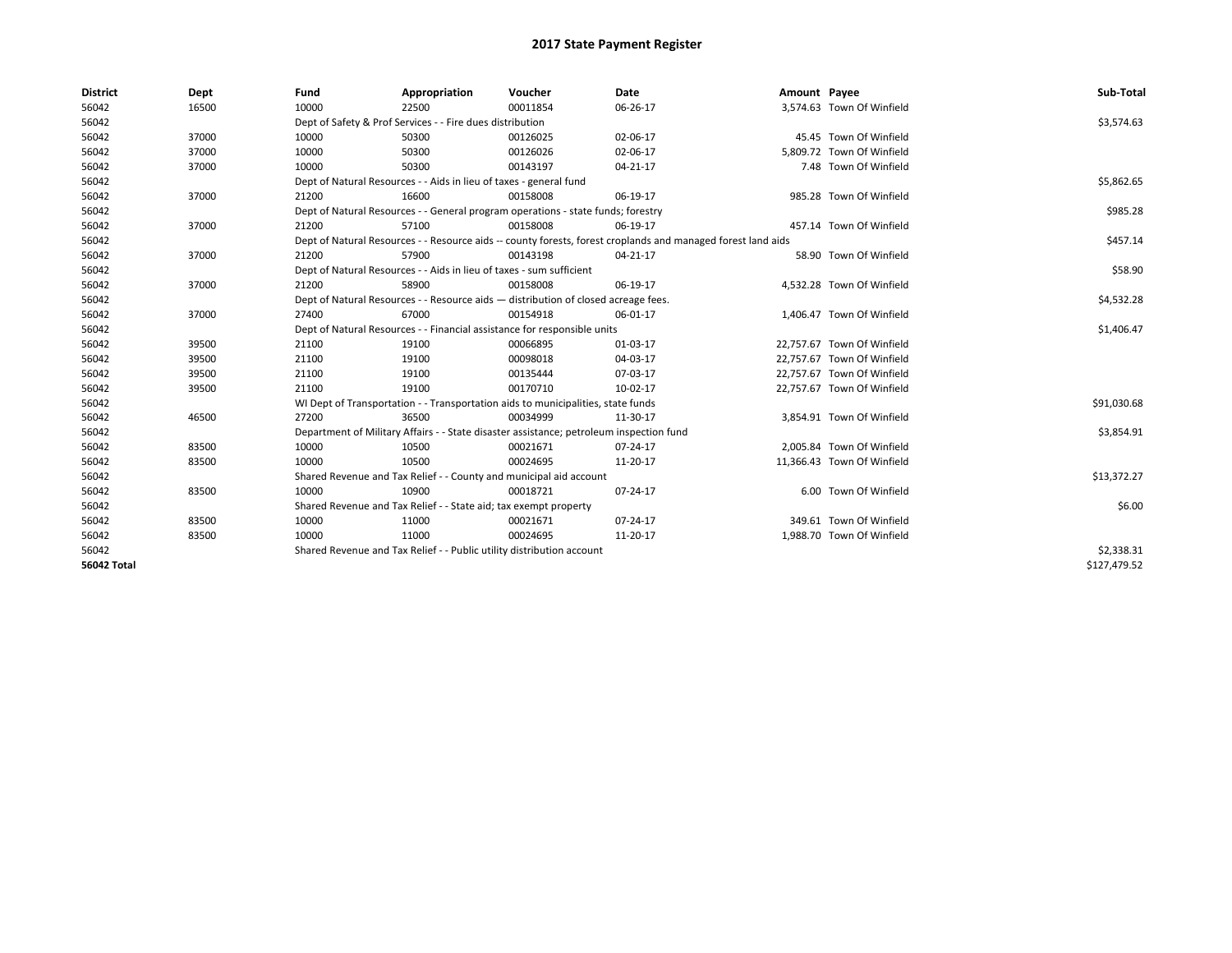| <b>District</b>    | Dept  | Fund                                                             | Appropriation                                                                      | Voucher  | Date                                                                                                         | Amount Payee |                            | Sub-Total    |
|--------------------|-------|------------------------------------------------------------------|------------------------------------------------------------------------------------|----------|--------------------------------------------------------------------------------------------------------------|--------------|----------------------------|--------------|
| 56044              | 16500 | 10000                                                            | 22500                                                                              | 00011855 | 06-26-17                                                                                                     |              | 3.187.23 Town Of Woodland  |              |
| 56044              |       |                                                                  | Dept of Safety & Prof Services - - Fire dues distribution                          |          |                                                                                                              |              |                            | \$3,187.23   |
| 56044              | 37000 | 10000                                                            | 50300                                                                              | 00125762 | 02-06-17                                                                                                     |              | 43.34 Town Of Woodland     |              |
| 56044              | 37000 | 10000                                                            | 50300                                                                              | 00142506 | 04-21-17                                                                                                     |              | 11.74 Town Of Woodland     |              |
| 56044              | 37000 | 10000                                                            | 50300                                                                              | 00142507 | 04-21-17                                                                                                     |              | 7.32 Town Of Woodland      |              |
| 56044              |       |                                                                  | Dept of Natural Resources - - Aids in lieu of taxes - general fund                 |          |                                                                                                              |              |                            | \$62.40      |
| 56044              | 37000 | 21200                                                            | 16600                                                                              | 00158009 | 06-19-17                                                                                                     |              | 883.29 Town Of Woodland    |              |
| 56044              |       |                                                                  | Dept of Natural Resources - - General program operations - state funds; forestry   |          |                                                                                                              |              |                            | \$883.29     |
| 56044              | 37000 | 21200                                                            | 57100                                                                              | 00158009 | 06-19-17                                                                                                     |              | 413.51 Town Of Woodland    |              |
| 56044              |       |                                                                  |                                                                                    |          | Dept of Natural Resources - - Resource aids -- county forests, forest croplands and managed forest land aids |              |                            | \$413.51     |
| 56044              | 37000 | 21200                                                            | 58900                                                                              | 00158009 | 06-19-17                                                                                                     |              | 4,063.13 Town Of Woodland  |              |
| 56044              |       |                                                                  | Dept of Natural Resources - - Resource aids - distribution of closed acreage fees. |          |                                                                                                              |              |                            | \$4,063.13   |
| 56044              | 37000 | 27400                                                            | 67000                                                                              | 00154777 | 06-01-17                                                                                                     |              | 2,552.35 Town Of Woodland  |              |
| 56044              |       |                                                                  | Dept of Natural Resources - - Financial assistance for responsible units           |          |                                                                                                              |              |                            | \$2,552.35   |
| 56044              | 39500 | 21100                                                            | 19100                                                                              | 00066896 | 01-03-17                                                                                                     |              | 35,298.06 Town Of Woodland |              |
| 56044              | 39500 | 21100                                                            | 19100                                                                              | 00098019 | 04-03-17                                                                                                     |              | 35,298.06 Town Of Woodland |              |
| 56044              | 39500 | 21100                                                            | 19100                                                                              | 00144697 | 07-25-17                                                                                                     |              | 35.298.06 Town Of Woodland |              |
| 56044              | 39500 | 21100                                                            | 19100                                                                              | 00170711 | 10-02-17                                                                                                     |              | 35,298.06 Town Of Woodland |              |
| 56044              |       |                                                                  | WI Dept of Transportation - - Transportation aids to municipalities, state funds   |          |                                                                                                              |              |                            | \$141,192.24 |
| 56044              | 83500 | 10000                                                            | 10500                                                                              | 00022331 | 08-08-17                                                                                                     |              | 1,117.75 Town Of Woodland  |              |
| 56044              | 83500 | 10000                                                            | 10500                                                                              | 00024696 | 11-20-17                                                                                                     |              | 6,333.94 Town Of Woodland  |              |
| 56044              |       |                                                                  | Shared Revenue and Tax Relief - - County and municipal aid account                 |          |                                                                                                              |              |                            | \$7,451.69   |
| 56044              | 83500 | 10000                                                            | 10900                                                                              | 00022330 | 08-08-17                                                                                                     |              | 3.00 Town Of Woodland      |              |
| 56044              |       | Shared Revenue and Tax Relief - - State aid; tax exempt property |                                                                                    | \$3.00   |                                                                                                              |              |                            |              |
| <b>56044 Total</b> |       |                                                                  |                                                                                    |          |                                                                                                              |              |                            | \$159,808.84 |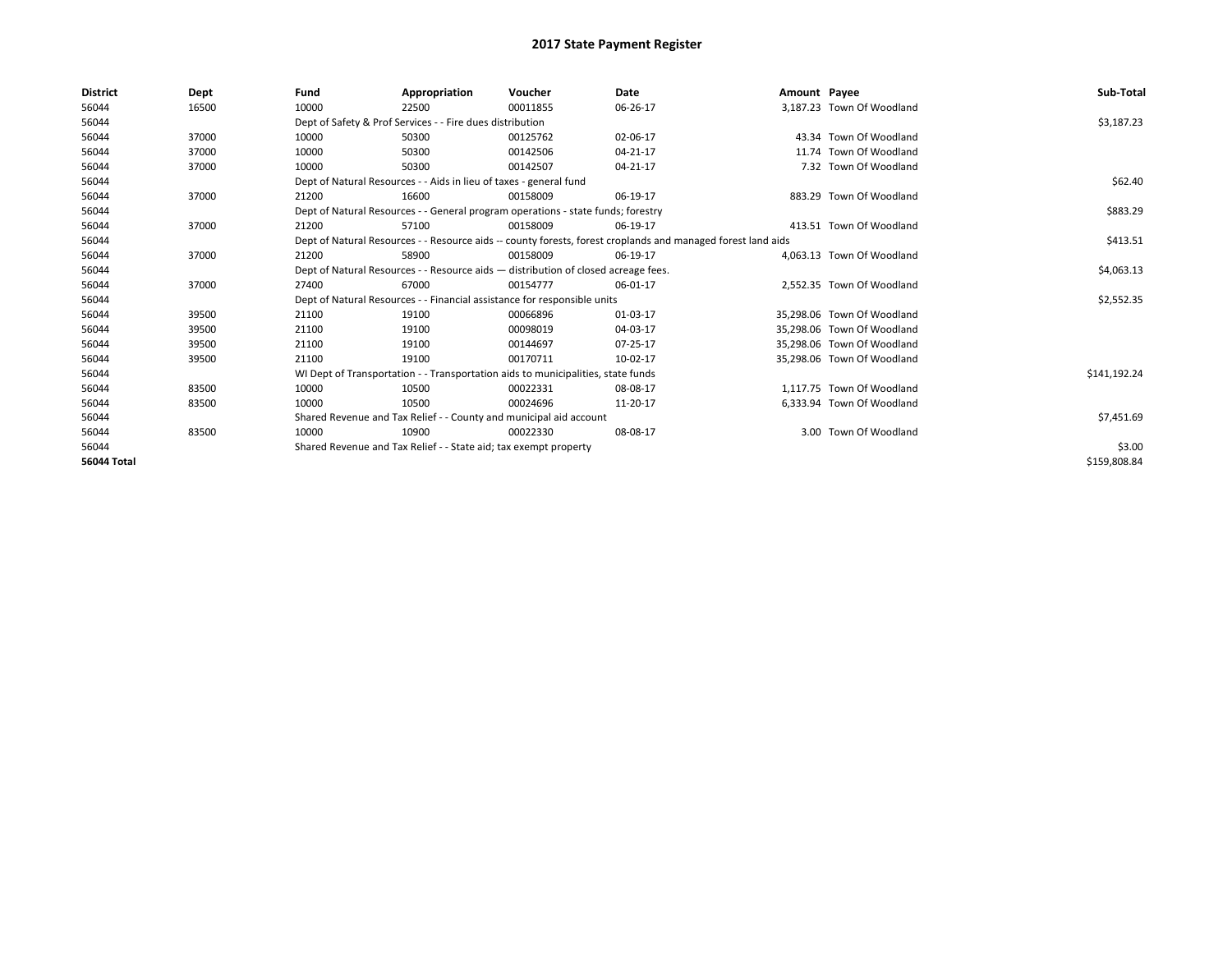| <b>District</b> | Dept  | Fund  | Appropriation                                             | Voucher                                                                          | Date     | Amount Pavee |                              | Sub-Total   |
|-----------------|-------|-------|-----------------------------------------------------------|----------------------------------------------------------------------------------|----------|--------------|------------------------------|-------------|
| 56141           | 16500 | 10000 | 22500                                                     | 00011856                                                                         | 06-26-17 |              | 379.36 Village Of Ironton    |             |
| 56141           |       |       | Dept of Safety & Prof Services - - Fire dues distribution |                                                                                  |          |              |                              | \$379.36    |
| 56141           | 39500 | 21100 | 19100                                                     | 00066897                                                                         | 01-03-17 |              | 1,738.70 Village Of Ironton  |             |
| 56141           | 39500 | 21100 | 19100                                                     | 00098020                                                                         | 04-03-17 |              | 1,738.70 Village Of Ironton  |             |
| 56141           | 39500 | 21100 | 19100                                                     | 00135446                                                                         | 07-03-17 |              | 1,738.70 Village Of Ironton  |             |
| 56141           | 39500 | 21100 | 19100                                                     | 00170712                                                                         | 10-02-17 |              | 1,738.70 Village Of Ironton  |             |
| 56141           |       |       |                                                           | WI Dept of Transportation - - Transportation aids to municipalities, state funds |          |              |                              | \$6,954.80  |
| 56141           | 83500 | 10000 | 10500                                                     | 00021673                                                                         | 07-24-17 |              | 6,540.56 Village Of Ironton  |             |
| 56141           | 83500 | 10000 | 10500                                                     | 00024697                                                                         | 11-20-17 |              | 37,063.19 Village Of Ironton |             |
| 56141           |       |       |                                                           | Shared Revenue and Tax Relief - - County and municipal aid account               |          |              |                              | \$43,603.75 |
| 56141 Total     |       |       |                                                           |                                                                                  |          |              |                              | \$50,937.91 |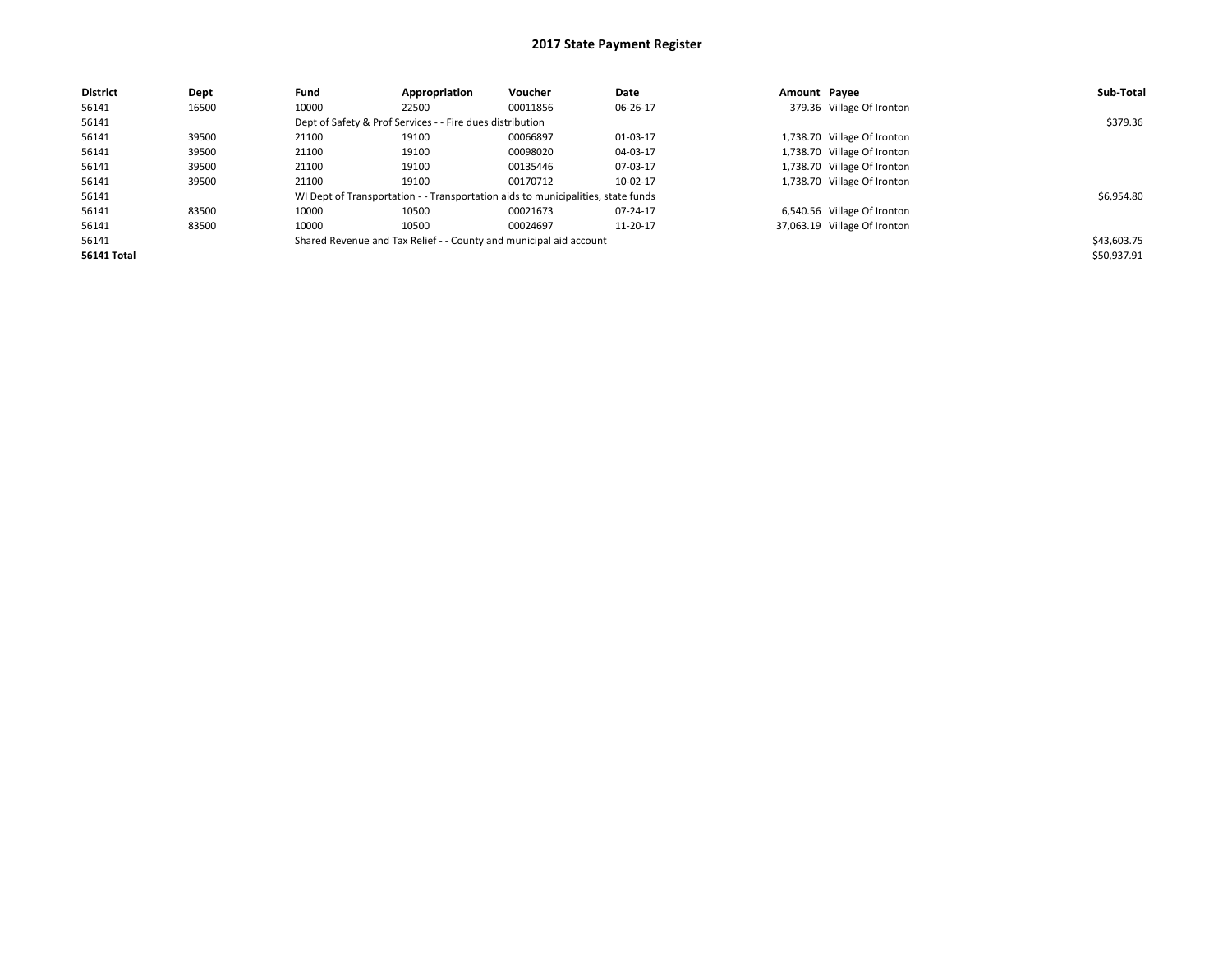| <b>District</b>    | Dept  | Fund  | Appropriation                                                                    | Voucher  | Date                                                                                            | Amount Payee |                                   | Sub-Total    |
|--------------------|-------|-------|----------------------------------------------------------------------------------|----------|-------------------------------------------------------------------------------------------------|--------------|-----------------------------------|--------------|
| 56146              | 16500 | 10000 | 22500                                                                            | 00011857 | 06-26-17                                                                                        |              | 57,385.51 Village Of Lake Delton  |              |
| 56146              |       |       | Dept of Safety & Prof Services - - Fire dues distribution                        |          |                                                                                                 |              |                                   | \$57,385.51  |
| 56146              | 37000 | 10000 | 50300                                                                            | 00126298 | 02-06-17                                                                                        |              | 9,419.65 Village Of Lake Delton   |              |
| 56146              |       |       | Dept of Natural Resources - - Aids in lieu of taxes - general fund               |          |                                                                                                 |              |                                   | \$9,419.65   |
| 56146              | 37000 | 21200 | 38100                                                                            | 00134442 | 03-24-17                                                                                        |              | 3,853.91 Village Of Lake Delton   |              |
| 56146              |       |       | Dept of Natural Resources - - General program operations--federal funds          |          |                                                                                                 |              |                                   | \$3,853.91   |
| 56146              | 37000 | 21200 | 55000                                                                            | 00134442 | 03-24-17                                                                                        |              | 13,353.80 Village Of Lake Delton  |              |
| 56146              |       |       | Dept of Natural Resources - - Enforcement aids -- boating enforcement            |          |                                                                                                 |              |                                   | \$13,353.80  |
| 56146              | 37000 | 21200 | 66300                                                                            | 00170616 | 07-31-17                                                                                        |              | 2,010.00 Village Of Lake Delton   |              |
| 56146              | 37000 | 21200 | 66300                                                                            | 00170636 | 07-31-17                                                                                        |              | 2,022.57 Village Of Lake Delton   |              |
| 56146              |       |       | Dept of Natural Resources - - Environmental aids - lake protection               |          |                                                                                                 |              |                                   | \$4,032.57   |
| 56146              | 37000 | 27400 | 67000                                                                            | 00154961 | 06-01-17                                                                                        |              | 6,671.03 Village Of Lake Delton   |              |
| 56146              |       |       | Dept of Natural Resources - - Financial assistance for responsible units         |          |                                                                                                 |              |                                   | \$6,671.03   |
| 56146              | 39500 | 21100 | 19100                                                                            | 00066898 | 01-03-17                                                                                        |              | 130,923.51 Village Of Lake Delton |              |
| 56146              | 39500 | 21100 | 19100                                                                            | 00098021 | 04-03-17                                                                                        |              | 130,923.51 Village Of Lake Delton |              |
| 56146              | 39500 | 21100 | 19100                                                                            | 00135447 | 07-03-17                                                                                        |              | 130,923.51 Village Of Lake Delton |              |
| 56146              | 39500 | 21100 | 19100                                                                            | 00170713 | 10-02-17                                                                                        |              | 130,923.51 Village Of Lake Delton |              |
| 56146              |       |       | WI Dept of Transportation - - Transportation aids to municipalities, state funds |          |                                                                                                 |              |                                   | \$523,694.04 |
| 56146              | 45500 | 10000 | 23100                                                                            | 00033602 | 08-24-17                                                                                        |              | 3,200.00 Village Of Lake Delton   |              |
| 56146              |       |       | Department of Justice - - Law enforcement training fund, local assistance        |          |                                                                                                 |              |                                   | \$3,200.00   |
| 56146              | 50500 | 10000 | 17400                                                                            | 00047483 | 04-28-17                                                                                        |              | 16,293.00 Village Of Lake Delton  |              |
| 56146              |       |       |                                                                                  |          | Department of Administration - - High-voltage transmission line annual impact fee distributions |              |                                   | \$16,293.00  |
| 56146              | 83500 | 10000 | 10500                                                                            | 00021674 | 07-24-17                                                                                        |              | 3,132.43 Village Of Lake Delton   |              |
| 56146              | 83500 | 10000 | 10500                                                                            | 00024698 | 11-20-17                                                                                        |              | 17,750.44 Village Of Lake Delton  |              |
| 56146              |       |       | Shared Revenue and Tax Relief - - County and municipal aid account               |          |                                                                                                 |              |                                   | \$20,882.87  |
| 56146              | 83500 | 10000 | 10900                                                                            | 00018723 | 07-24-17                                                                                        |              | 7,105.00 Village Of Lake Delton   |              |
| 56146              | 83500 | 10000 | 10900                                                                            | 00019953 | 07-24-17                                                                                        |              | 24,890.00 Village Of Lake Delton  |              |
| 56146              |       |       | Shared Revenue and Tax Relief - - State aid; tax exempt property                 |          |                                                                                                 |              |                                   | \$31,995.00  |
| 56146              | 83500 | 10000 | 11000                                                                            | 00021674 | 07-24-17                                                                                        |              | 1,407.37 Village Of Lake Delton   |              |
| 56146              | 83500 | 10000 | 11000                                                                            | 00024698 | 11-20-17                                                                                        |              | 7,493.30 Village Of Lake Delton   |              |
| 56146              |       |       | Shared Revenue and Tax Relief - - Public utility distribution account            |          |                                                                                                 |              |                                   | \$8,900.67   |
| 56146              | 83500 | 52100 | 36300                                                                            | 00016018 | 03-27-17                                                                                        |              | 30,325.80 Village Of Lake Delton  |              |
| 56146              |       |       | Shared Revenue and Tax Relief - - Lottery and gaming credit                      |          |                                                                                                 |              |                                   | \$30,325.80  |
| <b>56146 Total</b> |       |       |                                                                                  |          |                                                                                                 |              |                                   | \$730,007.85 |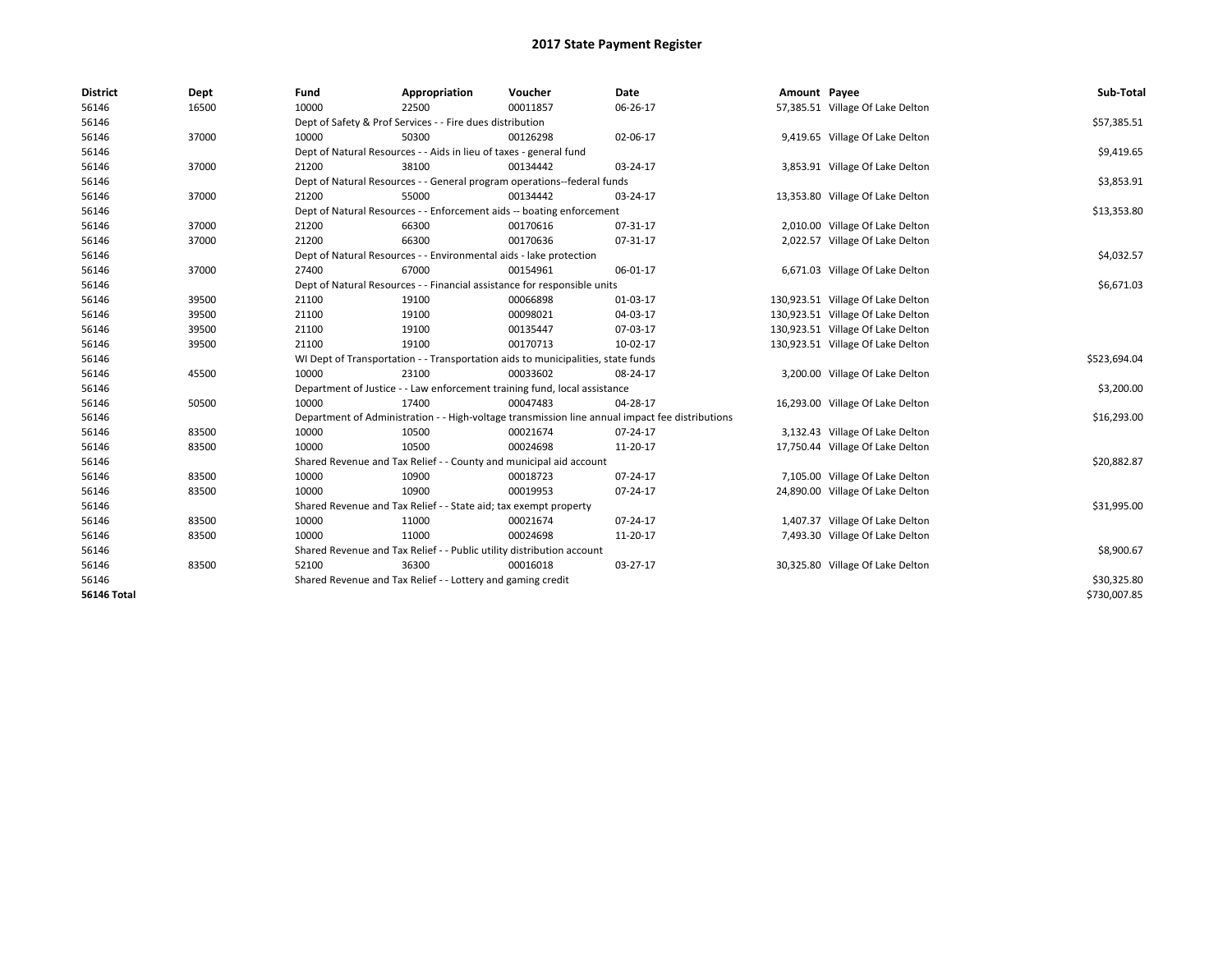| <b>District</b>    | Dept  | Fund  | Appropriation                                                                    | Voucher  | Date     | Amount Payee |                               | Sub-Total    |
|--------------------|-------|-------|----------------------------------------------------------------------------------|----------|----------|--------------|-------------------------------|--------------|
| 56147              | 16500 | 10000 | 22500                                                                            | 00011858 | 06-26-17 |              | 719.30 Village Of La Valle    |              |
| 56147              |       |       | Dept of Safety & Prof Services - - Fire dues distribution                        |          |          |              |                               | \$719.30     |
| 56147              | 37000 | 10000 | 50300                                                                            | 00126254 | 02-06-17 |              | 413.92 Village Of La Valle    |              |
| 56147              | 37000 | 10000 | 50300                                                                            | 00143870 | 04-21-17 |              | 40.22 Village Of La Valle     |              |
| 56147              |       |       | Dept of Natural Resources - - Aids in lieu of taxes - general fund               |          |          |              |                               | \$454.14     |
| 56147              | 37000 | 27400 | 67000                                                                            | 00154872 | 06-01-17 |              | 1,037.22 Village Of La Valle  |              |
| 56147              |       |       | Dept of Natural Resources - - Financial assistance for responsible units         |          |          |              |                               | \$1,037.22   |
| 56147              | 39500 | 21100 | 19100                                                                            | 00066899 | 01-03-17 |              | 4,283.88 Village Of La Valle  |              |
| 56147              | 39500 | 21100 | 19100                                                                            | 00098022 | 04-03-17 |              | 4,283.88 Village Of La Valle  |              |
| 56147              | 39500 | 21100 | 19100                                                                            | 00135448 | 07-03-17 |              | 4,283.88 Village Of La Valle  |              |
| 56147              | 39500 | 21100 | 19100                                                                            | 00170714 | 10-02-17 |              | 4,283.91 Village Of La Valle  |              |
| 56147              |       |       | WI Dept of Transportation - - Transportation aids to municipalities, state funds |          |          |              |                               | \$17,135.55  |
| 56147              | 83500 | 10000 | 10100                                                                            | 00021675 | 07-24-17 |              | 2,916.05 Village Of La Valle  |              |
| 56147              |       |       | Shared Revenue and Tax Relief - - Expenditure restraint program account          |          |          |              |                               | \$2,916.05   |
| 56147              | 83500 | 10000 | 10500                                                                            | 00021675 | 07-24-17 |              | 14,614.76 Village Of La Valle |              |
| 56147              | 83500 | 10000 | 10500                                                                            | 00024699 | 11-20-17 |              | 82,816.96 Village Of La Valle |              |
| 56147              |       |       | Shared Revenue and Tax Relief - - County and municipal aid account               |          |          |              |                               | \$97,431.72  |
| 56147              | 83500 | 10000 | 10900                                                                            | 00018724 | 07-24-17 |              | 361.00 Village Of La Valle    |              |
| 56147              |       |       | Shared Revenue and Tax Relief - - State aid; tax exempt property                 |          |          |              |                               | \$361.00     |
| <b>56147 Total</b> |       |       |                                                                                  |          |          |              |                               | \$120,054.98 |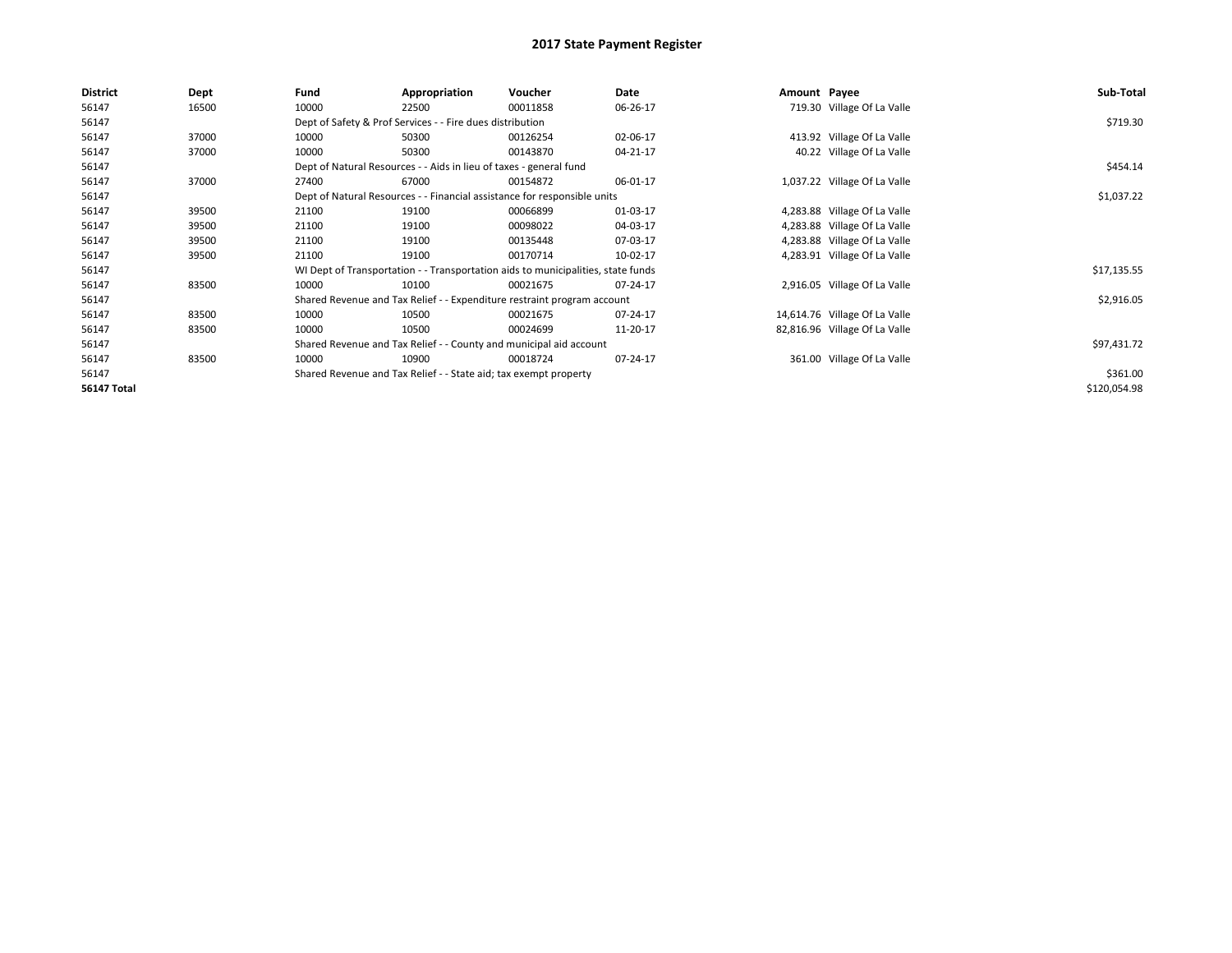| <b>District</b>    | Dept  | Fund  | Appropriation                                                    | Voucher                                                                          | Date     | Amount Payee |                                 | Sub-Total   |  |  |
|--------------------|-------|-------|------------------------------------------------------------------|----------------------------------------------------------------------------------|----------|--------------|---------------------------------|-------------|--|--|
| 56148              | 16500 | 10000 | 22500                                                            | 00011859                                                                         | 06-26-17 |              | 400.44 Village Of Lime Ridge    |             |  |  |
| 56148              |       |       | Dept of Safety & Prof Services - - Fire dues distribution        |                                                                                  |          |              |                                 |             |  |  |
| 56148              | 39500 | 21100 | 19100                                                            | 00066900                                                                         | 01-03-17 |              | 558.22 Village Of Lime Ridge    |             |  |  |
| 56148              | 39500 | 21100 | 19100                                                            | 00098023                                                                         | 04-03-17 |              | 558.22 Village Of Lime Ridge    |             |  |  |
| 56148              | 39500 | 21100 | 19100                                                            | 00135449                                                                         | 07-03-17 |              | 558.22 Village Of Lime Ridge    |             |  |  |
| 56148              | 39500 | 21100 | 19100                                                            | 00170715                                                                         | 10-02-17 |              | 558.24 Village Of Lime Ridge    |             |  |  |
| 56148              |       |       |                                                                  | WI Dept of Transportation - - Transportation aids to municipalities, state funds |          |              |                                 | \$2.232.90  |  |  |
| 56148              | 83500 | 10000 | 10500                                                            | 00021676                                                                         | 07-24-17 |              | 6,166.95 Village Of Lime Ridge  |             |  |  |
| 56148              | 83500 | 10000 | 10500                                                            | 00024700                                                                         | 11-20-17 |              | 34,946.05 Village Of Lime Ridge |             |  |  |
| 56148              |       |       |                                                                  | Shared Revenue and Tax Relief - - County and municipal aid account               |          |              |                                 | \$41,113.00 |  |  |
| 56148              | 83500 | 10000 | 10900                                                            | 00018725                                                                         | 07-24-17 |              | 35.00 Village Of Lime Ridge     |             |  |  |
| 56148              |       |       | Shared Revenue and Tax Relief - - State aid; tax exempt property |                                                                                  |          |              |                                 | \$35.00     |  |  |
| <b>56148 Total</b> |       |       |                                                                  |                                                                                  |          |              |                                 | \$43,781.34 |  |  |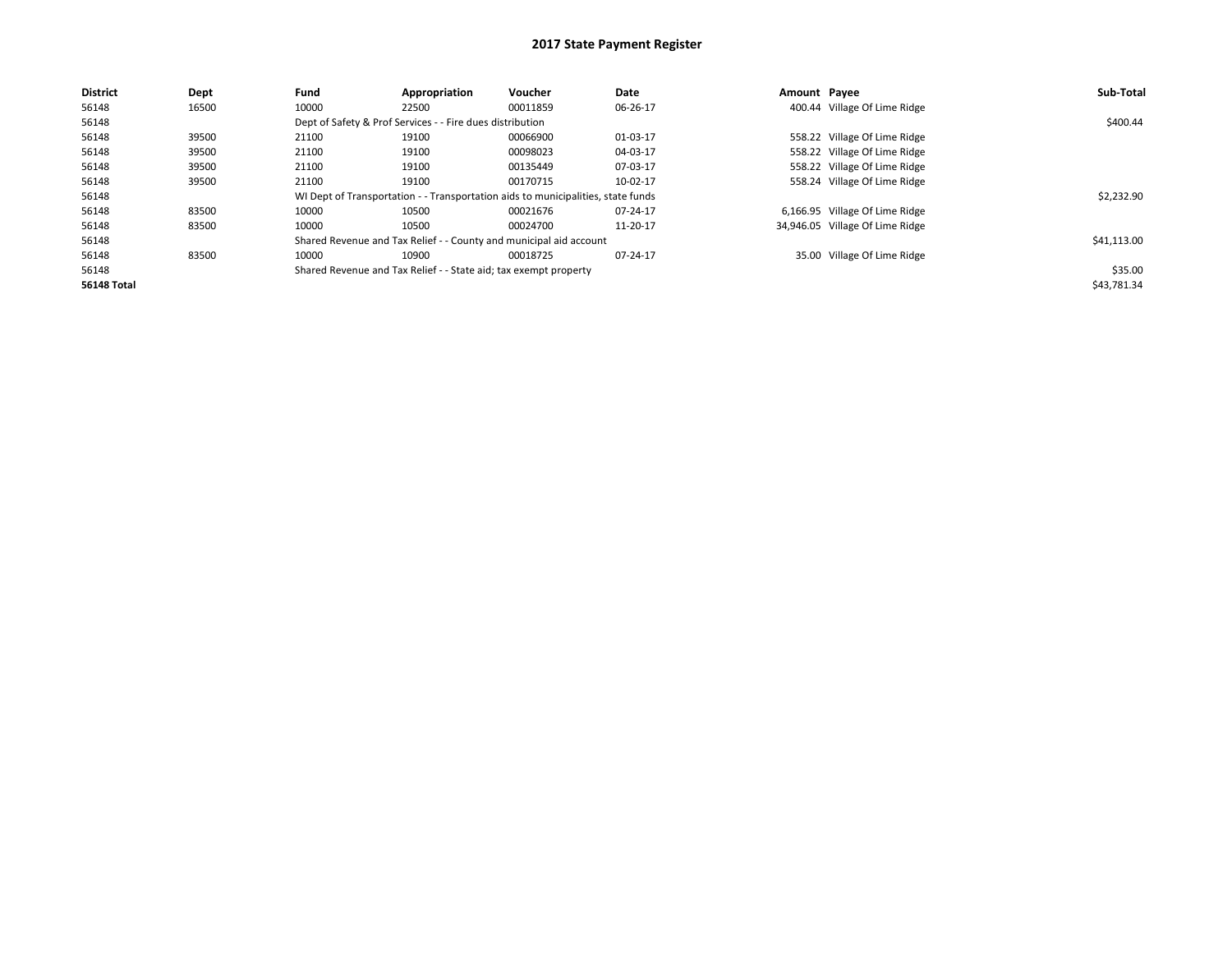| <b>District</b>    | <b>Dept</b> | Fund  | Appropriation                                                    | Voucher                                                                          | Date     | Amount Payee |                                 | Sub-Total   |  |  |
|--------------------|-------------|-------|------------------------------------------------------------------|----------------------------------------------------------------------------------|----------|--------------|---------------------------------|-------------|--|--|
| 56149              | 16500       | 10000 | 22500                                                            | 00011860                                                                         | 06-26-17 |              | 690.62 Village Of Loganville    |             |  |  |
| 56149              |             |       | Dept of Safety & Prof Services - - Fire dues distribution        |                                                                                  |          |              |                                 |             |  |  |
| 56149              | 37000       | 27400 | 67000                                                            | 00154979                                                                         | 06-01-17 |              | 868.60 Village Of Loganville    |             |  |  |
| 56149              |             |       |                                                                  | Dept of Natural Resources - - Financial assistance for responsible units         |          |              |                                 | \$868.60    |  |  |
| 56149              | 39500       | 21100 | 19100                                                            | 00066901                                                                         | 01-03-17 |              | 4,572.64 Village Of Loganville  |             |  |  |
| 56149              | 39500       | 21100 | 19100                                                            | 00098024                                                                         | 04-03-17 |              | 4,572.64 Village Of Loganville  |             |  |  |
| 56149              | 39500       | 21100 | 19100                                                            | 00135450                                                                         | 07-03-17 |              | 4,572.64 Village Of Loganville  |             |  |  |
| 56149              | 39500       | 21100 | 19100                                                            | 00170716                                                                         | 10-02-17 |              | 4,572.65 Village Of Loganville  |             |  |  |
| 56149              |             |       |                                                                  | WI Dept of Transportation - - Transportation aids to municipalities, state funds |          |              |                                 | \$18,290.57 |  |  |
| 56149              | 83500       | 10000 | 10500                                                            | 00021677                                                                         | 07-24-17 |              | 7,198.35 Village Of Loganville  |             |  |  |
| 56149              | 83500       | 10000 | 10500                                                            | 00024701                                                                         | 11-20-17 |              | 40,790.67 Village Of Loganville |             |  |  |
| 56149              |             |       |                                                                  | Shared Revenue and Tax Relief - - County and municipal aid account               |          |              |                                 | \$47,989.02 |  |  |
| 56149              | 83500       | 10000 | 10900                                                            | 00018726                                                                         | 07-24-17 |              | 109.00 Village Of Loganville    |             |  |  |
| 56149              |             |       | Shared Revenue and Tax Relief - - State aid; tax exempt property |                                                                                  |          |              |                                 | \$109.00    |  |  |
| 56149              | 83500       | 10000 | 11000                                                            | 00021677                                                                         | 07-24-17 |              | 407.12 Village Of Loganville    |             |  |  |
| 56149              | 83500       | 10000 | 11000                                                            | 00024701                                                                         | 11-20-17 |              | 2,381.60 Village Of Loganville  |             |  |  |
| 56149              |             |       |                                                                  | Shared Revenue and Tax Relief - - Public utility distribution account            |          |              |                                 | \$2,788.72  |  |  |
| <b>56149 Total</b> |             |       |                                                                  |                                                                                  |          |              |                                 | \$70,736.53 |  |  |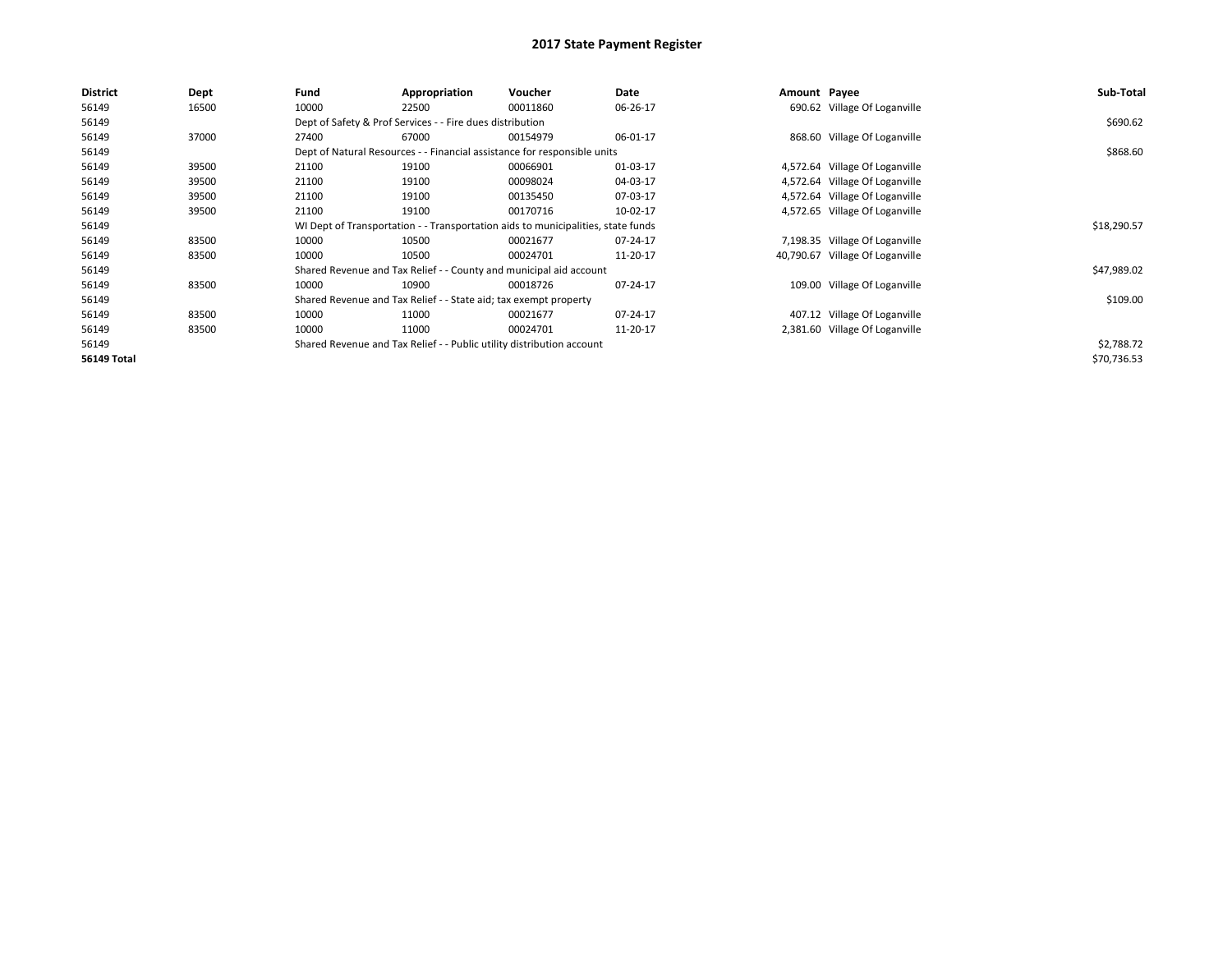| <b>District</b>    | Dept  | Fund  | Appropriation                                                                                                | Voucher  | Date           | Amount Payee |                               | Sub-Total   |
|--------------------|-------|-------|--------------------------------------------------------------------------------------------------------------|----------|----------------|--------------|-------------------------------|-------------|
| 56151              | 16500 | 10000 | 22500                                                                                                        | 00011861 | 06-26-17       |              | 2,012.57 Village Of Merrimac  |             |
| 56151              |       |       | Dept of Safety & Prof Services - - Fire dues distribution                                                    |          |                |              |                               | \$2,012.57  |
| 56151              | 37000 | 21200 | 16600                                                                                                        | 00158010 | 06-19-17       |              | 21.87 Village Of Merrimac     |             |
| 56151              |       |       | Dept of Natural Resources - - General program operations - state funds; forestry                             |          |                |              |                               | \$21.87     |
| 56151              | 37000 | 21200 | 57100                                                                                                        | 00158010 | 06-19-17       |              | 10.01 Village Of Merrimac     |             |
| 56151              |       |       | Dept of Natural Resources - - Resource aids -- county forests, forest croplands and managed forest land aids |          |                |              |                               | \$10.01     |
| 56151              | 37000 | 21200 | 58900                                                                                                        | 00158010 | 06-19-17       |              | 100.61 Village Of Merrimac    |             |
| 56151              |       |       | Dept of Natural Resources - - Resource aids - distribution of closed acreage fees.                           |          |                |              |                               | \$100.61    |
| 56151              | 37000 | 27400 | 67000                                                                                                        | 00154536 | 06-01-17       |              | 1,438.96 Village Of Merrimac  |             |
| 56151              |       |       | Dept of Natural Resources - - Financial assistance for responsible units                                     |          |                |              |                               | \$1,438.96  |
| 56151              | 39500 | 21100 | 19100                                                                                                        | 00066902 | 01-03-17       |              | 7,132.48 Village Of Merrimac  |             |
| 56151              | 39500 | 21100 | 19100                                                                                                        | 00098025 | 04-03-17       |              | 7,132.48 Village Of Merrimac  |             |
| 56151              | 39500 | 21100 | 19100                                                                                                        | 00135451 | 07-03-17       |              | 7,132.48 Village Of Merrimac  |             |
| 56151              | 39500 | 21100 | 19100                                                                                                        | 00170717 | $10-02-17$     |              | 7,132.48 Village Of Merrimac  |             |
| 56151              |       |       | WI Dept of Transportation - - Transportation aids to municipalities, state funds                             |          |                |              |                               | \$28,529.92 |
| 56151              | 39500 | 21100 | 36500                                                                                                        | 00196868 | 11-29-17       |              | 500.00 Village Of Merrimac    |             |
| 56151              |       |       | WI Dept of Transportation - - Highway system management and operations, state funds                          |          |                |              |                               | \$500.00    |
| 56151              | 39500 | 21100 | 36800                                                                                                        | 00073305 | $01-12-17$     |              | 178.21 Village Of Merrimac    |             |
| 56151              | 39500 | 21100 | 36800                                                                                                        | 00084029 | 02-08-17       |              | 185.42 Village Of Merrimac    |             |
| 56151              | 39500 | 21100 | 36800                                                                                                        | 00092886 | 03-09-17       |              | 185.42 Village Of Merrimac    |             |
| 56151              | 39500 | 21100 | 36800                                                                                                        | 00103740 | 04-07-17       |              | 185.42 Village Of Merrimac    |             |
| 56151              | 39500 | 21100 | 36800                                                                                                        | 00112981 | 05-03-17       |              | 198.81 Village Of Merrimac    |             |
| 56151              | 39500 | 21100 | 36800                                                                                                        | 00124274 | 06-05-17       |              | 207.05 Village Of Merrimac    |             |
| 56151              | 39500 | 21100 | 36800                                                                                                        | 00139854 | 06-30-17       |              | 219.41 Village Of Merrimac    |             |
| 56151              | 39500 | 21100 | 36800                                                                                                        | 00151311 | 08-07-17       |              | 221.47 Village Of Merrimac    |             |
| 56151              | 39500 | 21100 | 36800                                                                                                        | 00165381 | 09-15-17       |              | 233.75 Village Of Merrimac    |             |
| 56151              | 39500 | 21100 | 36800                                                                                                        | 00175964 | 10-06-17       |              | 213.99 Village Of Merrimac    |             |
| 56151              | 39500 | 21100 | 36800                                                                                                        | 00189095 | 11-07-17       |              | 202.55 Village Of Merrimac    |             |
| 56151              | 39500 | 21100 | 36800                                                                                                        | 00198176 | 12-05-17       |              | 189.03 Village Of Merrimac    |             |
| 56151              |       |       | WI Dept of Transportation - - Routine maintenance activities, state funds                                    |          |                |              |                               | \$2,420.53  |
| 56151              | 83500 | 10000 | 10500                                                                                                        | 00021678 | 07-24-17       |              | 2,661.94 Village Of Merrimac  |             |
| 56151              | 83500 | 10000 | 10500                                                                                                        | 00024702 | 11-20-17       |              | 15,084.31 Village Of Merrimac |             |
| 56151              |       |       | Shared Revenue and Tax Relief - - County and municipal aid account                                           |          |                |              |                               | \$17,746.25 |
| 56151              | 83500 | 10000 | 10900                                                                                                        | 00018727 | $07 - 24 - 17$ |              | 113.00 Village Of Merrimac    |             |
| 56151              |       |       | Shared Revenue and Tax Relief - - State aid; tax exempt property                                             |          |                |              |                               | \$113.00    |
| 56151              | 83500 | 10000 | 50100                                                                                                        | 00015392 | 01-31-17       |              | 39.45 Village Of Merrimac     |             |
| 56151              |       |       | Shared Revenue and Tax Relief - - Payments for municipal services                                            |          |                |              |                               | \$39.45     |
| <b>56151 Total</b> |       |       |                                                                                                              |          |                |              |                               | \$52,933.17 |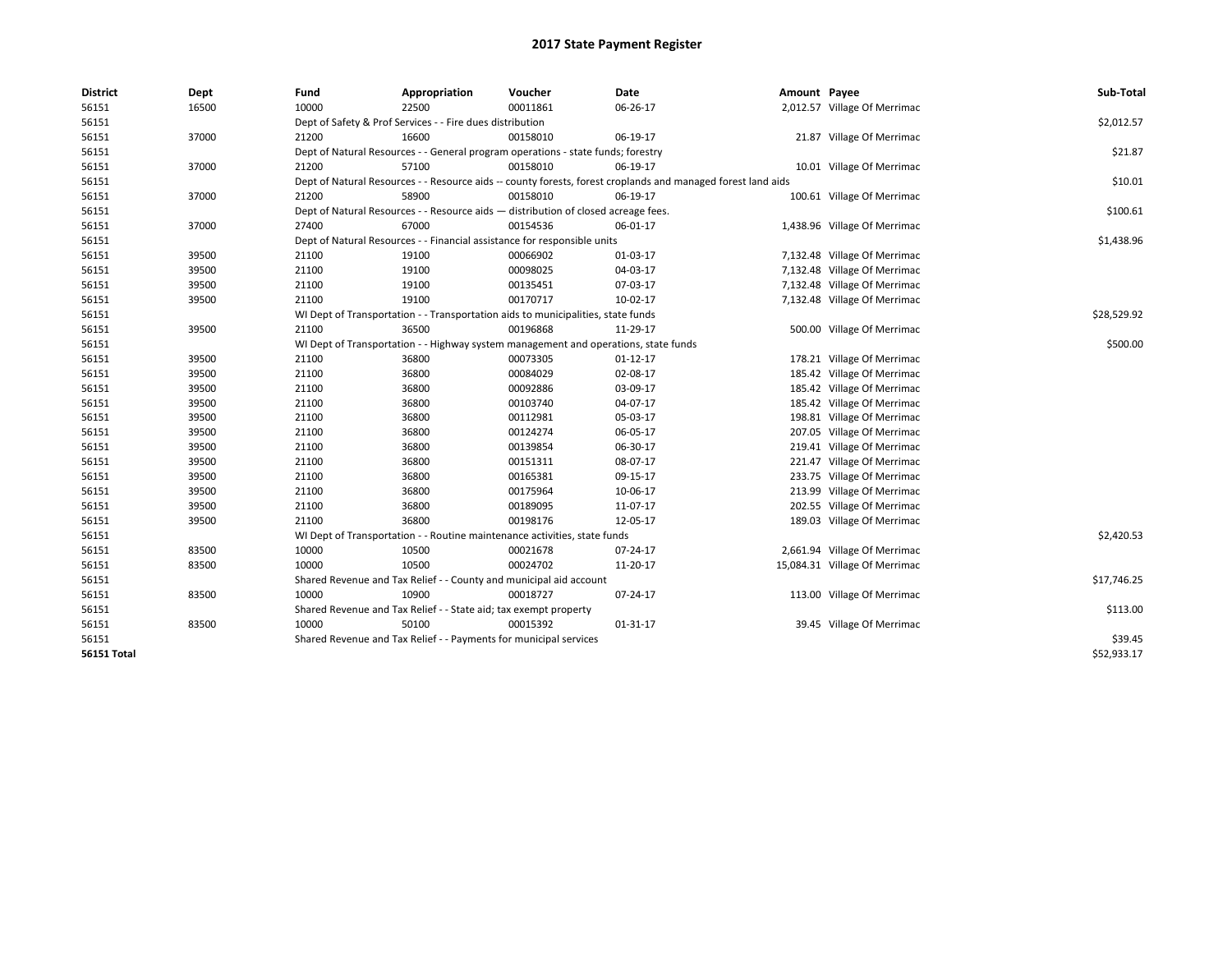| <b>District</b>    | Dept  | Fund  | Appropriation                                                                    | Voucher  | Date     | Amount Payee |                                     | Sub-Total    |
|--------------------|-------|-------|----------------------------------------------------------------------------------|----------|----------|--------------|-------------------------------------|--------------|
| 56161              | 16500 | 10000 | 22500                                                                            | 00011862 | 06-26-17 |              | 1,336.90 Village Of North Freedom   |              |
| 56161              |       |       | Dept of Safety & Prof Services - - Fire dues distribution                        |          |          |              |                                     | \$1,336.90   |
| 56161              | 37000 | 27400 | 67000                                                                            | 00154156 | 06-01-17 |              | 1,960.34 Village Of North Freedom   |              |
| 56161              |       |       | Dept of Natural Resources - - Financial assistance for responsible units         |          |          |              |                                     | \$1,960.34   |
| 56161              | 37000 | 36300 | TA100                                                                            | 00132605 | 03-07-17 |              | 84,886.25 Village Of North Freedom  |              |
| 56161              |       |       | Dept of Natural Resources - - LAND ACQUISITION                                   |          |          |              |                                     | \$84,886.25  |
| 56161              | 39500 | 21100 | 19100                                                                            | 00066903 | 01-03-17 |              | 3,996.31 Village Of North Freedom   |              |
| 56161              | 39500 | 21100 | 19100                                                                            | 00098026 | 04-03-17 |              | 3,996.31 Village Of North Freedom   |              |
| 56161              | 39500 | 21100 | 19100                                                                            | 00135452 | 07-03-17 |              | 3,996.31 Village Of North Freedom   |              |
| 56161              | 39500 | 21100 | 19100                                                                            | 00170718 | 10-02-17 |              | 3,996.31 Village Of North Freedom   |              |
| 56161              |       |       | WI Dept of Transportation - - Transportation aids to municipalities, state funds |          |          |              |                                     | \$15,985.24  |
| 56161              | 83500 | 10000 | 10100                                                                            | 00021679 | 07-24-17 |              | 2,346.33 Village Of North Freedom   |              |
| 56161              |       |       | Shared Revenue and Tax Relief - - Expenditure restraint program account          |          |          |              |                                     | \$2,346.33   |
| 56161              | 83500 | 10000 | 10500                                                                            | 00021679 | 07-24-17 |              | 22,151.80 Village Of North Freedom  |              |
| 56161              | 83500 | 10000 | 10500                                                                            | 00024703 | 11-20-17 |              | 125,526.84 Village Of North Freedom |              |
| 56161              |       |       | Shared Revenue and Tax Relief - - County and municipal aid account               |          |          |              |                                     | \$147,678.64 |
| 56161              | 83500 | 10000 | 10900                                                                            | 00018728 | 07-24-17 |              | 105.00 Village Of North Freedom     |              |
| 56161              | 83500 | 10000 | 10900                                                                            | 00019954 | 07-24-17 |              | 31.00 Village Of North Freedom      |              |
| 56161              |       |       | Shared Revenue and Tax Relief - - State aid; tax exempt property                 |          |          |              |                                     | \$136.00     |
| 56161              | 83500 | 10000 | 11000                                                                            | 00021679 | 07-24-17 |              | 17.40 Village Of North Freedom      |              |
| 56161              | 83500 | 10000 | 11000                                                                            | 00024703 | 11-20-17 |              | 100.11 Village Of North Freedom     |              |
| 56161              |       |       | Shared Revenue and Tax Relief - - Public utility distribution account            |          |          |              |                                     | \$117.51     |
| 56161              | 83500 | 52100 | 36300                                                                            | 00016019 | 03-27-17 |              | 2,220.39 Village Of North Freedom   |              |
| 56161              |       |       | Shared Revenue and Tax Relief - - Lottery and gaming credit                      |          |          |              |                                     | \$2,220.39   |
| <b>56161 Total</b> |       |       |                                                                                  |          |          |              |                                     | \$256,667.60 |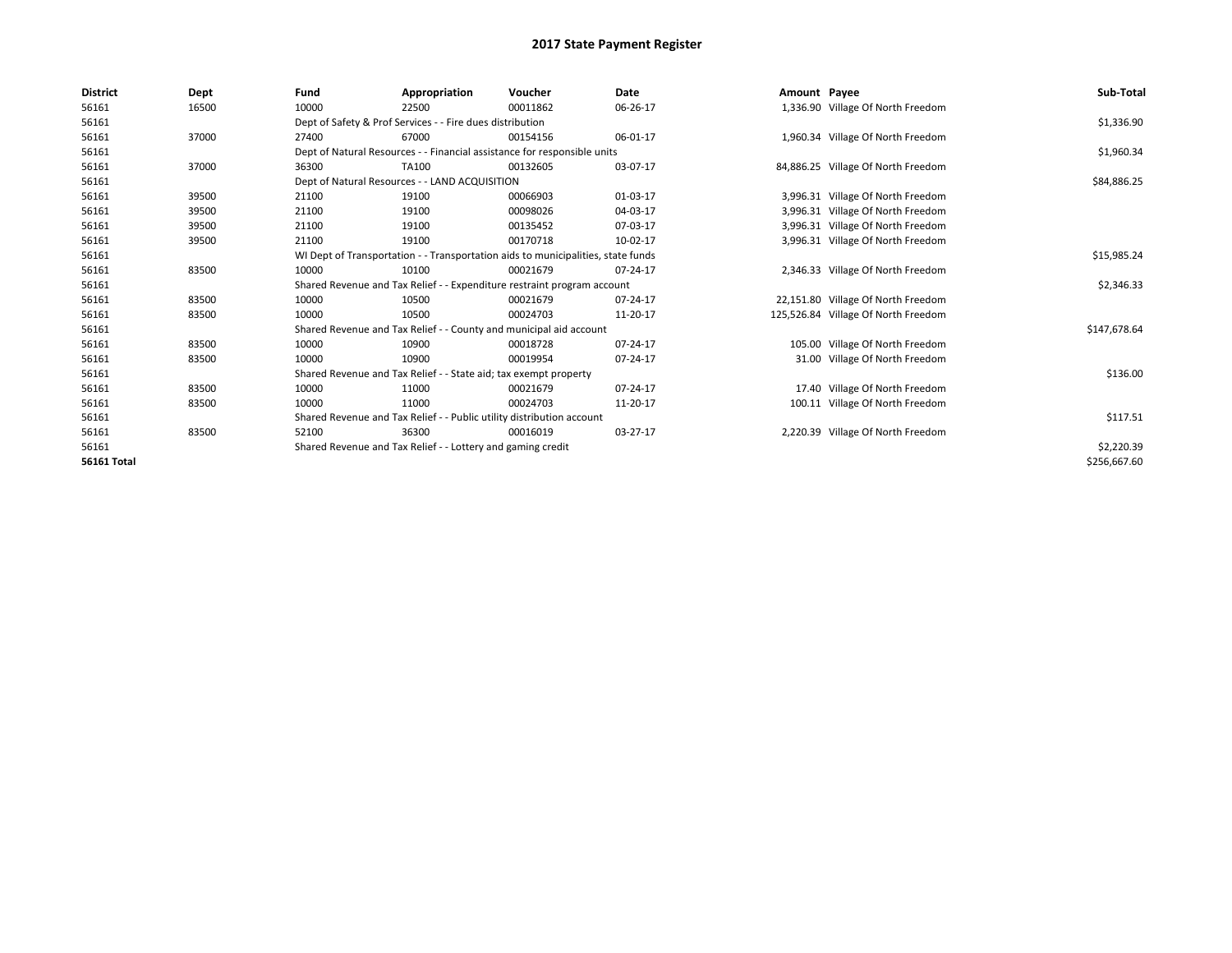| <b>District</b>    | Dept  | Fund  | Appropriation                                                                    | Voucher  | Date     | Amount Payee |                            | Sub-Total    |
|--------------------|-------|-------|----------------------------------------------------------------------------------|----------|----------|--------------|----------------------------|--------------|
| 56171              | 16500 | 10000 | 22500                                                                            | 00011863 | 06-27-17 |              | 2,713.50 Village Of Plain  |              |
| 56171              |       |       | Dept of Safety & Prof Services - - Fire dues distribution                        |          |          |              |                            | \$2,713.50   |
| 56171              | 37000 | 27400 | 67000                                                                            | 00154024 | 06-01-17 |              | 2,569.68 Village Of Plain  |              |
| 56171              |       |       | Dept of Natural Resources - - Financial assistance for responsible units         |          |          |              |                            | \$2,569.68   |
| 56171              | 39500 | 21100 | 18500                                                                            | 00095763 | 03-22-17 |              | 4,000.00 Village Of Plain  |              |
| 56171              | 39500 | 21100 | 18500                                                                            | 00095765 | 03-22-17 |              | 5,030.00 Village Of Plain  |              |
| 56171              | 39500 | 21100 | 18500                                                                            | 00136110 | 06-29-17 |              | 4,000.00 Village Of Plain  |              |
| 56171              |       |       | WI Dept of Transportation - - Highway safety, local assistance, federal funds    |          |          |              |                            | \$13,030.00  |
| 56171              | 39500 | 21100 | 19100                                                                            | 00066904 | 01-03-17 |              | 18,303.27 Village Of Plain |              |
| 56171              | 39500 | 21100 | 19100                                                                            | 00098027 | 04-03-17 |              | 18,303.27 Village Of Plain |              |
| 56171              | 39500 | 21100 | 19100                                                                            | 00135453 | 07-03-17 |              | 18,303.27 Village Of Plain |              |
| 56171              | 39500 | 21100 | 19100                                                                            | 00170719 | 10-02-17 |              | 18,303.29 Village Of Plain |              |
| 56171              |       |       | WI Dept of Transportation - - Transportation aids to municipalities, state funds |          |          |              |                            | \$73,213.10  |
| 56171              | 83500 | 10000 | 10100                                                                            | 00021680 | 07-24-17 |              | 20,031.54 Village Of Plain |              |
| 56171              |       |       | Shared Revenue and Tax Relief - - Expenditure restraint program account          |          |          |              |                            | \$20,031.54  |
| 56171              | 83500 | 10000 | 10500                                                                            | 00021680 | 07-24-17 |              | 3,381.38 Village Of Plain  |              |
| 56171              | 83500 | 10000 | 10500                                                                            | 00024704 | 11-20-17 |              | 19,161.13 Village Of Plain |              |
| 56171              |       |       | Shared Revenue and Tax Relief - - County and municipal aid account               |          |          |              |                            | \$22,542.51  |
| 56171              | 83500 | 10000 | 10900                                                                            | 00018729 | 07-24-17 |              | 10,344.00 Village Of Plain |              |
| 56171              | 83500 | 10000 | 10900                                                                            | 00019955 | 07-24-17 |              | 16.00 Village Of Plain     |              |
| 56171              |       |       | Shared Revenue and Tax Relief - - State aid; tax exempt property                 |          |          |              |                            | \$10,360.00  |
| <b>56171 Total</b> |       |       |                                                                                  |          |          |              |                            | \$144,460.33 |
|                    |       |       |                                                                                  |          |          |              |                            |              |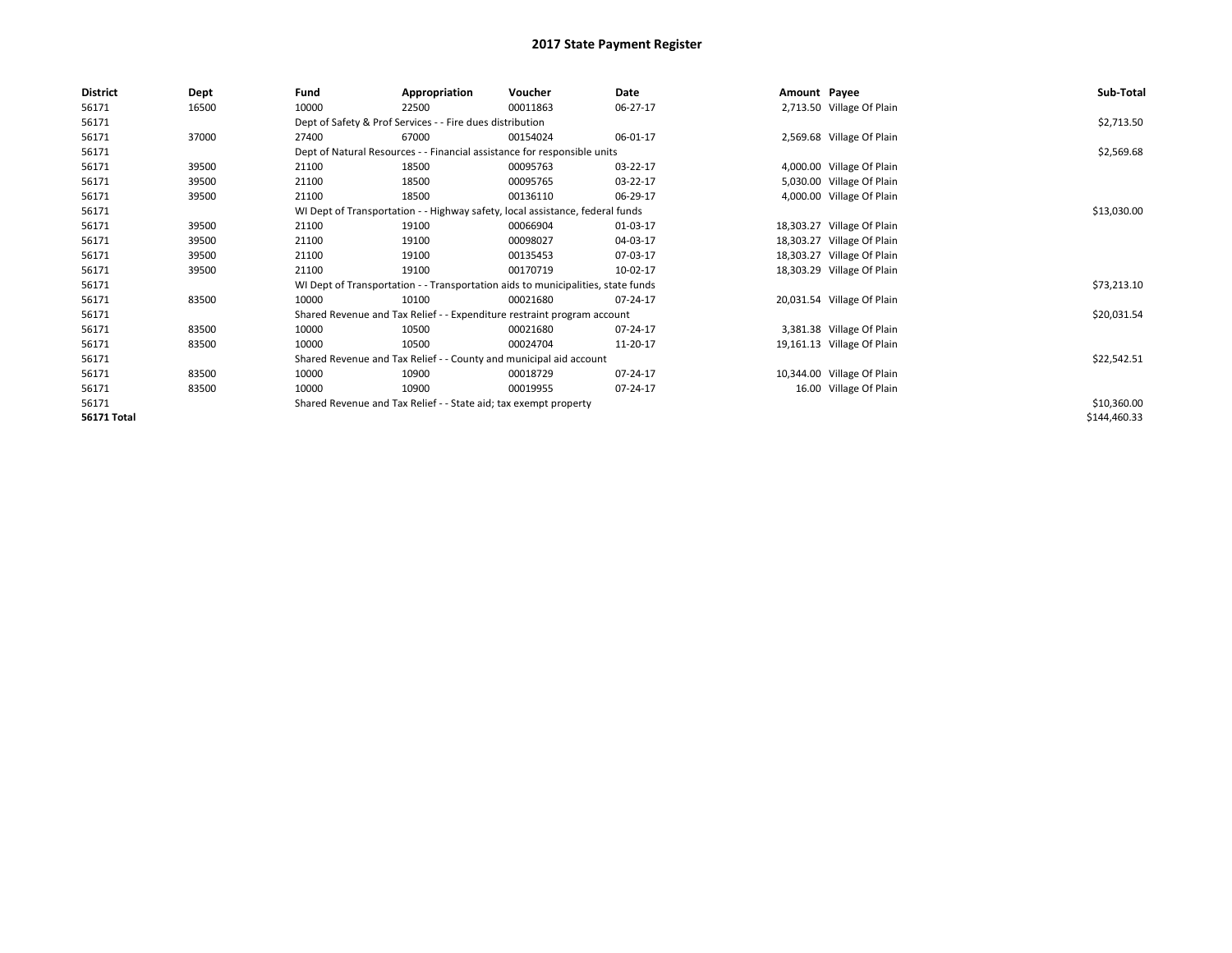| <b>District</b>    | Dept  | Fund  | Appropriation                                                                              | Voucher  | Date                                                                                                 | Amount Payee |                                      | Sub-Total    |
|--------------------|-------|-------|--------------------------------------------------------------------------------------------|----------|------------------------------------------------------------------------------------------------------|--------------|--------------------------------------|--------------|
| 56172              | 16500 | 10000 | 22500                                                                                      | 00011864 | 06-26-17                                                                                             |              | 16,278.06 Village Of Prairie Du Sac  |              |
| 56172              |       |       | Dept of Safety & Prof Services - - Fire dues distribution                                  |          |                                                                                                      |              |                                      | \$16,278.06  |
| 56172              | 37000 | 27400 | 67000                                                                                      | 00154487 | 06-01-17                                                                                             |              | 16,780.20 Village Of Prairie Du Sac  |              |
| 56172              |       |       | Dept of Natural Resources - - Financial assistance for responsible units                   |          |                                                                                                      |              |                                      | \$16,780.20  |
| 56172              | 39500 | 21100 | 17700                                                                                      | 00100812 | 04-03-17                                                                                             |              | 687.00 Village Of Prairie Du Sac     |              |
| 56172              | 39500 | 21100 | 17700                                                                                      | 00125708 | 06-12-17                                                                                             |              | 5,732.00 Village Of Prairie Du Sac   |              |
| 56172              | 39500 | 21100 | 17700                                                                                      | 00154697 | 08-16-17                                                                                             |              | 15,530.00 Village Of Prairie Du Sac  |              |
| 56172              |       |       | WI Dept of Transportation - - Tier C transit operating aids, state funds                   |          |                                                                                                      |              |                                      | \$21,949.00  |
| 56172              | 39500 | 21100 | 18200                                                                                      | 00085621 | 02-16-17                                                                                             |              | 12,388.00 Village Of Prairie Du Sac  |              |
| 56172              | 39500 | 21100 | 18200                                                                                      | 00174663 | 10-12-17                                                                                             |              | 12,569.72 Village Of Prairie Du Sac  |              |
| 56172              | 39500 | 21100 | 18200                                                                                      | 00174698 | 10-12-17                                                                                             |              | 12,479.36 Village Of Prairie Du Sac  |              |
| 56172              | 39500 | 21100 | 18200                                                                                      | 00195310 | 11-27-17                                                                                             |              | 12,270.83 Village Of Prairie Du Sac  |              |
| 56172              |       |       | WI Dept of Transportation - - Transit and other transportation-related aids, federal funds |          |                                                                                                      |              |                                      | \$49,707.91  |
| 56172              | 39500 | 21100 | 19100                                                                                      | 00066905 | 01-03-17                                                                                             |              | 64,591.36 Village Of Prairie Du Sac  |              |
| 56172              | 39500 | 21100 | 19100                                                                                      | 00098028 | 04-03-17                                                                                             |              | 64,591.36 Village Of Prairie Du Sac  |              |
| 56172              | 39500 | 21100 | 19100                                                                                      | 00135454 | 07-03-17                                                                                             |              | 64,591.36 Village Of Prairie Du Sac  |              |
| 56172              | 39500 | 21100 | 19100                                                                                      | 00170720 | 10-02-17                                                                                             |              | 64,591.39 Village Of Prairie Du Sac  |              |
| 56172              |       |       | WI Dept of Transportation - - Transportation aids to municipalities, state funds           |          |                                                                                                      |              |                                      | \$258,365.47 |
| 56172              | 39500 | 21100 | 96100                                                                                      | 00068204 | 01-06-17                                                                                             |              | 3,323.03 Village Of Prairie Du Sac   |              |
| 56172              |       |       |                                                                                            |          | WI Dept of Transportation - - Highways, bridges and local transportation assistance clearing account |              |                                      | \$3,323.03   |
| 56172              | 39500 | 21100 | 22700                                                                                      | 00065071 | 12-20-16                                                                                             |              | 48,658.60 Village Of Prairie Du Sac  |              |
| 56172              | 39500 | 21100 | 22700                                                                                      | 00068204 | 12-22-16                                                                                             |              | 1,593.28 Village Of Prairie Du Sac   |              |
| 56172              | 39500 | 21100 | 22700                                                                                      | 00093384 | 03-10-17                                                                                             |              | 12,858.40 Village Of Prairie Du Sac  |              |
| 56172              | 39500 | 21100 | 22700                                                                                      | 00120040 | 05-23-17                                                                                             |              | 2,070.00 Village Of Prairie Du Sac   |              |
| 56172              | 39500 | 21100 | 22700                                                                                      | 00167846 | 09-22-17                                                                                             |              | 5,003.33 Village Of Prairie Du Sac   |              |
| 56172              | 39500 | 21100 | 22700                                                                                      | 00194091 | 11-20-17                                                                                             |              | 3,937.51 Village Of Prairie Du Sac   |              |
| 56172              |       |       | WI Dept of Transportation - - Transportation alternatives program, federal funds           |          |                                                                                                      |              |                                      | \$74,121.12  |
| 56172              | 83500 | 10000 | 10500                                                                                      | 00021681 | 07-24-17                                                                                             |              | 17,804.48 Village Of Prairie Du Sac  |              |
| 56172              | 83500 | 10000 | 10500                                                                                      | 00024705 | 11-20-17                                                                                             |              | 100,892.06 Village Of Prairie Du Sac |              |
| 56172              |       |       | Shared Revenue and Tax Relief - - County and municipal aid account                         |          |                                                                                                      |              |                                      | \$118,696.54 |
| 56172              | 83500 | 10000 | 10900                                                                                      | 00018730 | 07-24-17                                                                                             |              | 9,564.00 Village Of Prairie Du Sac   |              |
| 56172              | 83500 | 10000 | 10900                                                                                      | 00019956 | 07-24-17                                                                                             |              | 34,243.00 Village Of Prairie Du Sac  |              |
| 56172              |       |       | Shared Revenue and Tax Relief - - State aid; tax exempt property                           |          |                                                                                                      |              |                                      | \$43,807.00  |
| 56172              | 83500 | 10000 | 11000                                                                                      | 00021681 | 07-24-17                                                                                             |              | 135.04 Village Of Prairie Du Sac     |              |
| 56172              | 83500 | 10000 | 11000                                                                                      | 00024705 | 11-20-17                                                                                             |              | 767.94 Village Of Prairie Du Sac     |              |
| 56172              |       |       | Shared Revenue and Tax Relief - - Public utility distribution account                      |          |                                                                                                      |              |                                      | \$902.98     |
| <b>56172 Total</b> |       |       |                                                                                            |          |                                                                                                      |              |                                      | \$603,931.31 |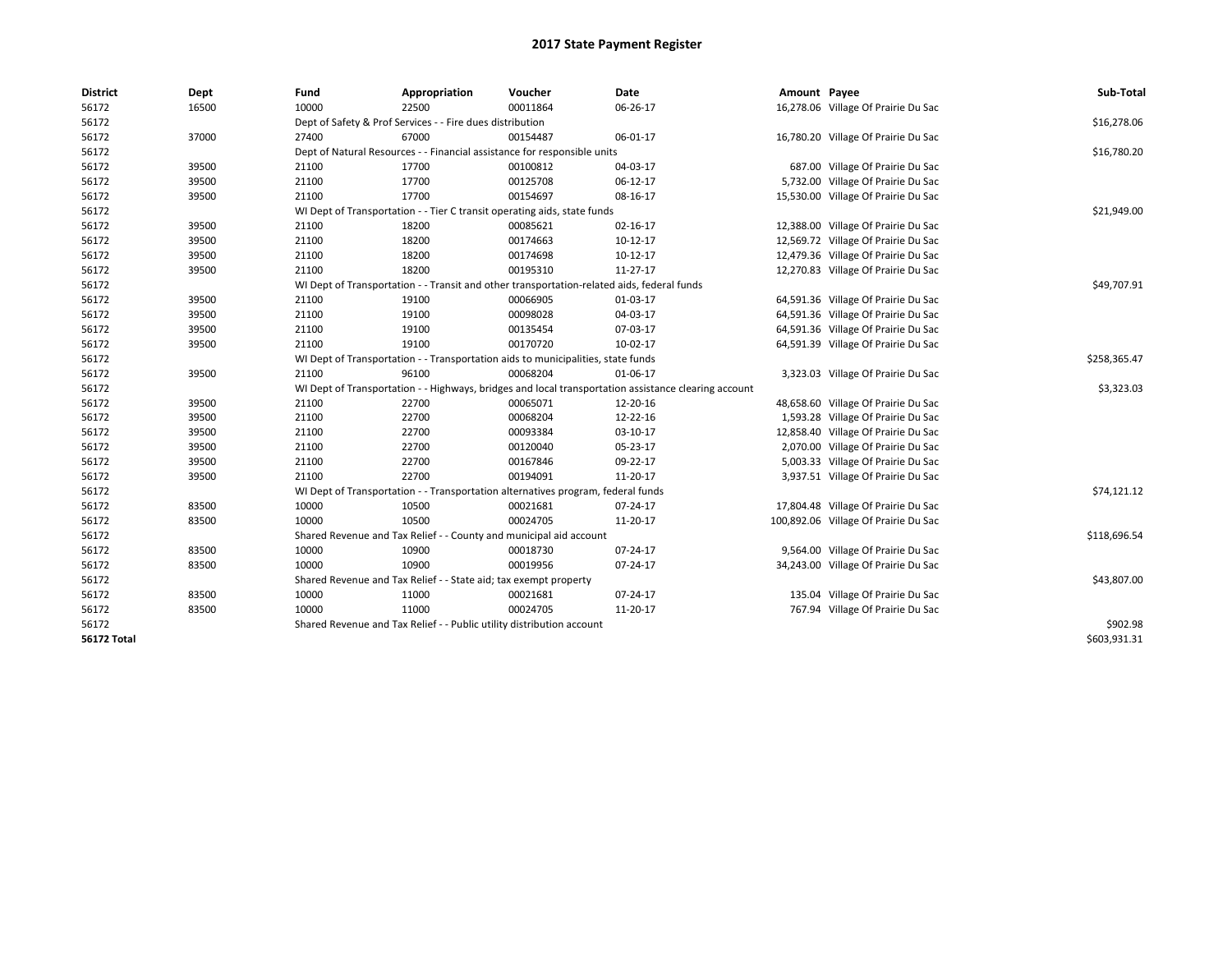| <b>District</b>    | <b>Dept</b> | Fund  | Appropriation                                                                    | Voucher  | Date     | Amount Payee |                                   | Sub-Total    |
|--------------------|-------------|-------|----------------------------------------------------------------------------------|----------|----------|--------------|-----------------------------------|--------------|
| 56176              | 16500       | 10000 | 22500                                                                            | 00011865 | 06-26-17 |              | 932.78 Village Of Rock Springs    |              |
| 56176              |             |       | Dept of Safety & Prof Services - - Fire dues distribution                        |          |          |              |                                   | \$932.78     |
| 56176              | 37000       | 10000 | 50300                                                                            | 00126304 | 02-06-17 |              | 2,014.57 Village Of Rock Springs  |              |
| 56176              |             |       | Dept of Natural Resources - - Aids in lieu of taxes - general fund               |          |          |              |                                   | \$2,014.57   |
| 56176              | 37000       | 27400 | 67000                                                                            | 00154139 | 06-01-17 |              | 1,099.82 Village Of Rock Springs  |              |
| 56176              |             |       | Dept of Natural Resources - - Financial assistance for responsible units         |          |          |              |                                   | \$1,099.82   |
| 56176              | 39500       | 21100 | 19100                                                                            | 00066906 | 01-03-17 |              | 3,206.31 Village Of Rock Springs  |              |
| 56176              | 39500       | 21100 | 19100                                                                            | 00098029 | 04-03-17 |              | 3,206.31 Village Of Rock Springs  |              |
| 56176              | 39500       | 21100 | 19100                                                                            | 00135455 | 07-03-17 |              | 3,206.31 Village Of Rock Springs  |              |
| 56176              | 39500       | 21100 | 19100                                                                            | 00170721 | 10-02-17 |              | 3,206.32 Village Of Rock Springs  |              |
| 56176              |             |       | WI Dept of Transportation - - Transportation aids to municipalities, state funds |          |          |              |                                   | \$12,825.25  |
| 56176              | 83500       | 10000 | 10500                                                                            | 00021682 | 07-24-17 |              | 13,133.31 Village Of Rock Springs |              |
| 56176              | 83500       | 10000 | 10500                                                                            | 00024706 | 11-20-17 |              | 74,422.09 Village Of Rock Springs |              |
| 56176              |             |       | Shared Revenue and Tax Relief - - County and municipal aid account               |          |          |              |                                   | \$87,555.40  |
| 56176              | 83500       | 10000 | 10900                                                                            | 00018731 | 07-24-17 |              | 87.00 Village Of Rock Springs     |              |
| 56176              |             |       | Shared Revenue and Tax Relief - - State aid; tax exempt property                 |          |          |              |                                   | \$87.00      |
| 56176              | 83500       | 10000 | 11000                                                                            | 00021682 | 07-24-17 |              | 73.84 Village Of Rock Springs     |              |
| 56176              | 83500       | 10000 | 11000                                                                            | 00024706 | 11-20-17 |              | 74.23 Village Of Rock Springs     |              |
| 56176              |             |       | Shared Revenue and Tax Relief - - Public utility distribution account            |          |          |              |                                   | \$148.07     |
| <b>56176 Total</b> |             |       |                                                                                  |          |          |              |                                   | \$104,662.89 |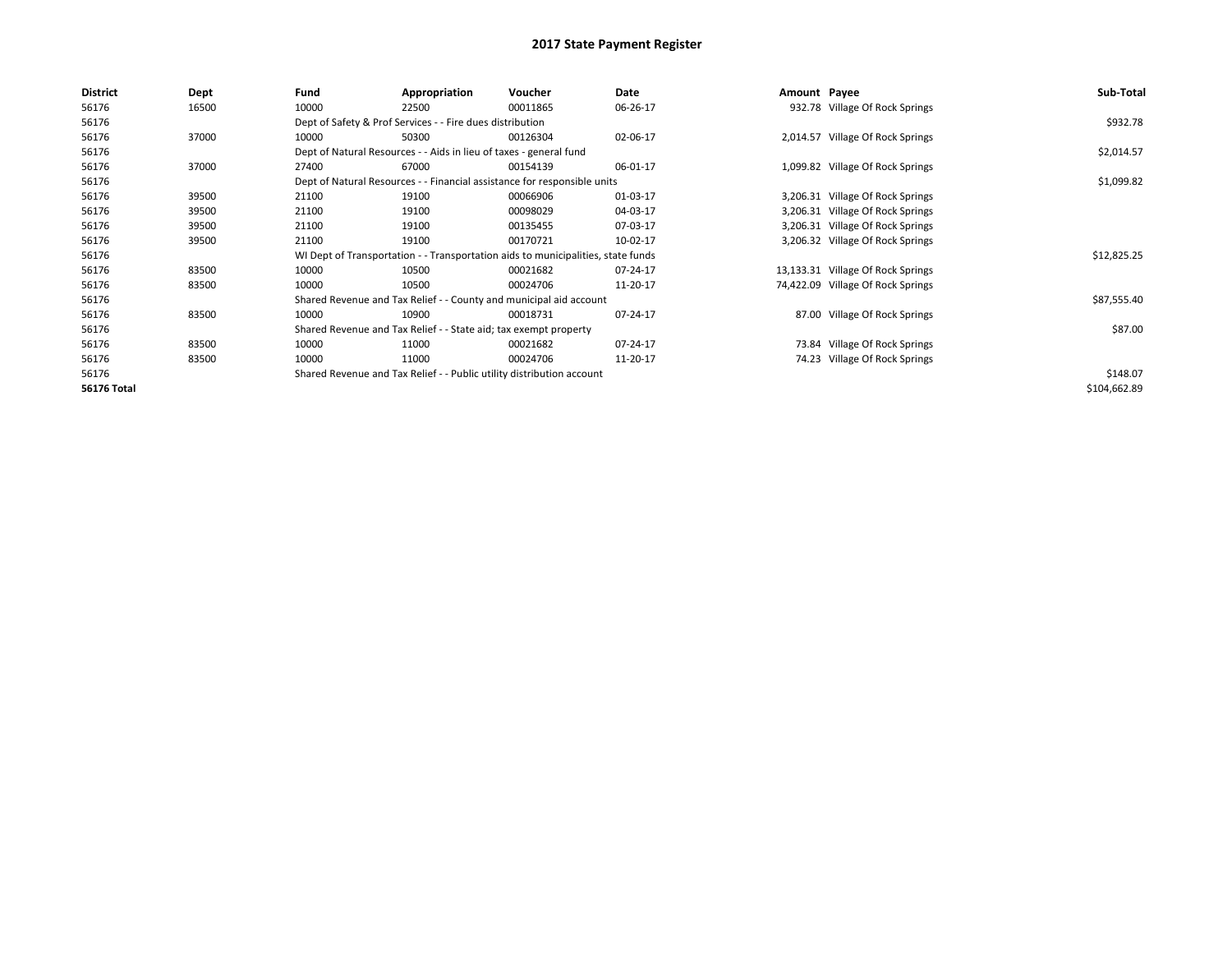| <b>District</b> | <b>Dept</b> | Fund  | Appropriation                                                                       | Voucher  | Date     | Amount Payee |                                 | Sub-Total    |
|-----------------|-------------|-------|-------------------------------------------------------------------------------------|----------|----------|--------------|---------------------------------|--------------|
| 56181           | 16500       | 10000 | 22500                                                                               | 00011866 | 06-26-17 |              | 11,862.34 Village Of Sauk City  |              |
| 56181           |             |       | Dept of Safety & Prof Services - - Fire dues distribution                           |          |          |              |                                 | \$11,862.34  |
| 56181           | 37000       | 10000 | 50300                                                                               | 00143887 | 04-21-17 |              | 4.38 Village Of Sauk City       |              |
| 56181           |             |       | Dept of Natural Resources - - Aids in lieu of taxes - general fund                  |          |          |              |                                 | \$4.38       |
| 56181           | 37000       | 27400 | 67000                                                                               | 00154644 | 06-01-17 |              | 15,132.05 Village Of Sauk City  |              |
| 56181           |             |       | Dept of Natural Resources - - Financial assistance for responsible units            |          |          |              |                                 | \$15,132.05  |
| 56181           | 39500       | 21100 | 18500                                                                               | 00128453 | 06-28-17 |              | 2,351.56 Village Of Sauk City   |              |
| 56181           | 39500       | 21100 | 18500                                                                               | 00128454 | 06-28-17 |              | 2,696.52 Village Of Sauk City   |              |
| 56181           | 39500       | 21100 | 18500                                                                               | 00128455 | 06-28-17 |              | 8,711.83 Village Of Sauk City   |              |
| 56181           | 39500       | 21100 | 18500                                                                               | 00128456 | 06-28-17 |              | 2,483.71 Village Of Sauk City   |              |
| 56181           | 39500       | 21100 | 18500                                                                               | 00128457 | 06-28-17 |              | 2,731.22 Village Of Sauk City   |              |
| 56181           | 39500       | 21100 | 18500                                                                               | 00140215 | 07-19-17 |              | 2,886.66 Village Of Sauk City   |              |
| 56181           | 39500       | 21100 | 18500                                                                               | 00157868 | 08-30-17 |              | 3,077.51 Village Of Sauk City   |              |
| 56181           | 39500       | 21100 | 18500                                                                               | 00163419 | 09-25-17 |              | 2,325.99 Village Of Sauk City   |              |
| 56181           | 39500       | 21100 | 18500                                                                               | 00176717 | 10-12-17 |              | 735.00 Village Of Sauk City     |              |
| 56181           |             |       | WI Dept of Transportation - - Highway safety, local assistance, federal funds       |          |          |              |                                 | \$28,000.00  |
| 56181           | 39500       | 21100 | 19100                                                                               | 00066907 | 01-03-17 |              | 41,981.00 Village Of Sauk City  |              |
| 56181           | 39500       | 21100 | 19100                                                                               | 00098030 | 04-03-17 |              | 41,981.00 Village Of Sauk City  |              |
| 56181           | 39500       | 21100 | 19100                                                                               | 00135456 | 07-03-17 |              | 41,981.00 Village Of Sauk City  |              |
| 56181           | 39500       | 21100 | 19100                                                                               | 00170722 | 10-02-17 |              | 41,981.02 Village Of Sauk City  |              |
| 56181           |             |       | WI Dept of Transportation - - Transportation aids to municipalities, state funds    |          |          |              |                                 | \$167,924.02 |
| 56181           | 39500       | 21100 | 36500                                                                               | 00082612 | 02-06-17 |              | 369.89 Village Of Sauk City     |              |
| 56181           | 39500       | 21100 | 36500                                                                               | 00092402 | 03-07-17 |              | 367.88 Village Of Sauk City     |              |
| 56181           | 39500       | 21100 | 36500                                                                               | 00100823 | 03-29-17 |              | 250.78 Village Of Sauk City     |              |
| 56181           | 39500       | 21100 | 36500                                                                               | 00111175 | 04-28-17 |              | 322.17 Village Of Sauk City     |              |
| 56181           | 39500       | 21100 | 36500                                                                               | 00123336 | 06-01-17 |              | 296.46 Village Of Sauk City     |              |
| 56181           | 39500       | 21100 | 36500                                                                               | 00136204 | 06-28-17 |              | 314.78 Village Of Sauk City     |              |
| 56181           | 39500       | 21100 | 36500                                                                               | 00149852 | 08-02-17 |              | 301.66 Village Of Sauk City     |              |
| 56181           | 39500       | 21100 | 36500                                                                               | 00159513 | 08-29-17 |              | 312.43 Village Of Sauk City     |              |
| 56181           | 39500       | 21100 | 36500                                                                               | 00172991 | 10-02-17 |              | 332.68 Village Of Sauk City     |              |
| 56181           | 39500       | 21100 | 36500                                                                               | 00185464 | 10-30-17 |              | 379.37 Village Of Sauk City     |              |
| 56181           | 39500       | 21100 | 36500                                                                               | 00197610 | 12-01-17 |              | 396.46 Village Of Sauk City     |              |
| 56181           |             |       | WI Dept of Transportation - - Highway system management and operations, state funds |          |          |              |                                 | \$3,644.56   |
| 56181           | 43500       | 00005 | 16300                                                                               | 01LGS    | 11-17-17 |              | 13,811.32 Village Of Sauk City  |              |
| 56181           |             |       | Department of Health Services - - Guardianship grant program                        |          |          |              |                                 | \$13,811.32  |
| 56181           | 45500       | 10000 | 23100                                                                               | 00036001 | 10-16-17 |              | 1,920.00 Village Of Sauk City   |              |
| 56181           |             |       | Department of Justice - - Law enforcement training fund, local assistance           |          |          |              |                                 | \$1,920.00   |
| 56181           | 83500       | 10000 | 10100                                                                               | 00021683 | 07-24-17 |              | 26,825.80 Village Of Sauk City  |              |
| 56181           |             |       | Shared Revenue and Tax Relief - - Expenditure restraint program account             |          |          |              |                                 | \$26,825.80  |
| 56181           | 83500       | 10000 | 10500                                                                               | 00021683 | 07-24-17 |              | 22,532.41 Village Of Sauk City  |              |
| 56181           | 83500       | 10000 | 10500                                                                               | 00024707 | 11-20-17 |              | 113,872.33 Village Of Sauk City |              |
| 56181           |             |       | Shared Revenue and Tax Relief - - County and municipal aid account                  |          |          |              |                                 | \$136,404.74 |
| 56181           | 83500       | 10000 | 10900                                                                               | 00018732 | 07-24-17 |              | 20,793.00 Village Of Sauk City  |              |
| 56181           | 83500       | 10000 | 10900                                                                               | 00019957 | 07-24-17 |              | 7,720.00 Village Of Sauk City   |              |
| 56181           |             |       | Shared Revenue and Tax Relief - - State aid; tax exempt property                    |          |          |              |                                 | \$28,513.00  |
| 56181           | 83500       | 10000 | 11000                                                                               | 00021683 | 07-24-17 |              | 1.15 Village Of Sauk City       |              |
| 56181           | 83500       | 10000 | 11000                                                                               | 00024707 | 11-20-17 |              | 6.78 Village Of Sauk City       |              |
| 56181           |             |       | Shared Revenue and Tax Relief - - Public utility distribution account               |          |          |              |                                 | \$7.93       |
| 56181           | 83500       | 10000 | 50100                                                                               | 00015393 | 01-31-17 |              | 57.41 Village Of Sauk City      |              |
| 56181           |             |       | Shared Revenue and Tax Relief - - Payments for municipal services                   |          |          |              |                                 | \$57.41      |
| 56181 Total     |             |       |                                                                                     |          |          |              |                                 | \$434,107.55 |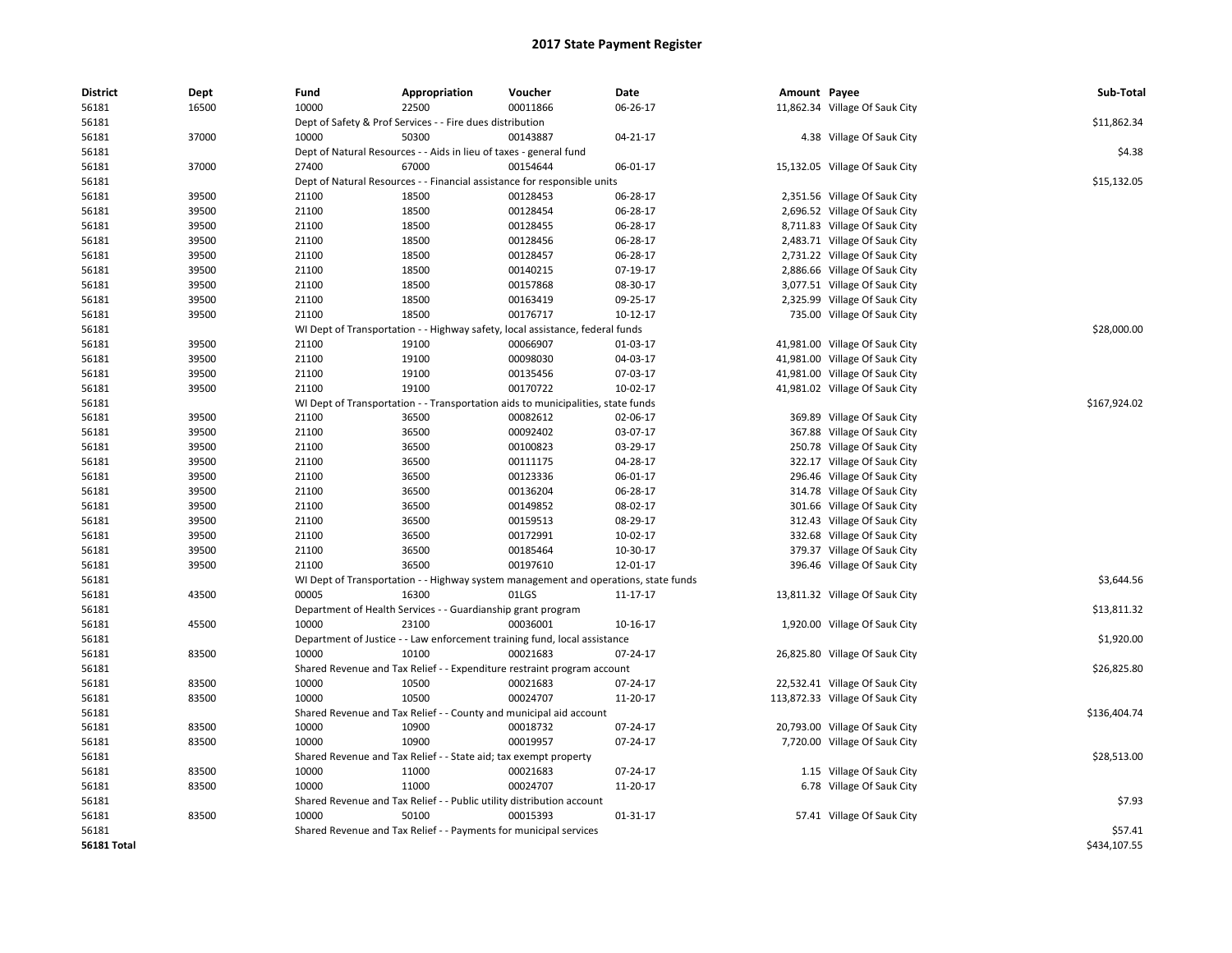| <b>District</b>    | Dept  | Fund  | Appropriation                                                                    | Voucher  | Date        | Amount Payee |                                   | Sub-Total    |
|--------------------|-------|-------|----------------------------------------------------------------------------------|----------|-------------|--------------|-----------------------------------|--------------|
| 56182              | 16500 | 10000 | 22500                                                                            | 00011867 | 06-26-17    |              | 7,063.49 Village Of Spring Green  |              |
| 56182              |       |       | Dept of Safety & Prof Services - - Fire dues distribution                        |          |             |              |                                   | \$7,063.49   |
| 56182              | 37000 | 27400 | 67000                                                                            | 00154226 | 06-01-17    |              | 1,941.33 Village Of Spring Green  |              |
| 56182              |       |       | Dept of Natural Resources - - Financial assistance for responsible units         |          |             |              |                                   | \$1,941.33   |
| 56182              | 39500 | 21100 | 18500                                                                            | 00095764 | 03-22-17    |              | 10,060.00 Village Of Spring Green |              |
| 56182              | 39500 | 21100 | 18500                                                                            | 00179138 | 10-26-17    |              | 1,104.16 Village Of Spring Green  |              |
| 56182              | 39500 | 21100 | 18500                                                                            | 00179141 | 10-26-17    |              | 1,100.12 Village Of Spring Green  |              |
| 56182              | 39500 | 21100 | 18500                                                                            | 00179142 | 10-26-17    |              | 648.79 Village Of Spring Green    |              |
| 56182              | 39500 | 21100 | 18500                                                                            | 00179143 | 10-26-17    |              | 115.17 Village Of Spring Green    |              |
| 56182              | 39500 | 21100 | 18500                                                                            | 00179144 | 10-26-17    |              | 351.78 Village Of Spring Green    |              |
| 56182              |       |       | WI Dept of Transportation - - Highway safety, local assistance, federal funds    |          | \$13,380.02 |              |                                   |              |
| 56182              | 39500 | 21100 | 19100                                                                            | 00066908 | 01-03-17    |              | 18,006.83 Village Of Spring Green |              |
| 56182              | 39500 | 21100 | 19100                                                                            | 00098031 | 04-03-17    |              | 18,006.83 Village Of Spring Green |              |
| 56182              | 39500 | 21100 | 19100                                                                            | 00135457 | 07-03-17    |              | 18,006.83 Village Of Spring Green |              |
| 56182              | 39500 | 21100 | 19100                                                                            | 00170723 | 10-02-17    |              | 18,006.83 Village Of Spring Green |              |
| 56182              |       |       | WI Dept of Transportation - - Transportation aids to municipalities, state funds |          |             |              |                                   | \$72,027.32  |
| 56182              | 43500 | 00005 | 16300                                                                            | 01LGS    | 11-17-17    |              | 5,886.79 Village Of Spring Green  |              |
| 56182              |       |       | Department of Health Services - - Guardianship grant program                     |          |             |              |                                   | \$5,886.79   |
| 56182              | 45500 | 10000 | 23100                                                                            | 00038855 | 12-12-17    |              | 960.00 Village Of Spring Green    |              |
| 56182              |       |       | Department of Justice - - Law enforcement training fund, local assistance        |          |             |              |                                   | \$960.00     |
| 56182              | 83500 | 10000 | 10100                                                                            | 00021684 | 07-24-17    |              | 20,768.67 Village Of Spring Green |              |
| 56182              |       |       | Shared Revenue and Tax Relief - - Expenditure restraint program account          |          |             |              |                                   | \$20,768.67  |
| 56182              | 83500 | 10000 | 10500                                                                            | 00021684 | 07-24-17    |              | 13,899.25 Village Of Spring Green |              |
| 56182              | 83500 | 10000 | 10500                                                                            | 00024708 | 11-20-17    |              | 72,875.64 Village Of Spring Green |              |
| 56182              |       |       | Shared Revenue and Tax Relief - - County and municipal aid account               |          |             |              |                                   | \$86,774.89  |
| 56182              | 83500 | 10000 | 10900                                                                            | 00018733 | 07-24-17    |              | 4,231.00 Village Of Spring Green  |              |
| 56182              |       |       | Shared Revenue and Tax Relief - - State aid; tax exempt property                 |          |             |              |                                   | \$4,231.00   |
| 56182              | 83500 | 10000 | 11000                                                                            | 00021684 | 07-24-17    |              | 91.59 Village Of Spring Green     |              |
| 56182              | 83500 | 10000 | 11000                                                                            | 00024708 | 11-20-17    |              | 528.33 Village Of Spring Green    |              |
| 56182              |       |       | Shared Revenue and Tax Relief - - Public utility distribution account            |          |             |              |                                   | \$619.92     |
| <b>56182 Total</b> |       |       |                                                                                  |          |             |              |                                   | \$213,653.43 |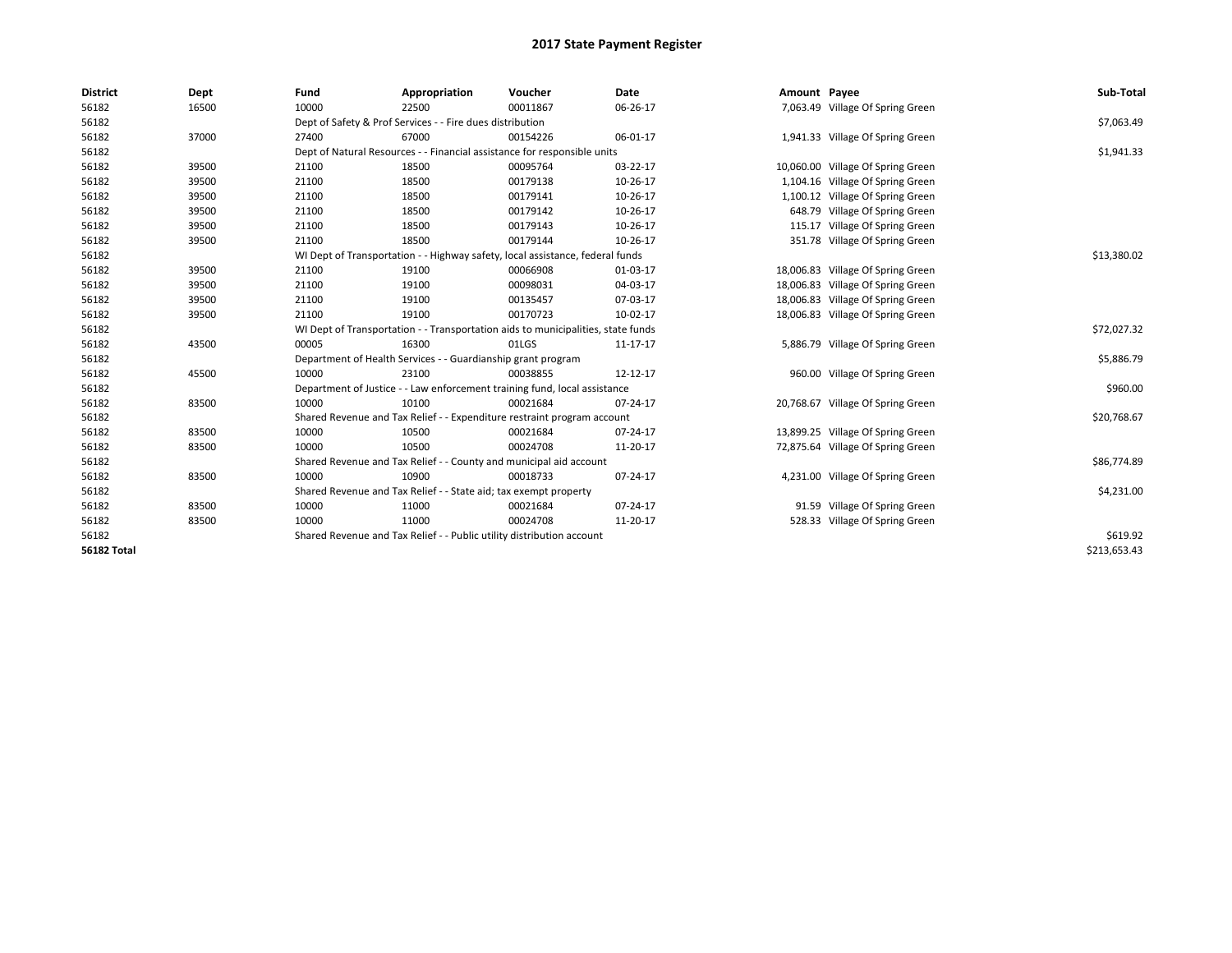| <b>District</b>    | Dept  | Fund                                                                             | Appropriation                                                           | Voucher     | Date     |  | Amount Payee                      | Sub-Total    |
|--------------------|-------|----------------------------------------------------------------------------------|-------------------------------------------------------------------------|-------------|----------|--|-----------------------------------|--------------|
| 56191              | 16500 | 10000                                                                            | 22500                                                                   | 00011868    | 06-26-17 |  | 4,778.38 Village Of West Baraboo  |              |
| 56191              |       |                                                                                  | Dept of Safety & Prof Services - - Fire dues distribution               |             |          |  |                                   | \$4,778.38   |
| 56191              | 37000 | 36300                                                                            | TA100                                                                   | 00161425    | 06-26-17 |  | 1,321.50 Village Of West Baraboo  |              |
| 56191              | 37000 | 36300                                                                            | TA100                                                                   | 00170646    | 07-31-17 |  | 29,883.50 Village Of West Baraboo |              |
| 56191              |       |                                                                                  | Dept of Natural Resources - - LAND ACQUISITION                          |             |          |  |                                   | \$31,205.00  |
| 56191              | 39500 | 21100                                                                            | 19100                                                                   | 00066909    | 01-03-17 |  | 23,629.46 Village Of West Baraboo |              |
| 56191              | 39500 | 21100                                                                            | 19100                                                                   | 00098032    | 04-03-17 |  | 23,629.46 Village Of West Baraboo |              |
| 56191              | 39500 | 21100                                                                            | 19100                                                                   | 00135458    | 07-03-17 |  | 23,629.46 Village Of West Baraboo |              |
| 56191              | 39500 | 21100                                                                            | 19100                                                                   | 00170724    | 10-02-17 |  | 23,629.49 Village Of West Baraboo |              |
| 56191              |       | WI Dept of Transportation - - Transportation aids to municipalities, state funds |                                                                         | \$94,517.87 |          |  |                                   |              |
| 56191              | 39500 | 36500                                                                            | 39200                                                                   | 00084708    | 02-10-17 |  | 22,856.14 Village Of West Baraboo |              |
| 56191              |       |                                                                                  | WI Dept of Transportation - - Major highway development, service funds  |             |          |  |                                   | \$22,856.14  |
| 56191              | 83500 | 10000                                                                            | 10100                                                                   | 00021685    | 07-24-17 |  | 35,403.65 Village Of West Baraboo |              |
| 56191              |       |                                                                                  | Shared Revenue and Tax Relief - - Expenditure restraint program account |             |          |  |                                   | \$35,403.65  |
| 56191              | 83500 | 10000                                                                            | 10500                                                                   | 00021685    | 07-24-17 |  | 3,939.59 Village Of West Baraboo  |              |
| 56191              | 83500 | 10000                                                                            | 10500                                                                   | 00024709    | 11-20-17 |  | 22,324.32 Village Of West Baraboo |              |
| 56191              |       |                                                                                  | Shared Revenue and Tax Relief - - County and municipal aid account      |             |          |  |                                   | \$26,263.91  |
| 56191              | 83500 | 10000                                                                            | 10900                                                                   | 00018734    | 07-24-17 |  | 2,217.00 Village Of West Baraboo  |              |
| 56191              | 83500 | 10000                                                                            | 10900                                                                   | 00019958    | 07-24-17 |  | 1,907.00 Village Of West Baraboo  |              |
| 56191              |       |                                                                                  | Shared Revenue and Tax Relief - - State aid; tax exempt property        |             |          |  |                                   | \$4,124.00   |
| <b>56191 Total</b> |       |                                                                                  |                                                                         |             |          |  |                                   | \$219,148.95 |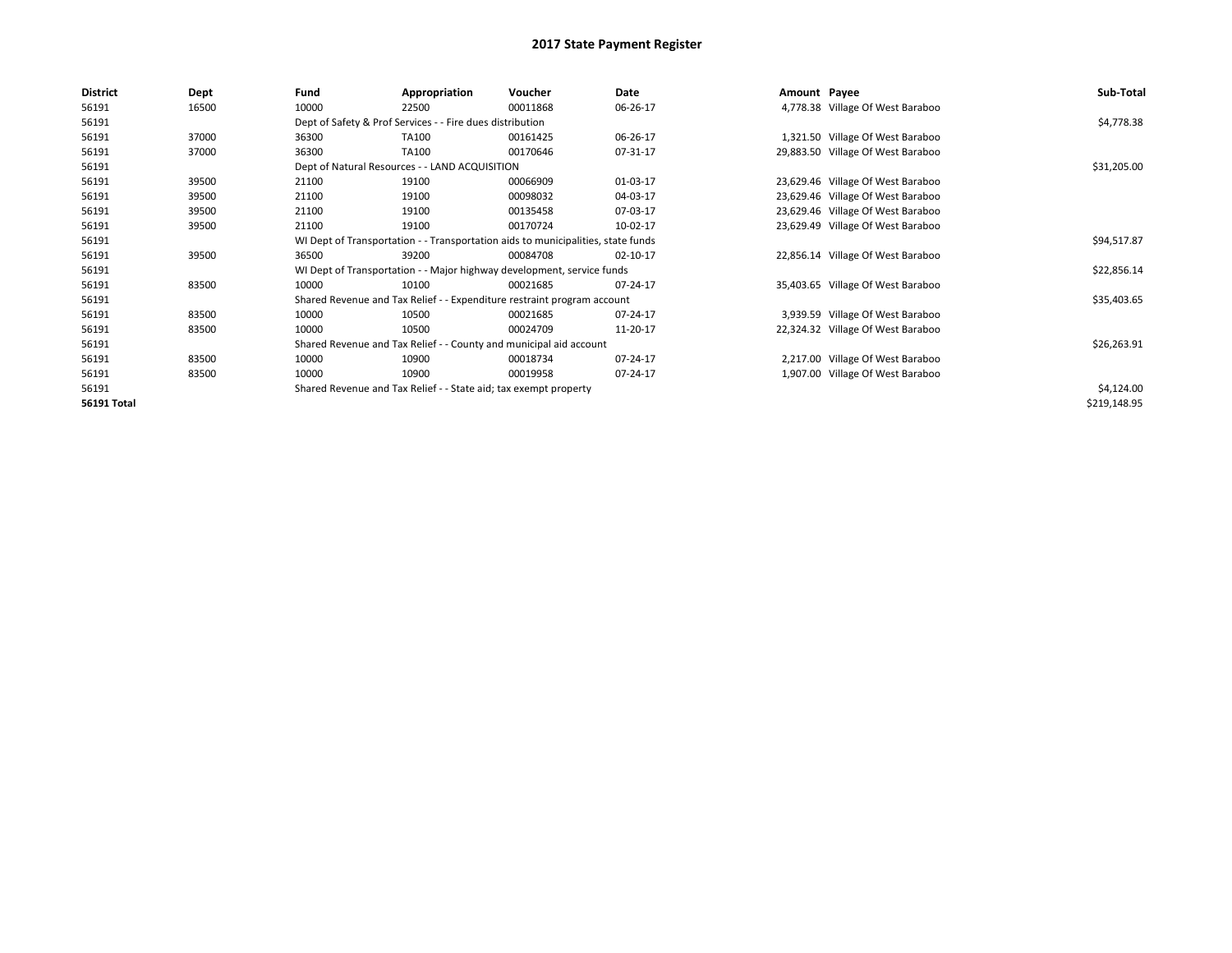| District | Dept  | Fund  | Appropriation                                                                                                | Voucher  | Date     | Amount Payee |                            | Sub-Total    |
|----------|-------|-------|--------------------------------------------------------------------------------------------------------------|----------|----------|--------------|----------------------------|--------------|
| 56206    | 16500 | 10000 | 22500                                                                                                        | 00011869 | 06-26-17 |              | 35,516.15 City Of Baraboo  |              |
| 56206    |       |       | Dept of Safety & Prof Services - - Fire dues distribution                                                    |          |          |              |                            | \$35,516.15  |
| 56206    | 37000 | 21200 | 16600                                                                                                        | 00158011 | 06-19-17 |              | 6.99 City Of Baraboo       |              |
| 56206    |       |       | Dept of Natural Resources - - General program operations - state funds; forestry                             |          |          |              |                            | \$6.99       |
| 56206    | 37000 | 21200 | 57100                                                                                                        | 00158011 | 06-19-17 |              | 3.20 City Of Baraboo       |              |
| 56206    |       |       | Dept of Natural Resources - - Resource aids -- county forests, forest croplands and managed forest land aids |          |          |              |                            | \$3.20       |
| 56206    | 37000 | 21200 | 58300                                                                                                        | 00136455 | 03-24-17 |              | 788.85 City Of Baraboo     |              |
| 56206    |       |       | Dept of Natural Resources - - Recreation and resource aids, federal funds                                    |          |          |              |                            | \$788.85     |
| 56206    | 37000 | 21200 | 58900                                                                                                        | 00158011 | 06-19-17 |              | 32.16 City Of Baraboo      |              |
| 56206    |       |       | Dept of Natural Resources - - Resource aids - distribution of closed acreage fees.                           |          |          |              |                            | \$32.16      |
| 56206    | 37000 | 27200 | 66700                                                                                                        | 00152203 | 05-25-17 |              | 3,385.03 City Of Baraboo   |              |
| 56206    | 37000 | 27200 | 66700                                                                                                        | 00194777 | 11-13-17 |              | 12,594.23 City Of Baraboo  |              |
| 56206    |       |       | Dept of Natural Resources - - Petroleum storage environmental remedial action; awards                        |          |          |              |                            | \$15,979.26  |
| 56206    | 37000 | 27400 | 67000                                                                                                        | 00154647 | 06-01-17 |              | 35,080.17 City Of Baraboo  |              |
| 56206    |       |       | Dept of Natural Resources - - Financial assistance for responsible units                                     |          |          |              |                            | \$35,080.17  |
| 56206    | 39500 | 21100 | 16200                                                                                                        | 00067413 | 01-03-17 |              | 21,984.45 City Of Baraboo  |              |
| 56206    | 39500 | 21100 | 16200                                                                                                        | 00098536 | 04-03-17 |              | 21,984.45 City Of Baraboo  |              |
| 56206    | 39500 | 21100 | 16200                                                                                                        | 00135962 | 07-03-17 |              | 21,984.45 City Of Baraboo  |              |
| 56206    | 39500 | 21100 | 16200                                                                                                        | 00171228 | 10-02-17 |              | 21,984.45 City Of Baraboo  |              |
| 56206    |       |       | WI Dept of Transportation - - Connecting highways aids, state funds                                          |          |          |              |                            | \$87,937.80  |
| 56206    | 39500 | 21100 | 17700                                                                                                        | 00125383 | 06-13-17 |              | 19,545.00 City Of Baraboo  |              |
| 56206    | 39500 | 21100 | 17700                                                                                                        | 00128446 | 06-16-17 |              | 5,480.00 City Of Baraboo   |              |
| 56206    | 39500 | 21100 | 17700                                                                                                        | 00154649 | 08-17-17 |              | 47,198.00 City Of Baraboo  |              |
| 56206    |       |       | WI Dept of Transportation - - Tier C transit operating aids, state funds                                     |          |          |              |                            | \$72,223.00  |
| 56206    | 39500 | 21100 | 18200                                                                                                        | 00085619 | 02-16-17 |              | 38,088.00 City Of Baraboo  |              |
| 56206    | 39500 | 21100 | 18200                                                                                                        | 00180698 | 10-19-17 |              | 39,836.72 City Of Baraboo  |              |
| 56206    | 39500 | 21100 | 18200                                                                                                        | 00180702 | 10-19-17 |              | 39,959.02 City Of Baraboo  |              |
| 56206    | 39500 | 21100 | 18200                                                                                                        | 00184204 | 10-31-17 |              | 25,070.40 City Of Baraboo  |              |
| 56206    | 39500 | 21100 | 18200                                                                                                        | 00195270 | 11-27-17 |              | 38,927.49 City Of Baraboo  |              |
| 56206    |       |       |                                                                                                              |          |          |              |                            | \$181,881.63 |
|          |       |       | WI Dept of Transportation - - Transit and other transportation-related aids, federal funds<br>18500          | 00071272 | 01-06-17 |              |                            |              |
| 56206    | 39500 | 21100 |                                                                                                              |          |          |              | 610.92 City Of Baraboo     |              |
| 56206    | 39500 | 21100 | 18500                                                                                                        | 00071754 | 01-09-17 |              | 902.37 City Of Baraboo     |              |
| 56206    | 39500 | 21100 | 18500                                                                                                        | 00109720 | 05-09-17 |              | 595.91 City Of Baraboo     |              |
| 56206    | 39500 | 21100 | 18500                                                                                                        | 00109721 | 05-09-17 |              | 716.10 City Of Baraboo     |              |
| 56206    | 39500 | 21100 | 18500                                                                                                        | 00109722 | 05-09-17 |              | 741.94 City Of Baraboo     |              |
| 56206    | 39500 | 21100 | 18500                                                                                                        | 00109723 | 05-09-17 |              | 637.53 City Of Baraboo     |              |
| 56206    | 39500 | 21100 | 18500                                                                                                        | 00109724 | 05-09-17 |              | 675.80 City Of Baraboo     |              |
| 56206    | 39500 | 21100 | 18500                                                                                                        | 00131997 | 06-28-17 |              | 741.56 City Of Baraboo     |              |
| 56206    | 39500 | 21100 | 18500                                                                                                        | 00131998 | 06-28-17 |              | 965.33 City Of Baraboo     |              |
| 56206    | 39500 | 21100 | 18500                                                                                                        | 00177386 | 10-12-17 |              | 643.75 City Of Baraboo     |              |
| 56206    | 39500 | 21100 | 18500                                                                                                        | 00177387 | 10-12-17 |              | 828.78 City Of Baraboo     |              |
| 56206    | 39500 | 21100 | 18500                                                                                                        | 00177388 | 10-12-17 |              | 592.46 City Of Baraboo     |              |
| 56206    | 39500 | 21100 | 18500                                                                                                        | 00177389 | 10-12-17 |              | 664.53 City Of Baraboo     |              |
| 56206    |       |       | WI Dept of Transportation - - Highway safety, local assistance, federal funds                                |          |          |              |                            | \$9,316.98   |
| 56206    | 39500 | 21100 | 19100                                                                                                        | 00066910 | 01-03-17 |              | 139,623.07 City Of Baraboo |              |
| 56206    | 39500 | 21100 | 19100                                                                                                        | 00098033 | 04-03-17 |              | 139,623.07 City Of Baraboo |              |
| 56206    | 39500 | 21100 | 19100                                                                                                        | 00135459 | 07-03-17 |              | 139,623.07 City Of Baraboo |              |
| 56206    | 39500 | 21100 | 19100                                                                                                        | 00170725 | 10-02-17 |              | 139,623.07 City Of Baraboo |              |
| 56206    |       |       | WI Dept of Transportation - - Transportation aids to municipalities, state funds                             |          |          |              |                            | \$558,492.28 |
| 56206    | 39500 | 21100 | 90700                                                                                                        | 00079988 | 02-01-17 |              | 11,564.00 City Of Baraboo  |              |
| 56206    |       |       | WI Dept of Transportation - - 907-RAILS-ACQ&IMP-GOBONDS                                                      |          |          |              |                            | \$11,564.00  |
| 56206    | 43500 | 00005 | 16300                                                                                                        | 01LGS    | 11-17-17 |              | 68,377.36 City Of Baraboo  |              |
|          |       |       |                                                                                                              |          |          |              |                            |              |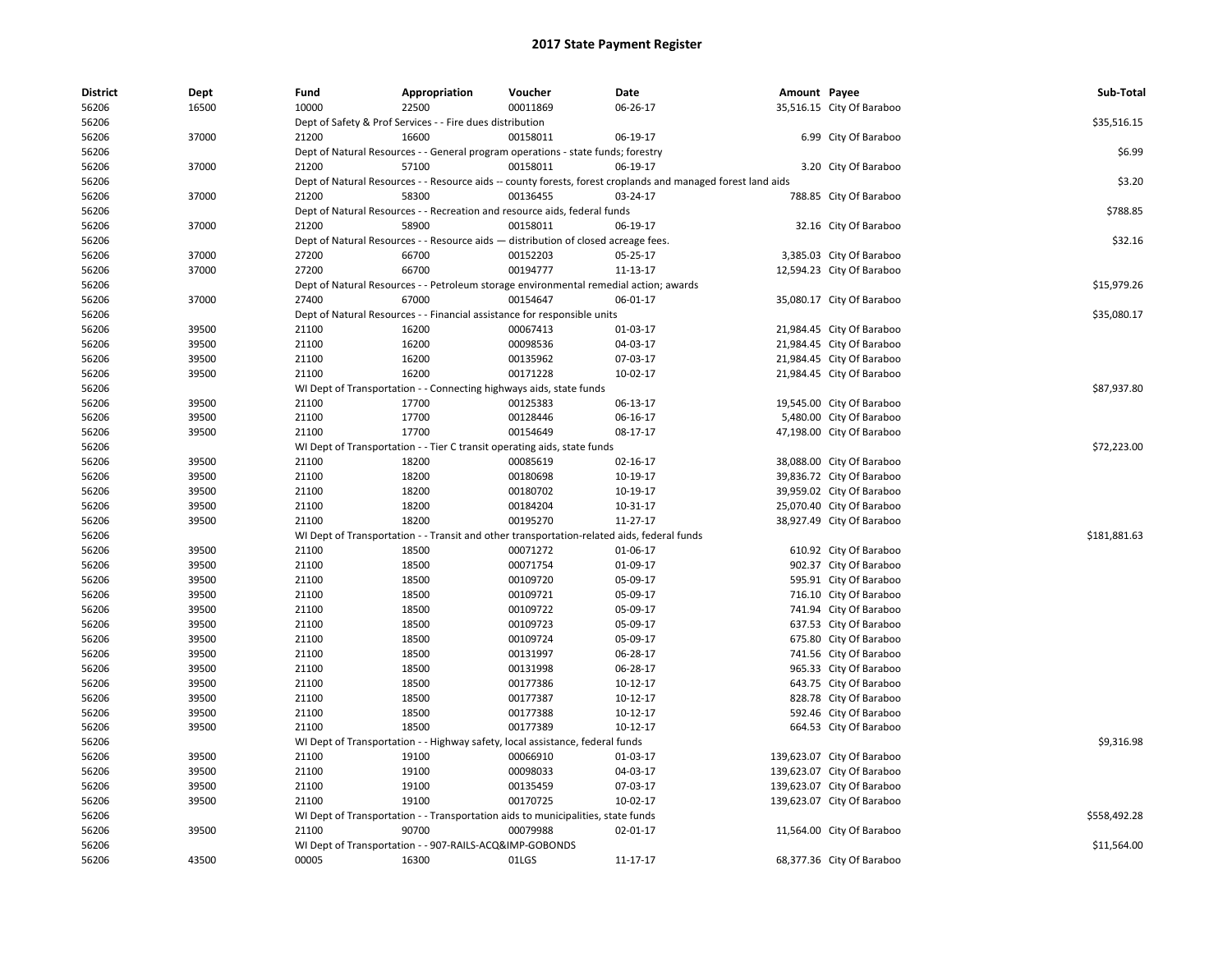| <b>District</b>    | Dept  | Fund  | Appropriation                                                             | Voucher  | Date           | Amount Payee |                              | Sub-Total      |
|--------------------|-------|-------|---------------------------------------------------------------------------|----------|----------------|--------------|------------------------------|----------------|
| 56206              |       |       | Department of Health Services - - Guardianship grant program              |          |                |              |                              | \$68,377.36    |
| 56206              | 45500 | 10000 | 23100                                                                     | 00033612 | 08-24-17       |              | 4,480.00 City Of Baraboo     |                |
| 56206              |       |       | Department of Justice - - Law enforcement training fund, local assistance |          |                |              |                              | \$4,480.00     |
| 56206              | 83500 | 10000 | 10100                                                                     | 00021686 | 07-24-17       |              | 302,652.52 City Of Baraboo   |                |
| 56206              |       |       | Shared Revenue and Tax Relief - - Expenditure restraint program account   |          |                |              |                              | \$302,652.52   |
| 56206              | 83500 | 10000 | 10500                                                                     | 00021686 | 07-24-17       |              | 207,845.77 City Of Baraboo   |                |
| 56206              | 83500 | 10000 | 10500                                                                     | 00024710 | 11-20-17       |              | 1,109,415.32 City Of Baraboo |                |
| 56206              |       |       | Shared Revenue and Tax Relief - - County and municipal aid account        |          | \$1,317,261.09 |              |                              |                |
| 56206              | 83500 | 10000 | 10900                                                                     | 00018735 | 07-24-17       |              | 46,544.00 City Of Baraboo    |                |
| 56206              | 83500 | 10000 | 10900                                                                     | 00019959 | 07-24-17       |              | 19,405.00 City Of Baraboo    |                |
| 56206              |       |       | Shared Revenue and Tax Relief - - State aid; tax exempt property          |          |                |              |                              | \$65,949.00    |
| 56206              | 83500 | 10000 | 11000                                                                     | 00021686 | 07-24-17       |              | 5,340.49 City Of Baraboo     |                |
| 56206              | 83500 | 10000 | 11000                                                                     | 00024710 | 11-20-17       |              | 32,288.87 City Of Baraboo    |                |
| 56206              |       |       | Shared Revenue and Tax Relief - - Public utility distribution account     |          |                |              |                              | \$37,629.36    |
| 56206              | 83500 | 10000 | 50100                                                                     | 00015394 | 01-31-17       |              | 81,053.06 City Of Baraboo    |                |
| 56206              |       |       | Shared Revenue and Tax Relief - - Payments for municipal services         |          |                |              |                              | \$81,053.06    |
| 56206              | 83500 | 52100 | 36300                                                                     | 00016020 | 03-27-17       |              | 25,826.44 City Of Baraboo    |                |
| 56206              |       |       | Shared Revenue and Tax Relief - - Lottery and gaming credit               |          |                |              |                              | \$25,826.44    |
| <b>56206 Total</b> |       |       |                                                                           |          |                |              |                              | \$2,912,051.30 |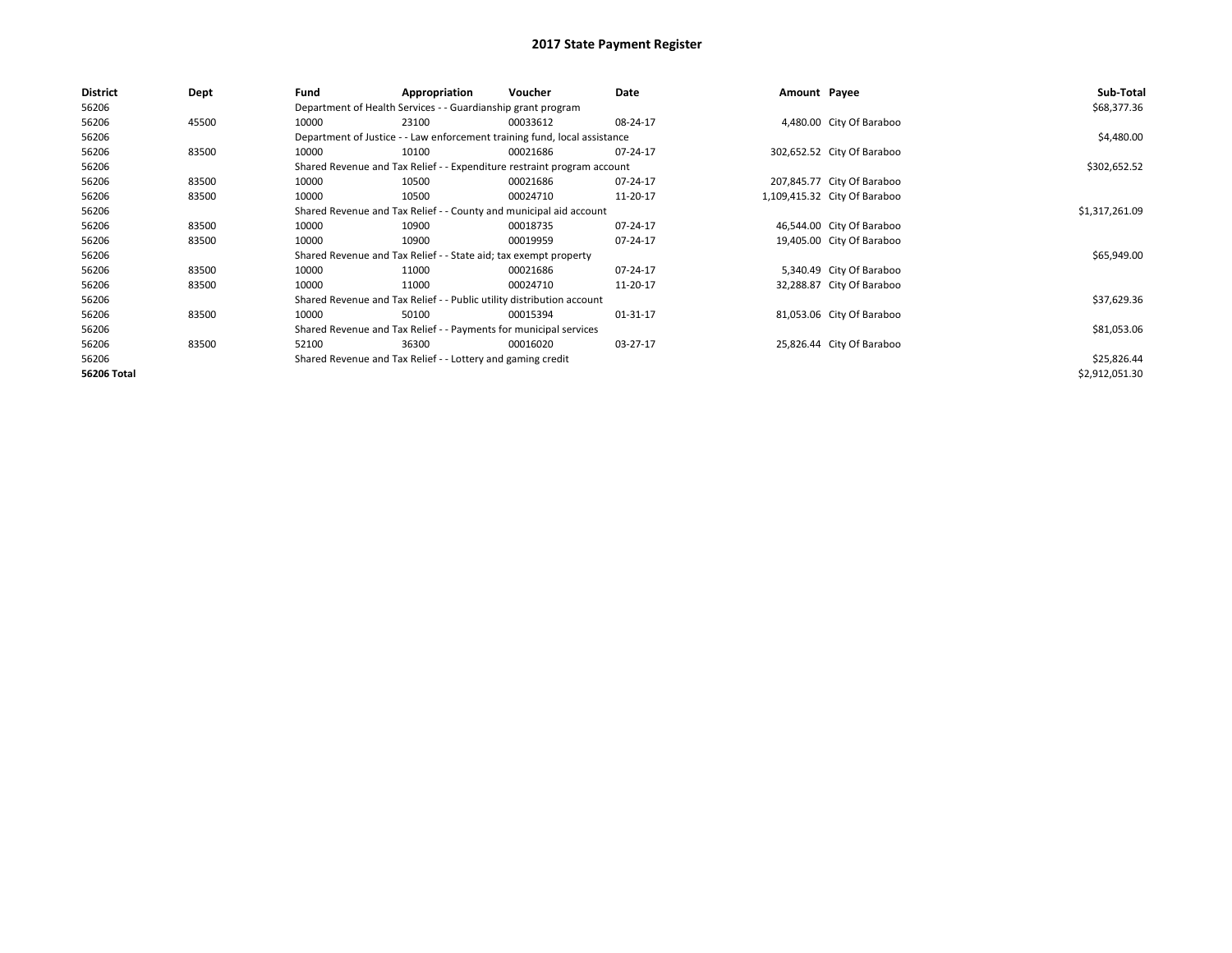| <b>District</b><br>56276 | Dept<br>16500 | Fund<br>10000 | Appropriation<br>22500                                                                     | Voucher<br>00011870 | Date<br>06-26-17 | Amount Payee | 24,651.57 Reedsburg, City of  | Sub-Total    |
|--------------------------|---------------|---------------|--------------------------------------------------------------------------------------------|---------------------|------------------|--------------|-------------------------------|--------------|
| 56276                    |               |               | Dept of Safety & Prof Services - - Fire dues distribution                                  |                     |                  |              |                               | \$24,651.57  |
| 56276                    | 37000         | 10000         | 50300                                                                                      | 00126085            | 02-06-17         |              | 15,948.64 Reedsburg, City of  |              |
| 56276                    | 37000         | 10000         | 50300                                                                                      | 00143342            | $04 - 21 - 17$   |              | 8.32 Reedsburg, City of       |              |
| 56276                    |               |               | Dept of Natural Resources - - Aids in lieu of taxes - general fund                         |                     |                  |              |                               | \$15,956.96  |
|                          |               | 27400         | 67000                                                                                      | 00154334            |                  |              |                               |              |
| 56276<br>56276           | 37000         |               |                                                                                            |                     | 06-01-17         |              | 10,489.50 Reedsburg, City of  | \$10,489.50  |
|                          |               |               | Dept of Natural Resources - - Financial assistance for responsible units                   |                     |                  |              |                               |              |
| 56276                    | 39500         | 21100         | 16200                                                                                      | 00067414            | 01-03-17         |              | 12,380.76 Reedsburg, City of  |              |
| 56276                    | 39500         | 21100         | 16200                                                                                      | 00098537            | 04-03-17         |              | 12,380.76 Reedsburg, City of  |              |
| 56276                    | 39500         | 21100         | 16200                                                                                      | 00135963            | 07-03-17         |              | 12,380.76 Reedsburg, City of  |              |
| 56276                    | 39500         | 21100         | 16200                                                                                      | 00171229            | 10-02-17         |              | 12,380.77 Reedsburg, City of  |              |
| 56276                    |               |               | WI Dept of Transportation - - Connecting highways aids, state funds                        |                     |                  |              |                               | \$49,523.05  |
| 56276                    | 39500         | 21100         | 17700                                                                                      | 00125415            | 06-12-17         |              | 19,692.00 Reedsburg, City of  |              |
| 56276                    | 39500         | 21100         | 17700                                                                                      | 00154671            | 08-16-17         |              | 51,919.00 Reedsburg, City of  |              |
| 56276                    |               |               | WI Dept of Transportation - - Tier C transit operating aids, state funds                   |                     |                  |              |                               | \$71,611.00  |
| 56276                    | 39500         | 21100         | 18200                                                                                      | 00085947            | 02-16-17         |              | 15,775.00 Reedsburg, City of  |              |
| 56276                    | 39500         | 21100         | 18200                                                                                      | 00164719            | 09-19-17         |              | 26,310.00 Reedsburg, City of  |              |
| 56276                    | 39500         | 21100         | 18200                                                                                      | 00164720            | 09-19-17         |              | 26,310.00 Reedsburg, City of  |              |
| 56276                    | 39500         | 21100         | 18200                                                                                      | 00180145            | 10-19-17         |              | 26,438.50 Reedsburg, City of  |              |
| 56276                    | 39500         | 21100         | 18200                                                                                      | 00180148            | 10-19-17         |              | 26,573.40 Reedsburg, City of  |              |
| 56276                    | 39500         | 21100         | 18200                                                                                      | 00195311            | 11-27-17         |              | 26,980.00 Reedsburg, City of  |              |
| 56276                    |               |               | WI Dept of Transportation - - Transit and other transportation-related aids, federal funds |                     |                  |              |                               | \$148,386.90 |
| 56276                    | 39500         | 21100         | 18500                                                                                      | 00109714            | 05-09-17         |              | 301.78 Reedsburg, City of     |              |
| 56276                    | 39500         | 21100         | 18500                                                                                      | 00109715            | 05-09-17         |              | 195.54 Reedsburg, City of     |              |
| 56276                    | 39500         | 21100         | 18500                                                                                      | 00109716            | 05-09-17         |              | 659.28 Reedsburg, City of     |              |
| 56276                    | 39500         | 21100         | 18500                                                                                      | 00109717            | 05-09-17         |              | 292.77 Reedsburg, City of     |              |
| 56276                    | 39500         | 21100         | 18500                                                                                      | 00109718            | 05-09-17         |              | 231.95 Reedsburg, City of     |              |
| 56276                    | 39500         | 21100         | 18500                                                                                      | 00109719            | 05-09-17         |              | 187.01 Reedsburg, City of     |              |
| 56276                    | 39500         | 21100         | 18500                                                                                      | 00136096            | 06-29-17         | 541.20       | Reedsburg, City of            |              |
| 56276                    | 39500         | 21100         | 18500                                                                                      | 00136097            | 06-29-17         |              | 4,990.61 Reedsburg, City of   |              |
| 56276                    | 39500         | 21100         | 18500                                                                                      | 00145926            | 08-14-17         |              | 195.03 Reedsburg, City of     |              |
| 56276                    | 39500         | 21100         | 18500                                                                                      | 00157867            | 08-30-17         |              | 853.39 Reedsburg, City of     |              |
| 56276                    | 39500         | 21100         | 18500                                                                                      | 00165294            | 09-18-17         |              | 265.65 Reedsburg, City of     |              |
| 56276                    | 39500         | 21100         | 18500                                                                                      | 00176709            | 10-12-17         |              | 338.21 Reedsburg, City of     |              |
| 56276                    | 39500         | 21100         | 18500                                                                                      | 00201823            | 12-19-17         |              | 2,572.94 Reedsburg, City of   |              |
| 56276                    | 39500         | 21100         | 18500                                                                                      | 00201824            | 12-19-17         |              | 275.26 Reedsburg, City of     |              |
| 56276                    |               |               | WI Dept of Transportation - - Highway safety, local assistance, federal funds              |                     |                  |              |                               | \$11,900.62  |
| 56276                    | 39500         | 21100         | 19100                                                                                      | 00066911            | 01-03-17         |              | 110,218.14 Reedsburg, City of |              |
| 56276                    | 39500         | 21100         | 19100                                                                                      | 00098034            | 04-03-17         |              | 110,218.14 Reedsburg, City of |              |
| 56276                    | 39500         | 21100         | 19100                                                                                      | 00135460            | 07-03-17         |              | 110,218.14 Reedsburg, City of |              |
| 56276                    | 39500         | 21100         | 19100                                                                                      | 00170726            | 10-02-17         |              | 110,218.16 Reedsburg, City of |              |
| 56276                    |               |               | WI Dept of Transportation - - Transportation aids to municipalities, state funds           |                     |                  |              |                               | \$440,872.58 |
| 56276                    | 43500         | 00005         | 16300                                                                                      | 01LGS               | 11-17-17         |              | 33,396.23 Reedsburg, City of  |              |
| 56276                    |               |               | Department of Health Services - - Guardianship grant program                               |                     |                  |              |                               | \$33,396.23  |
| 56276                    | 45500         | 10000         | 23100                                                                                      | 00033350            | 08-18-17         |              | 3,200.00 Reedsburg, City of   |              |
| 56276                    |               |               |                                                                                            |                     |                  |              |                               | \$3,200.00   |
|                          | 83500         | 10000         | Department of Justice - - Law enforcement training fund, local assistance<br>10100         | 00021687            | 07-24-17         |              | 208,257.12 Reedsburg, City of |              |
| 56276                    |               |               |                                                                                            |                     |                  |              |                               |              |
| 56276                    |               |               | Shared Revenue and Tax Relief - - Expenditure restraint program account                    |                     |                  |              |                               | \$208,257.12 |
| 56276                    | 83500         | 10000         | 10500                                                                                      | 00021687            | 07-24-17         |              | 110,043.73 Reedsburg, City of |              |
| 56276                    | 83500         | 10000         | 10500                                                                                      | 00024711            | 11-20-17         |              | 590,184.89 Reedsburg, City of |              |
| 56276                    |               |               | Shared Revenue and Tax Relief - - County and municipal aid account                         |                     |                  |              |                               | \$700,228.62 |
| 56276                    | 83500         | 10000         | 10900                                                                                      | 00018736            | 07-24-17         |              | 17,223.00 Reedsburg, City of  |              |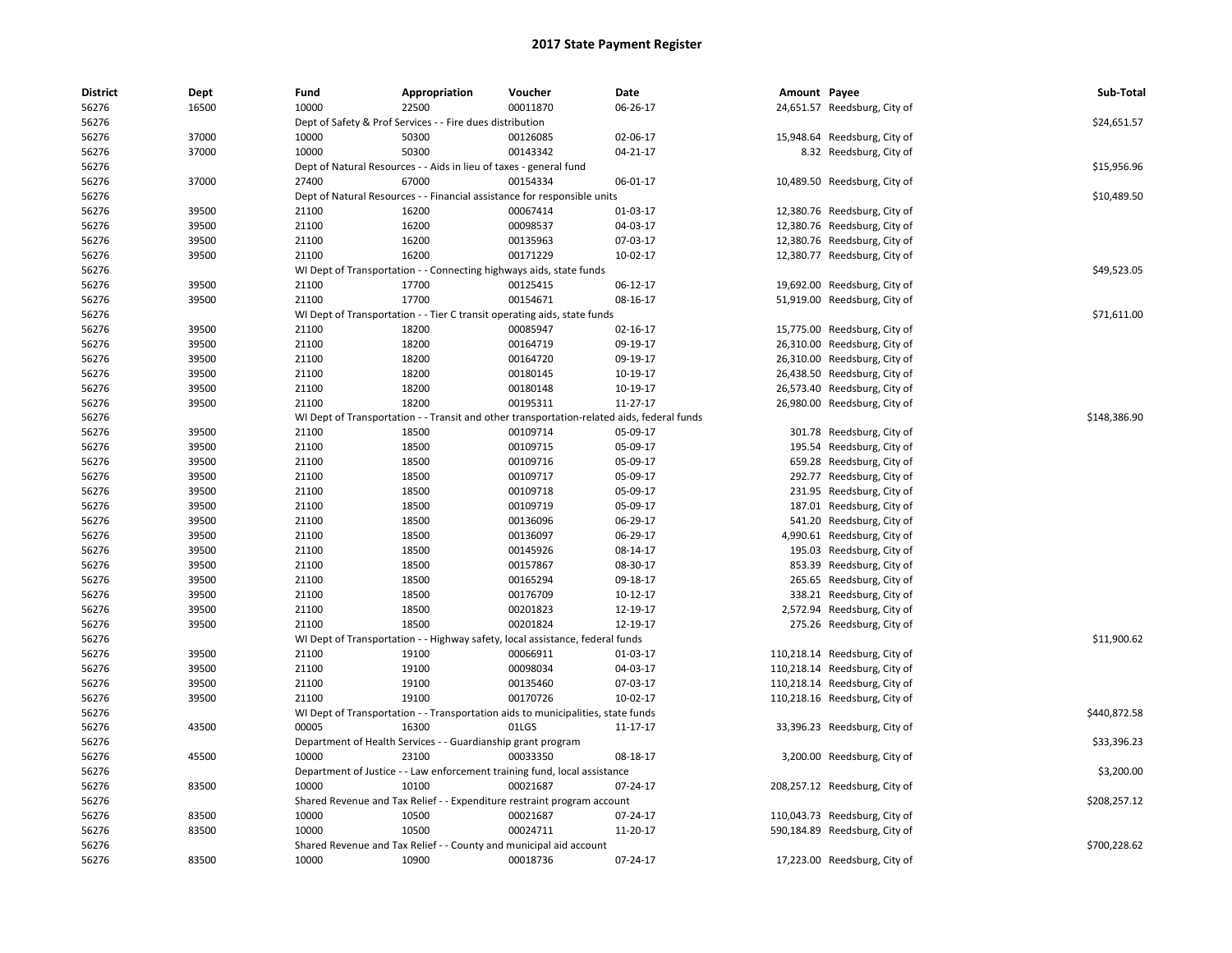| <b>District</b> | Dept  | Fund  | Appropriation                                                         | <b>Voucher</b> | Date     | Amount Payee |                              | Sub-Total      |  |  |
|-----------------|-------|-------|-----------------------------------------------------------------------|----------------|----------|--------------|------------------------------|----------------|--|--|
| 56276           | 83500 | 10000 | 10900                                                                 | 00019960       | 07-24-17 |              | 2,794.00 Reedsburg, City of  |                |  |  |
| 56276           |       |       | Shared Revenue and Tax Relief - - State aid; tax exempt property      |                |          |              |                              | \$20,017.00    |  |  |
| 56276           | 83500 | 10000 | 11000                                                                 | 00021687       | 07-24-17 |              | 486.58 Reedsburg, City of    |                |  |  |
| 56276           | 83500 | 10000 | 11000                                                                 | 00024711       | 11-20-17 |              | 1,158.09 Reedsburg, City of  |                |  |  |
| 56276           |       |       | Shared Revenue and Tax Relief - - Public utility distribution account |                |          |              |                              |                |  |  |
| 56276           | 83500 | 10000 | 50100                                                                 | 00015395       | 01-31-17 |              | 4,002.89 Reedsburg, City of  |                |  |  |
| 56276           |       |       | Shared Revenue and Tax Relief - - Payments for municipal services     |                |          |              |                              | \$4,002.89     |  |  |
| 56276           | 83500 | 52100 | 36300                                                                 | 00016021       | 03-27-17 |              | 24,041.76 Reedsburg, City of |                |  |  |
| 56276           |       |       | Shared Revenue and Tax Relief - - Lottery and gaming credit           |                |          |              |                              | \$24,041.76    |  |  |
| 56276 Total     |       |       |                                                                       |                |          |              |                              | \$1,768,180.47 |  |  |
|                 |       |       |                                                                       |                |          |              |                              |                |  |  |